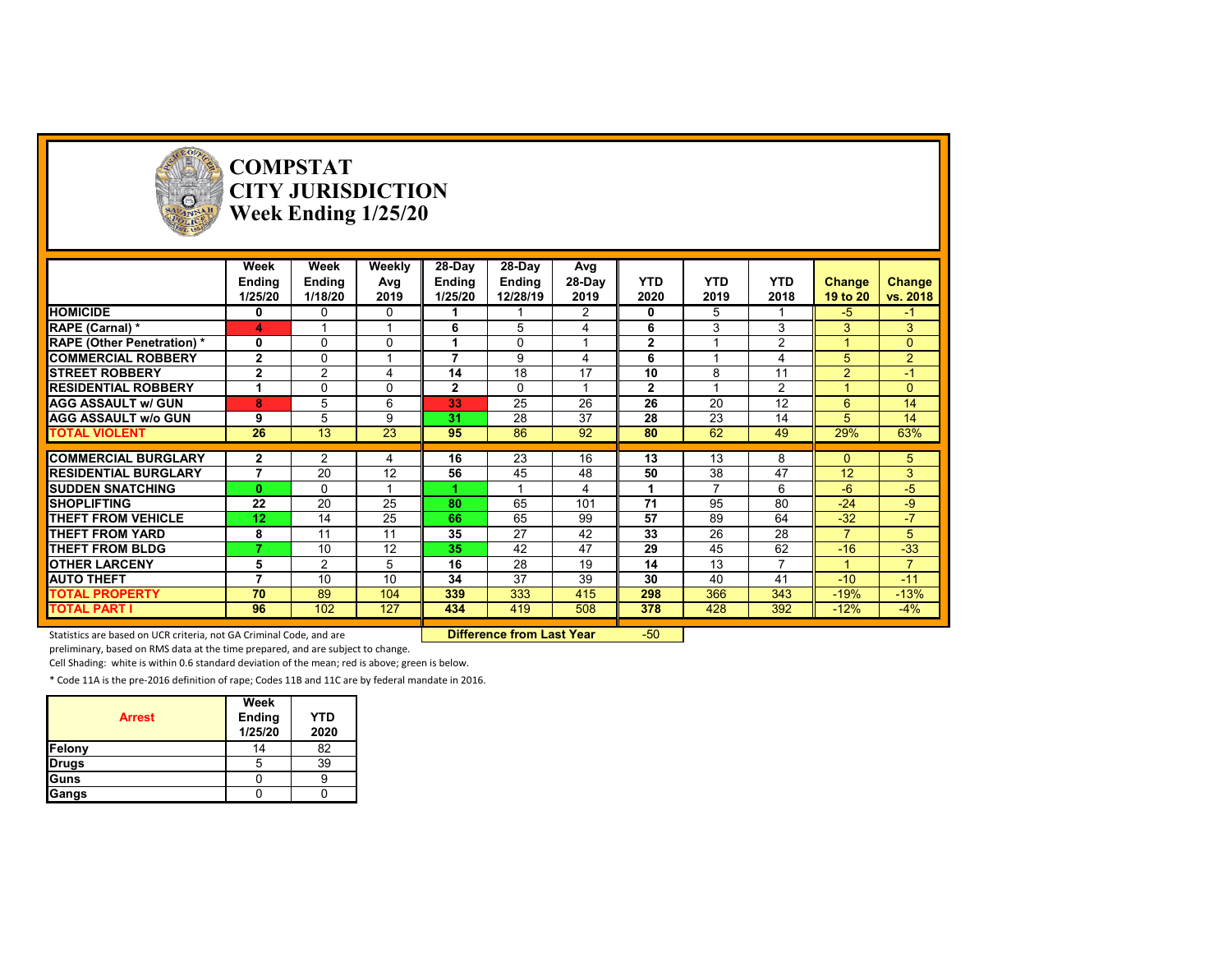

#### **COMPSTATNORTH PRECINCTWeek Ending 1/25/20**

#### **PRECINCT COMMANDER:**

**CAPT. CARY HILL**



|                                  | Week<br><b>Ending</b><br>1/25/20 | Week<br><b>Ending</b><br>1/18/20 | Weekly<br>Avg<br>2019 | $28-Dav$<br>Ending<br>1/25/20 | $28-Dav$<br><b>Ending</b><br>12/28/19 | Avg<br>28-Day<br>2019 | <b>YTD</b><br>2020 | <b>YTD</b><br>2019 | <b>YTD</b><br>2018 | <b>Change</b><br>19 to 20 | Change<br>vs. 2018 |
|----------------------------------|----------------------------------|----------------------------------|-----------------------|-------------------------------|---------------------------------------|-----------------------|--------------------|--------------------|--------------------|---------------------------|--------------------|
| <b>HOMICIDE</b>                  | 0                                | 0                                | $\mathbf{0}$          | 0                             | 0                                     | 0                     | 0                  |                    |                    | $-1$                      | $\blacksquare$     |
| RAPE (Carnal) *                  | $\overline{2}$                   | 0                                | $\mathbf{0}$          | 3                             | 3                                     |                       | 3                  | 4                  | 0                  | 2                         | 3                  |
| <b>RAPE (Other Penetration)*</b> | $\mathbf{0}$                     | 0                                | 0                     | $\mathbf{0}$                  | $\Omega$                              | 0                     | 0                  | 0                  | $\Omega$           | $\mathbf{0}$              | $\overline{0}$     |
| <b>COMMERCIAL ROBBERY</b>        | $\mathbf 0$                      | 0                                | $\mathbf 0$           | 0                             | $\Omega$                              |                       | 0                  | $\mathbf{0}$       | $\Omega$           | $\mathbf{0}$              | $\Omega$           |
| <b>STREET ROBBERY</b>            | 0                                | 0                                | 1                     | 5                             | 3                                     | 5                     | 3                  | $\overline{2}$     | 5                  |                           | $-2$               |
| <b>RESIDENTIAL ROBBERY</b>       |                                  | 0                                | $\mathbf{0}$          |                               | $\Omega$                              | $\Omega$              | 4                  | $\Omega$           | $\Omega$           | -4                        |                    |
| <b>AGG ASSAULT w/ GUN</b>        | $\bf{0}$                         | 3                                | и                     | 9                             | 4                                     | 5                     | 6                  | $\overline{2}$     | $\overline{2}$     | $\overline{4}$            | 4                  |
| <b>AGG ASSAULT w/o GUN</b>       | 3                                | $\overline{2}$                   | 3                     | 11                            | 9                                     | 11                    | 9                  | 9                  |                    | $\Omega$                  | 8                  |
| <b>TOTAL VIOLENT</b>             | 6                                | 5                                | 6                     | 29                            | 19                                    | 24                    | 22                 | 15                 | 9                  | 47%                       | 144%               |
|                                  |                                  |                                  |                       |                               |                                       |                       |                    |                    |                    |                           |                    |
| <b>COMMERCIAL BURGLARY</b>       | $\mathbf{2}$                     |                                  |                       | 5                             | 6                                     | 4                     | 5                  | 6                  |                    | -1                        | 4                  |
| <b>RESIDENTIAL BURGLARY</b>      | $\mathbf{0}$                     | 6                                | $\overline{2}$        | 6                             | 10                                    | ⇁                     | 6                  | 5                  | 7                  |                           | $-1$               |
| <b>SUDDEN SNATCHING</b>          | 0                                | 0                                | 0                     |                               |                                       |                       | 1                  | 2                  | $\overline{2}$     | -1                        | -1                 |
| <b>SHOPLIFTING</b>               | 0                                | $\overline{2}$                   | 3                     | 6                             | 6                                     | 12                    | 5                  | 17                 | 13                 | $-12$                     | -8                 |
| <b>THEFT FROM VEHICLE</b>        | 3                                | $\overline{2}$                   | 6                     | 14                            | 19                                    | 24                    | 13                 | 13                 | 13                 | $\mathbf{0}$              | $\Omega$           |
| <b>THEFT FROM YARD</b>           | $\mathbf{2}$                     | 3                                | 3                     | 6.                            | $\overline{ }$                        | 11                    | 6                  | 9                  | 6                  | $-3$                      | $\Omega$           |
| <b>THEFT FROM BLDG</b>           |                                  | 3                                | 3                     | 10                            | 11                                    | 11                    | 7                  | 8                  | 17                 | $-1$                      | $-10$              |
| <b>OTHER LARCENY</b>             | $\bf{0}$                         |                                  | и                     | 3                             | $\overline{ }$                        | 4                     | $\mathbf{2}$       | 2                  | $\overline{2}$     | $\mathbf{0}$              | $\Omega$           |
| <b>AUTO THEFT</b>                | $\mathbf{2}$                     |                                  | $\overline{2}$        | -                             | 8                                     | 8                     | 5                  | 5                  | 7                  | $\Omega$                  | $-2$               |
| <b>TOTAL PROPERTY</b>            | 10                               | 19                               | 21                    | 58                            | 75                                    | 82                    | 50                 | 67                 | 68                 | $-25%$                    | $-26%$             |
| <b>TOTAL PART I</b>              | 16                               | 24                               | 27                    | 87                            | 94                                    | 106                   | 72                 | 82                 | 77                 | $-12%$                    | $-6%$              |

Statistics are based on UCR criteria, not GA Criminal Code, and are **Difference from Last Year** -10

preliminary, based on RMS data at the time prepared, and are subject to change.

Cell Shading: white is within 0.6 standard deviation of the mean; red is above; green is below.

| <b>Arrests</b> | Week<br><b>Ending</b><br>1/25/20 | YTD<br>2020 |
|----------------|----------------------------------|-------------|
| Felony         |                                  | 22          |
| <b>Drugs</b>   |                                  | I۵          |
| Guns           |                                  |             |
| Gangs          |                                  |             |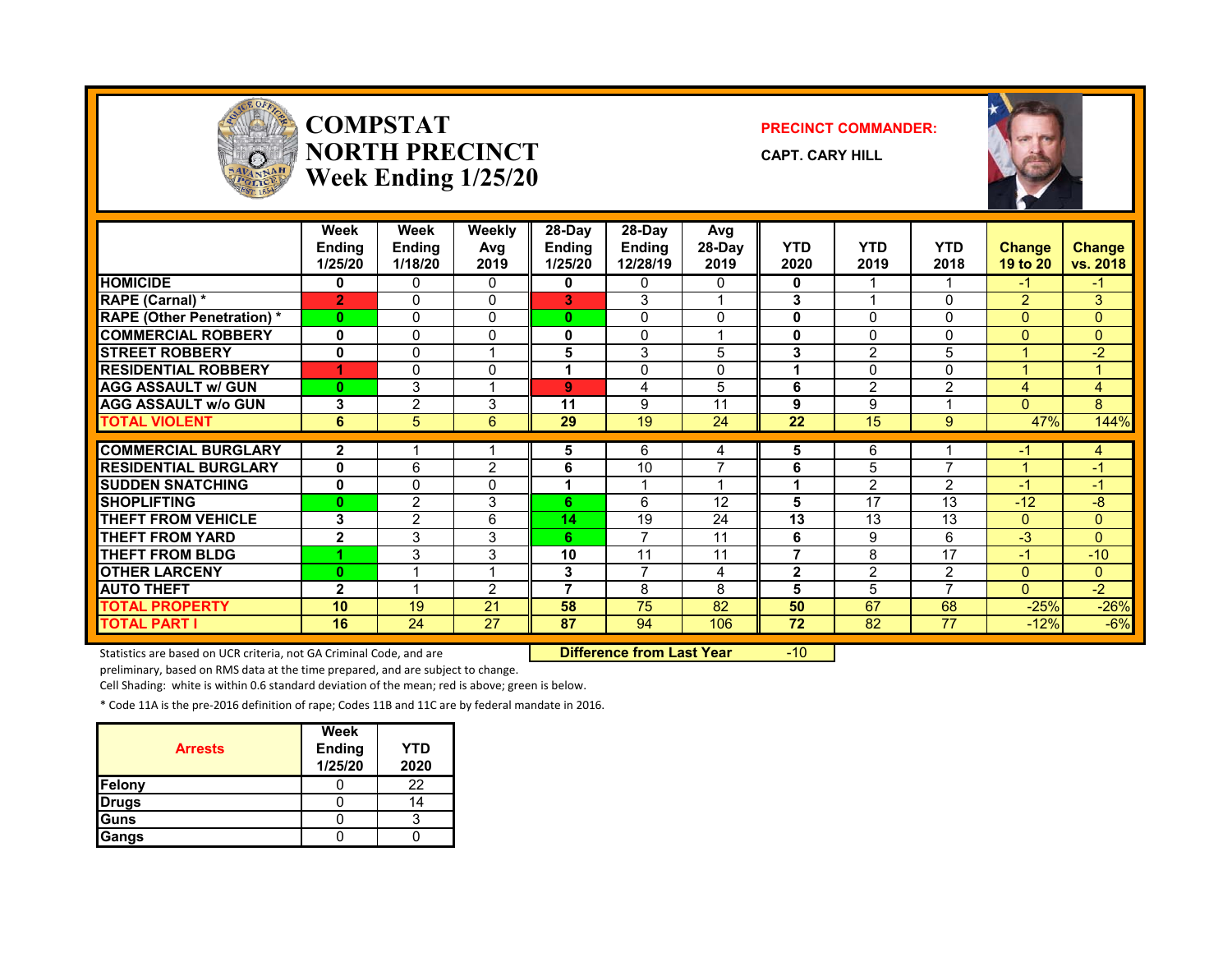

#### **COMPSTATCENTRAL PRECINCTWeek Ending 1/25/20**

#### **PRECINCT COMMANDER:**

**CAPT. TONYA REID**



|                                   | Week<br><b>Endina</b><br>1/25/20 | Week<br><b>Endina</b><br>1/18/20 | Weekly<br>Avg<br>2019 | $28-Dav$<br>Endina<br>1/25/20 | $28-Dav$<br><b>Endina</b><br>12/28/19 | Avg<br>$28-Dav$<br>2019 | <b>YTD</b><br>2020 | <b>YTD</b><br>2019 | <b>YTD</b><br>2018 | <b>Change</b><br>19 to 20 | Change<br>vs. 2018 |
|-----------------------------------|----------------------------------|----------------------------------|-----------------------|-------------------------------|---------------------------------------|-------------------------|--------------------|--------------------|--------------------|---------------------------|--------------------|
| <b>HOMICIDE</b>                   | 0                                | 0                                | 0                     | 0                             |                                       | 0                       | 0                  | 1                  | 0                  | -1                        | 0                  |
| <b>RAPE (Carnal) *</b>            |                                  | $\overline{\mathbf{A}}$          | 0                     | $\overline{2}$                | $\Omega$                              |                         | $\overline{2}$     | $\Omega$           |                    | 2                         |                    |
| <b>RAPE (Other Penetration) *</b> | $\mathbf 0$                      | $\Omega$                         | $\Omega$              | 0                             | $\Omega$                              | $\Omega$                | 1                  |                    |                    | $\mathbf{0}$              | $\Omega$           |
| <b>COMMERCIAL ROBBERY</b>         | 0                                | 0                                | 0                     | $\mathbf{2}$                  | 4                                     | 2                       | 1                  | 0                  | $\Omega$           |                           |                    |
| <b>ISTREET ROBBERY</b>            | $\bf{0}$                         | 0                                | 1                     | $\overline{2}$                | 5                                     | 5                       | 4                  | 2                  | 4                  | -1                        | -3                 |
| <b>RESIDENTIAL ROBBERY</b>        | 0                                | $\Omega$                         | 0                     | 0                             | $\Omega$                              | $\Omega$                | 0                  | 0                  |                    | $\Omega$                  | $-1$               |
| <b>AGG ASSAULT w/ GUN</b>         | 6                                |                                  | 2                     | 13                            | 8                                     | 8                       | 11                 | 8                  | 3                  | 3                         | 8                  |
| <b>AGG ASSAULT W/o GUN</b>        | 3                                |                                  | 2                     | 7                             | 4                                     | 9                       | 7                  | 3                  | 5                  | 4                         | $\overline{2}$     |
| <b>TOTAL VIOLENT</b>              | 10                               | 3                                | 6                     | 26                            | 22                                    | 26                      | 23                 | 15                 | 15                 | 53%                       | 53%                |
|                                   |                                  |                                  |                       |                               |                                       |                         |                    |                    |                    |                           |                    |
| <b>COMMERCIAL BURGLARY</b>        | 0                                |                                  |                       | 5                             | 8                                     | 6                       | 3                  | 0                  | 2                  | 3                         |                    |
| <b>RESIDENTIAL BURGLARY</b>       | $\overline{2}$                   | 5                                | 4                     | 21                            | 15                                    | 16                      | 18                 | 10                 | 6                  | 8                         | 12                 |
| <b>ISUDDEN SNATCHING</b>          | 0                                | 0                                | 0                     | 0                             | 0                                     |                         | 0                  |                    |                    | -1                        | -1                 |
| <b>SHOPLIFTING</b>                | 4                                | 4                                | 5                     | 13                            | 12                                    | 19                      | 12                 | 13                 | 8                  | -1                        | 4                  |
| <b>THEFT FROM VEHICLE</b>         | 3                                | 3                                | 6                     | 18                            | 14                                    | 25                      | 13                 | 14                 | 17                 | -1                        | $-4$               |
| <b>THEFT FROM YARD</b>            | 3                                | 6                                | 4                     | 15                            | 11                                    | 15                      | 15                 | 10                 | 10                 | 5                         | 5                  |
| <b>THEFT FROM BLDG</b>            |                                  | $\overline{2}$                   | 3                     | 5.                            | 8                                     | 10                      | 4                  | 9                  | 20                 | -5                        | $-16$              |
| <b>OTHER LARCENY</b>              | $\mathbf{2}$                     | 0                                | 2                     | 4                             | 12                                    | 7                       | 4                  | $\overline{ }$     |                    | $-3$                      | $3^{\circ}$        |
| <b>AUTO THEFT</b>                 | 5                                | 5                                | 2                     | 17                            | 8                                     | 10                      | 16                 | 13                 | 9                  | 3                         | $\overline{7}$     |
| <b>TOTAL PROPERTY</b>             | 20                               | 26                               | 27                    | 98                            | 88                                    | 107                     | 85                 | 77                 | 74                 | 10%                       | 15%                |
| <b>TOTAL PART I</b>               | 30                               | 29                               | 33                    | 124                           | 110                                   | 133                     | 108                | 92                 | 89                 | 17%                       | 21%                |

Statistics are based on UCR criteria, not GA Criminal Code, and are **Difference from Last Year** 16

preliminary, based on RMS data at the time prepared, and are subject to change.

Cell Shading: white is within 0.6 standard deviation of the mean; red is above; green is below.

| <b>Arrests</b> | <b>Week</b><br><b>Ending</b><br>1/25/20 | YTD<br>2020 |
|----------------|-----------------------------------------|-------------|
| Felony         |                                         | 29          |
| <b>Drugs</b>   |                                         |             |
| Guns           |                                         | 5           |
| Gangs          |                                         |             |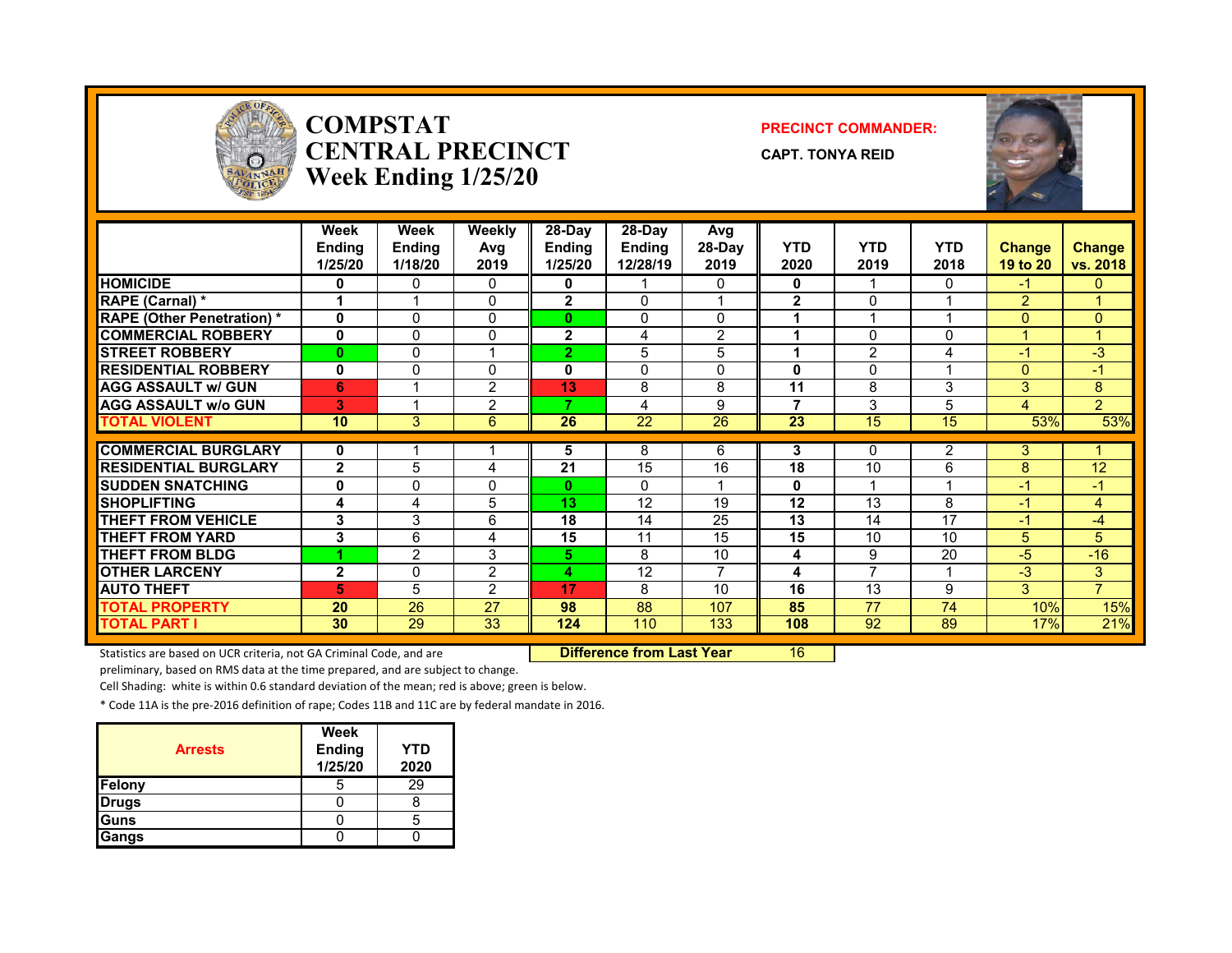

#### **COMPSTATSOUTH PRECINCTWeek Ending 1/25/20**

#### **PRECINCT COMMANDER:**

**CAPT. MICHELLE HALFORD**



|                                   | Week<br>Ending<br>1/25/20 | Week<br><b>Ending</b><br>1/18/20 | Weekly<br>Avg<br>2019        | 28-Day<br><b>Ending</b><br>1/25/20 | $28-Dav$<br><b>Ending</b><br>12/28/19 | Avg<br>28-Day<br>2019 | <b>YTD</b><br>2020 | <b>YTD</b><br>2019 | <b>YTD</b><br>2018 | <b>Change</b><br>19 to 20 | Change<br>vs. 2018   |
|-----------------------------------|---------------------------|----------------------------------|------------------------------|------------------------------------|---------------------------------------|-----------------------|--------------------|--------------------|--------------------|---------------------------|----------------------|
| <b>HOMICIDE</b>                   | 0                         | $\Omega$                         | $\Omega$                     | 0                                  | 0                                     |                       | $\mathbf{0}$       | 2                  | 0                  | $-2$                      | $\mathbf{0}$         |
| <b>RAPE (Carnal) *</b>            | 4                         | $\Omega$                         | $\Omega$                     |                                    |                                       |                       |                    |                    |                    | $\Omega$                  | $\Omega$             |
| <b>RAPE (Other Penetration) *</b> | $\mathbf{0}$              | $\Omega$                         | $\Omega$                     | 1                                  | 0                                     | 0                     | 1                  | $\Omega$           | 0                  |                           | $\blacktriangleleft$ |
| <b>COMMERCIAL ROBBERY</b>         |                           | 0                                | $\Omega$                     | $\overline{2}$                     | 3                                     |                       | $\mathbf{2}$       | 0                  | 3                  | $\overline{2}$            | $-1$                 |
| <b>STREET ROBBERY</b>             |                           | $\overline{2}$                   |                              | 4                                  | $\overline{ }$                        | 3                     | 4                  | 2                  |                    | $\overline{2}$            | 3                    |
| <b>RESIDENTIAL ROBBERY</b>        | 0                         | $\Omega$                         | 0                            |                                    | 0                                     | 0                     |                    | 0                  |                    |                           | $\Omega$             |
| <b>AGG ASSAULT w/ GUN</b>         | $\mathbf{0}$              |                                  |                              | 4                                  | 3                                     | 4                     | 4                  | $\overline{2}$     | 0                  | 2                         | 4                    |
| <b>AGG ASSAULT w/o GUN</b>        | $\mathbf{2}$              |                                  | $\mathfrak{p}$               | 4                                  | 6                                     | ⇁                     | 4                  | 6                  | 4                  | $-2$                      | $\Omega$             |
| <b>TOTAL VIOLENT</b>              | 5                         | 4                                | 4                            | 17                                 | 20                                    | 17                    | 17                 | 13                 | 10                 | 31%                       | 70%                  |
| <b>COMMERCIAL BURGLARY</b>        | 0                         | 0                                |                              |                                    | 5                                     | 5                     |                    | 6                  | 4                  | $-5$                      | $-3$                 |
| <b>RESIDENTIAL BURGLARY</b>       | $\overline{2}$            | 5                                | $\mathfrak{p}$               | 14                                 | 11                                    | 9                     | 13                 | 5                  | 11                 | 8                         | $\overline{2}$       |
| <b>SUDDEN SNATCHING</b>           | 0                         | 0                                | <sup>0</sup>                 | $\bf{0}$                           | $\Omega$                              |                       | 0                  | 2                  |                    | $-2$                      | $-1$                 |
| <b>SHOPLIFTING</b>                | 6                         | 6                                | 12                           | 30                                 | 32                                    | 48                    | 25                 | 57                 | 39                 | $-32$                     | $-14$                |
|                                   |                           |                                  | 7                            |                                    |                                       |                       |                    |                    | 17                 |                           |                      |
| <b>THEFT FROM VEHICLE</b>         | $\mathbf{2}$              | 5                                | $\overline{ }$               | 16                                 | 16                                    | 26                    | 13                 | 29                 |                    | $-16$                     | $-4$                 |
| <b>THEFT FROM YARD</b>            | 0<br>4                    |                                  |                              | 5                                  | 5                                     | 6                     | 4                  | 5                  | 4                  | $-1$                      | $\mathbf{0}$         |
| <b>THEFT FROM BLDG</b>            |                           | 3                                | 3<br>$\overline{\mathbf{A}}$ | 9                                  | 14                                    | 13                    | 8                  | 16                 | 13                 | $-8$                      | $-5$                 |
| <b>OTHER LARCENY</b>              | $\overline{2}$            | $\Omega$                         |                              | 4                                  | 5                                     | 4                     | 4                  | 3                  | 2                  |                           | $\overline{2}$       |
| <b>AUTO THEFT</b>                 | $\mathbf{0}$              | 2                                | 3                            | $\overline{2}$                     | 12                                    | 11                    | $\mathbf{2}$       | 9                  | 12                 | $-7$                      | $-10$                |
| <b>TOTAL PROPERTY</b>             | 13                        | 22                               | 31                           | 81                                 | 100                                   | 123                   | 70                 | 132                | 103                | $-47%$                    | $-32%$               |
| <b>TOTAL PART I</b>               | 18                        | 26                               | 35                           | 98                                 | 120                                   | 141                   | 87                 | 145                | 113                | $-40%$                    | $-23%$               |

Statistics are based on UCR criteria, not GA Criminal Code, and are **Difference from Last Year** -58

preliminary, based on RMS data at the time prepared, and are subject to change.

Cell Shading: white is within 0.6 standard deviation of the mean; red is above; green is below.

| <b>Arrests</b> | Week<br><b>Ending</b><br>1/25/20 | YTD<br>2020 |
|----------------|----------------------------------|-------------|
| Felony         |                                  | 18          |
| <b>Drugs</b>   |                                  |             |
| Guns           |                                  |             |
| Gangs          |                                  |             |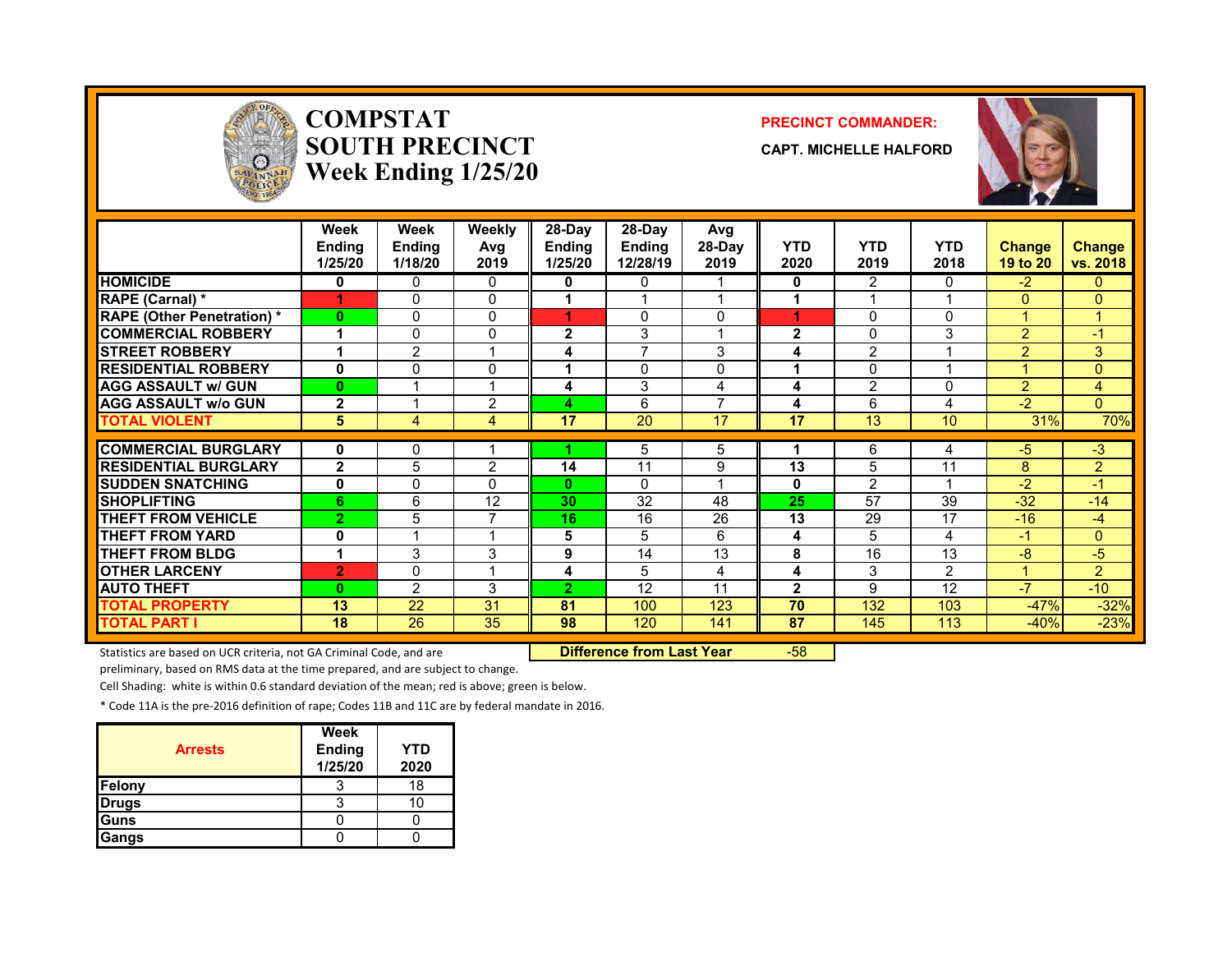

#### **COMPSTATEAST PRECINCTWeek Ending 1/25/20**

#### **PRECINCT COMMANDER:**

**CAPT. GEORGE GUNDICH**



|                                   | Week<br><b>Ending</b><br>1/25/20 | <b>Week</b><br>Ending<br>1/18/20 | <b>Weekly</b><br>Avg<br>2019 | 28-Day<br><b>Ending</b><br>1/25/20 | 28-Day<br>Ending<br>12/28/19 | Avg<br>28-Day<br>2019 | <b>YTD</b><br>2020 | <b>YTD</b><br>2019 | <b>YTD</b><br>2018       | <b>Change</b><br>19 to 20 | <b>Change</b><br>vs. 2018 |
|-----------------------------------|----------------------------------|----------------------------------|------------------------------|------------------------------------|------------------------------|-----------------------|--------------------|--------------------|--------------------------|---------------------------|---------------------------|
| <b>HOMICIDE</b>                   | 0                                | 0                                | 0                            |                                    | 0                            | 0                     | 0                  |                    | 0                        | -1                        | $\mathbf{0}$              |
| RAPE (Carnal) *                   | $\mathbf{0}$                     | 0                                | $\mathbf{0}$                 | 0                                  |                              |                       | $\mathbf{0}$       |                    |                          | -1                        | $\blacktriangleleft$      |
| <b>RAPE (Other Penetration) *</b> | $\bf{0}$                         | 0                                | 0                            | 0                                  | $\Omega$                     | $\Omega$              | $\mathbf 0$        | $\Omega$           |                          | $\Omega$                  | $-1$                      |
| <b>COMMERCIAL ROBBERY</b>         | 4                                | 0                                | 0                            | 3                                  | 2                            |                       | 3                  |                    |                          | $\overline{2}$            | $\overline{2}$            |
| <b>STREET ROBBERY</b>             |                                  | 0                                | 1                            | 3                                  | 3                            | 4                     | $\mathbf{2}$       | $\overline{2}$     |                          | $\Omega$                  | $\blacktriangleleft$      |
| <b>RESIDENTIAL ROBBERY</b>        | 0                                | 0                                | $\mathbf{0}$                 | 0                                  | $\Omega$                     |                       | 0                  |                    | $\Omega$                 | -1                        | $\Omega$                  |
| <b>AGG ASSAULT w/ GUN</b>         | $\mathbf{2}$                     | 0                                | $\overline{2}$               | 7                                  | 10                           | 8                     | 5                  | 8                  | $\overline{\phantom{a}}$ | $-3$                      | $-2$                      |
| <b>AGG ASSAULT w/o GUN</b>        |                                  |                                  | 3                            | 9                                  | 9                            | 11                    | 8                  | 5                  | 4                        | 3                         | 4                         |
| <b>TOTAL VIOLENT</b>              | 5                                |                                  | 6                            | 23                                 | 25                           | 25                    | 18                 | 19                 | 15                       | $-5%$                     | 20%                       |
|                                   |                                  |                                  |                              |                                    |                              |                       |                    |                    |                          |                           |                           |
| <b>COMMERCIAL BURGLARY</b>        | 0                                | 0                                | 0                            | 5                                  | 4                            | $\overline{2}$        | 4                  |                    |                          | 3                         | 3                         |
| <b>RESIDENTIAL BURGLARY</b>       | 3                                | 4                                | 4                            | 15                                 | 9                            | 17                    | 13                 | 18                 | 23                       | $-5$                      | $-10$                     |
| <b>SUDDEN SNATCHING</b>           | 0                                | 0                                | $\mathbf{0}$                 | $\bf{0}$                           | 0                            |                       | 0                  | $\overline{2}$     | $\overline{2}$           | $-2$                      | $-2$                      |
| <b>SHOPLIFTING</b>                | 12                               | 8                                | 6                            | 31                                 | 15                           | 23                    | 29                 | 8                  | 20                       | 21                        | 9                         |
| <b>THEFT FROM VEHICLE</b>         | 4                                | 4                                | 6                            | 18                                 | 16                           | 24                    | 18                 | 33                 | 17                       | $-15$                     | $\blacktriangleleft$      |
| <b>THEFT FROM YARD</b>            | 3                                |                                  | $\overline{2}$               | 9                                  | 4                            | 10                    | 8                  | 2                  | 8                        | 6                         | $\Omega$                  |
| <b>THEFT FROM BLDG</b>            | 4                                | $\overline{2}$                   | 3                            | 11                                 | 9                            | 12                    | 10                 | 12                 | 12                       | $-2$                      | $-2$                      |
| <b>OTHER LARCENY</b>              |                                  |                                  | 1                            | 5                                  | 4                            | 5                     | 4                  |                    | $\overline{2}$           | 3                         | $\overline{2}$            |
| <b>AUTO THEFT</b>                 | $\mathbf{0}$                     | $\mathcal{P}$                    | $\mathfrak{p}$               | 8                                  | 9                            | 10 <sup>1</sup>       | $\overline{7}$     | 13                 | 13                       | $-6$                      | $-6$                      |
| <b>TOTAL PROPERTY</b>             | 27                               | 22                               | 26                           | 102                                | 70                           | 103                   | 93                 | 90                 | 98                       | 3%                        | $-5%$                     |
| <b>TOTAL PART I</b>               | 32 <sub>2</sub>                  | 23                               | 32                           | 125                                | 95                           | 128                   | 111                | 109                | 113                      | 2%                        | $-2%$                     |

Statistics are based on UCR criteria, not GA Criminal Code, and are **Difference from Last Year** 2

preliminary, based on RMS data at the time prepared, and are subject to change.

Cell Shading: white is within 0.6 standard deviation of the mean; red is above; green is below.

| <b>Arrests</b> | Week<br><b>Ending</b><br>1/25/20 | <b>YTD</b><br>2020 |
|----------------|----------------------------------|--------------------|
| <b>Felony</b>  |                                  | 13                 |
| <b>Drugs</b>   |                                  |                    |
| <b>Guns</b>    |                                  |                    |
| Gangs          |                                  |                    |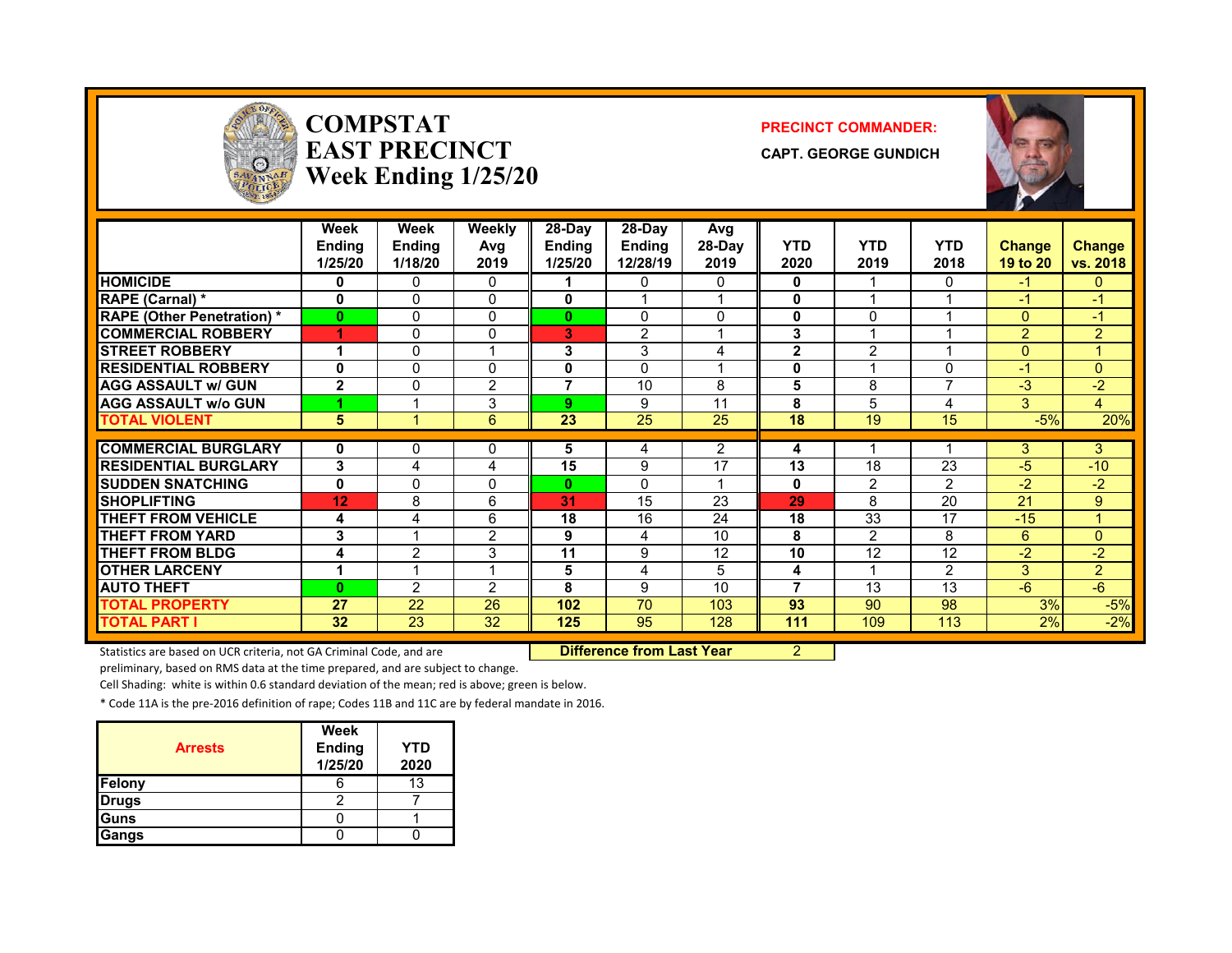## **BEAT 21North Precinct Week Ending 1/25/20**

|                                  |              | <b>Last 4 Weeks</b> |                |              | 28 Days        | 28 Day  |                |                |                |                |                |
|----------------------------------|--------------|---------------------|----------------|--------------|----------------|---------|----------------|----------------|----------------|----------------|----------------|
|                                  | Ending       | Ending              | <b>Ending</b>  | Ending       | <b>Ending</b>  | Average | <b>YTD</b>     | <b>YTD</b>     | <b>YTD</b>     | <b>Change</b>  | <b>Change</b>  |
|                                  | 01/04/19     | 01/11/20            | 01/18/20       | 01/25/20     | 01/25/20       | 2019    | 2020           | 2019           | 2018           | 19 to 20       | vs. 2018       |
| <b>HOMICIDE</b>                  | $\mathbf{0}$ | $\Omega$            | 0              | $\mathbf{0}$ | 0              | 0.0     | $\Omega$       | $\Omega$       | $\Omega$       | $\mathbf{0}$   | $\mathbf{0}$   |
| RAPE (Carnal) *                  | $\Omega$     | $\Omega$            | $\mathbf{0}$   | $\mathbf{1}$ | $\mathbf{1}$   | 0.2     | $\mathbf{1}$   | $\Omega$       | $\Omega$       | $\mathbf{1}$   | 1              |
| <b>RAPE (Other Penetration)*</b> | $\Omega$     | $\Omega$            | $\Omega$       | $\Omega$     | $\Omega$       | 0.0     | $\Omega$       | $\Omega$       | $\Omega$       | $\overline{0}$ | $\Omega$       |
| <b>COMMERCIAL ROBBERY</b>        | 0            | 0                   | $\mathbf{0}$   | $\mathbf{0}$ | 0              | 0.0     | 0              | $\Omega$       | $\Omega$       | $\mathbf{0}$   | $\mathbf{0}$   |
| <b>STREET ROBBERY</b>            | $\Omega$     | $\mathbf{1}$        | $\mathbf{0}$   | $\Omega$     | $\mathbf{1}$   | 0.0     | $\mathbf{1}$   | $\Omega$       | $\Omega$       | $\mathbf{1}$   | $\overline{1}$ |
| <b>RESIDENTIAL ROBBERY</b>       | $\Omega$     | $\Omega$            | $\mathbf{0}$   | $\Omega$     | $\Omega$       | 0.0     | $\Omega$       | $\Omega$       | $\Omega$       | $\Omega$       | $\Omega$       |
| <b>AGG ASSAULT w/ GUN</b>        | 0            | $\Omega$            | $\Omega$       | $\Omega$     | $\Omega$       | 0.3     | $\Omega$       | $\Omega$       | $\Omega$       | $\mathbf{0}$   | $\Omega$       |
| <b>AGG ASSAULT w/o GUN</b>       | $\mathbf{1}$ | 0                   | $\mathbf{1}$   | 0            | $\overline{2}$ | 0.5     | $\overline{2}$ | $\mathbf{0}$   | $\mathbf{1}$   | $\overline{2}$ | $\overline{1}$ |
| <b>TOTAL VIOLENT</b>             | $\mathbf{1}$ | $\mathbf{1}$        | $\mathbf{1}$   | $\mathbf{1}$ | $\overline{4}$ | 1.0     | $\overline{4}$ | $\mathbf{0}$   | $\mathbf{1}$   | #DIV/0!        | 300%           |
|                                  |              |                     |                |              |                |         |                |                |                |                |                |
| <b>COMMERCIAL BURGLARY</b>       | 0            | 0                   | $\mathbf{1}$   | 0            | $\mathbf{1}$   | 0.1     | $\mathbf{1}$   | $\mathbf{0}$   | 0              | 1              | 1              |
| <b>RESIDENTIAL BURGLARY</b>      | 0            | 0                   | $\overline{2}$ | 0            | $\overline{2}$ | 1.3     | $\overline{2}$ | 3              | 1              | $-1$           | 1              |
| <b>SUDDEN SNATCHING</b>          | 0            | 0                   | 0              | 0            | 0              | 0.0     | $\Omega$       | $\Omega$       | 0              | $\overline{0}$ | $\mathbf{0}$   |
| <b>SHOPLIFTING</b>               | 0            | 0                   | $\Omega$       | $\Omega$     | $\Omega$       | 0.5     | $\Omega$       | $\mathbf{0}$   | $\mathbf{1}$   | $\mathbf{0}$   | $-1$           |
| <b>THEFT FROM VEHICLE</b>        | 0            | $\mathbf{1}$        | $\Omega$       | $\Omega$     | $\mathbf{1}$   | 3.8     | $\mathbf{1}$   | $\overline{2}$ | $\overline{2}$ | $-1$           | $-1$           |
| <b>THEFT FROM YARD</b>           | 0            | 0                   | 0              | 0            | 0              | 0.6     | $\Omega$       | 1              | 1              | -1             | $-1$           |
| <b>THEFT FROM BLDG</b>           | 0            | $\Omega$            | $\mathbf{1}$   | $\Omega$     | $\mathbf{1}$   | 0.5     | $\mathbf{1}$   | $\Omega$       | $\mathbf{1}$   | $\mathbf{1}$   | $\Omega$       |
| <b>OTHER LARCENY</b>             | 0            | 0                   | $\mathbf{1}$   | $\Omega$     | $\mathbf{1}$   | 0.6     | $\mathbf{1}$   | $\Omega$       | $\Omega$       | $\mathbf{1}$   | 1              |
| <b>AUTO THEFT</b>                | 0            | $\Omega$            | $\Omega$       | $\Omega$     | $\Omega$       | 1.5     | 0              | $\mathbf{1}$   | $\Omega$       | $-1$           | $\mathbf{0}$   |
| <b>TOTAL PROPERTY</b>            | $\mathbf{0}$ | $\mathbf{1}$        | 5              | $\mathbf{0}$ | 6              | 8.7     | 6              | $\overline{7}$ | 6              | $-14%$         | 0%             |
| <b>TOTAL PART I</b>              | $\mathbf{1}$ | $\overline{2}$      | 6              | $\mathbf{1}$ | 10             | 9.7     | 10             | $\overline{7}$ | $\overline{7}$ | 43%            | 43%            |
|                                  |              |                     |                |              |                |         |                |                |                |                |                |

 **Difference from Last Year**r 3

Statistics are based on UCR criteria, not GA Criminal Code.

\* Rape Code 11A is the historical definition of rape (aka Legacy Rape); Rape Codes 11B and 11C are those moved from Part II to Part I in 2017.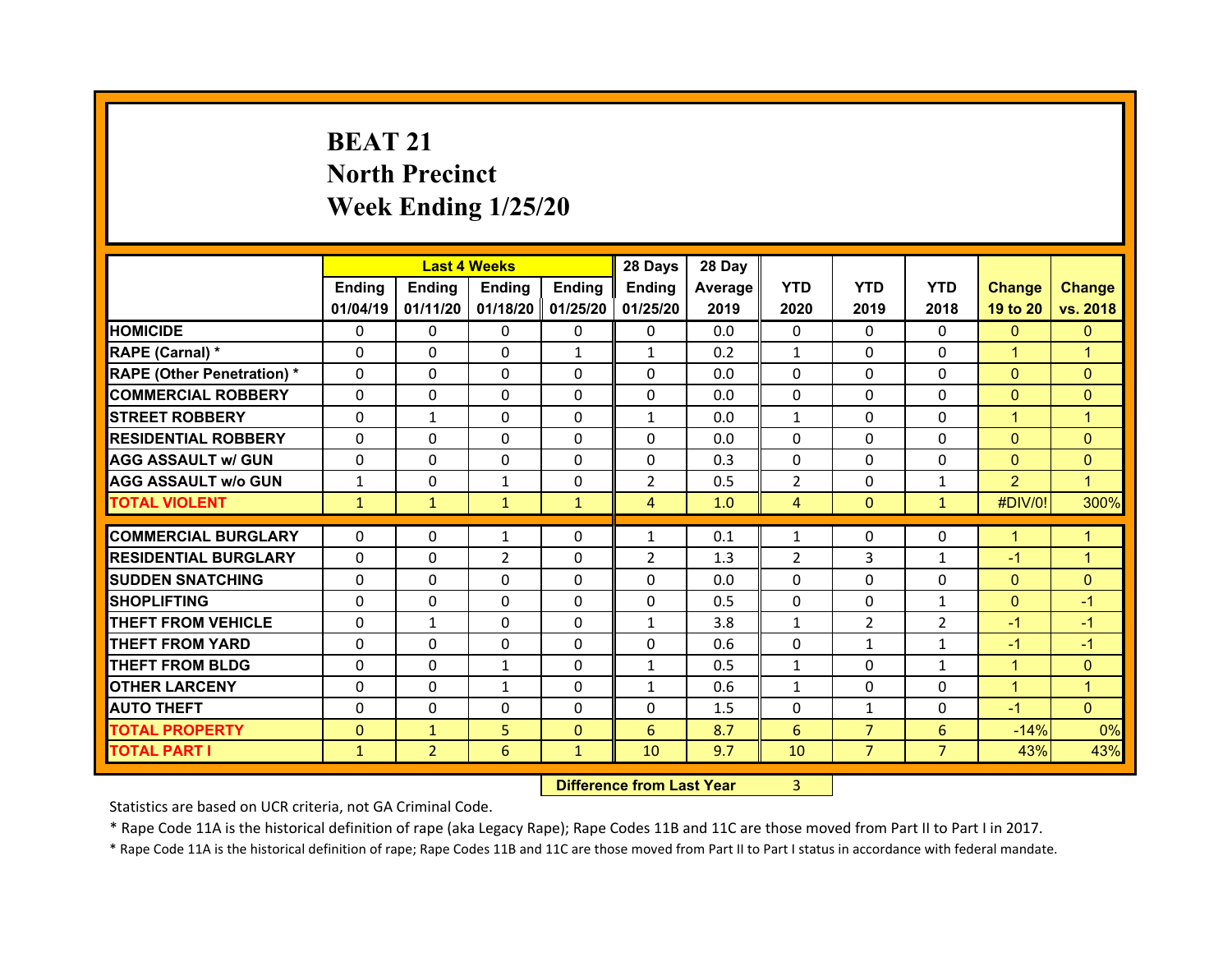## **BEAT 22North Precinct Week Ending 1/25/20**

|                                              |                |                   | <b>Last 4 Weeks</b> |                                  | 28 Days        | 28 Day       |                |                |                |                                |                 |
|----------------------------------------------|----------------|-------------------|---------------------|----------------------------------|----------------|--------------|----------------|----------------|----------------|--------------------------------|-----------------|
|                                              | Ending         | Ending            | Ending              | <b>Ending</b>                    | Ending         | Average      | <b>YTD</b>     | <b>YTD</b>     | <b>YTD</b>     | <b>Change</b>                  | <b>Change</b>   |
|                                              | 01/04/19       | 01/11/20          |                     | 01/18/20 01/25/20                | 01/25/20       | 2019         | 2020           | 2019           | 2018           | 19 to 20                       | vs. 2018        |
| <b>HOMICIDE</b>                              | $\Omega$       | $\mathbf{0}$      | 0                   | $\mathbf{0}$                     | 0              | 0.1          | 0              | $\mathbf{1}$   | $\mathbf{1}$   | $-1$                           | $-1$            |
| RAPE (Carnal) *                              | $\Omega$       | $\Omega$          | $\Omega$            | $\Omega$                         | $\Omega$       | 0.2          | $\Omega$       | $\Omega$       | $\Omega$       | $\Omega$                       | $\mathbf{0}$    |
| <b>RAPE (Other Penetration)*</b>             | $\Omega$       | $\Omega$          | $\mathbf{0}$        | $\Omega$                         | 0              | 0.0          | $\Omega$       | $\Omega$       | $\Omega$       | $\overline{0}$                 | $\Omega$        |
| <b>COMMERCIAL ROBBERY</b>                    | $\Omega$       | 0                 | $\mathbf{0}$        | $\mathbf{0}$                     | 0              | 0.2          | $\Omega$       | $\Omega$       | $\Omega$       | $\mathbf{0}$                   | $\mathbf{0}$    |
| <b>STREET ROBBERY</b>                        | $\Omega$       | $\Omega$          | $\mathbf{0}$        | $\Omega$                         | $\Omega$       | 0.7          | $\Omega$       | $\Omega$       | $\mathbf{1}$   | $\overline{0}$                 | $-1$            |
| <b>RESIDENTIAL ROBBERY</b>                   | $\Omega$       | $\Omega$          | $\mathbf{0}$        | $\Omega$                         | 0              | 0.1          | $\Omega$       | $\Omega$       | $\Omega$       | $\overline{0}$                 | $\Omega$        |
| <b>AGG ASSAULT w/ GUN</b>                    | $\mathbf{1}$   | $\overline{2}$    | $\mathbf{1}$        | $\Omega$                         | 4              | 1.8          | 3              | $\Omega$       | $\Omega$       | 3                              | 3               |
| <b>AGG ASSAULT w/o GUN</b>                   | 0              | 0                 | $\mathbf 0$         | $\mathbf 0$                      | 0              | 2.8          | $\Omega$       | $\overline{2}$ | $\Omega$       | $-2$                           | $\overline{0}$  |
| <b>TOTAL VIOLENT</b>                         | $\mathbf{1}$   | $\overline{2}$    | $\mathbf{1}$        | $\mathbf{0}$                     | $\overline{4}$ | 5.8          | 3              | $\overline{3}$ | $\overline{2}$ | 0%                             | 50%             |
|                                              |                |                   |                     |                                  |                |              |                |                |                |                                |                 |
|                                              |                |                   |                     |                                  |                |              |                |                |                |                                |                 |
| <b>COMMERCIAL BURGLARY</b>                   | $\mathbf{1}$   | 0                 | 0                   | $\mathbf{0}$                     | $\mathbf{1}$   | 0.5          | 1              | $\overline{2}$ | $\Omega$       | $-1$                           | 1               |
| <b>RESIDENTIAL BURGLARY</b>                  | 0              | $\Omega$          | $\mathbf{1}$        | $\Omega$                         | $\mathbf{1}$   | 1.3          | $\mathbf{1}$   | $\mathbf{1}$   | 4              | $\overline{0}$                 | $-3$            |
| <b>SUDDEN SNATCHING</b>                      | $\Omega$       | $\Omega$          | $\mathbf{0}$        | $\Omega$                         | $\Omega$       | 0.2          | $\Omega$       | $\Omega$       | $\Omega$       | $\overline{0}$                 | $\Omega$        |
| <b>SHOPLIFTING</b>                           | $\Omega$       | $\Omega$          | $\Omega$            | $\Omega$                         | 0              | 0.9          | $\Omega$       | $\overline{2}$ | $\mathbf{1}$   | $-2$                           | $-1$            |
| <b>THEFT FROM VEHICLE</b>                    | $\Omega$       | $\mathbf{1}$      | 2                   | $\mathbf{1}$                     | 4              | 2.8          | 4              | $\overline{2}$ | $\overline{2}$ | $\overline{2}$                 | $\overline{2}$  |
| <b>THEFT FROM YARD</b>                       | $\mathbf{0}$   | $\Omega$          | $\mathbf{0}$        | $\Omega$                         | 0              | 1.4          | 0              | 3              | $\Omega$       | $-3$                           | $\Omega$        |
| <b>THEFT FROM BLDG</b>                       | $\overline{2}$ | $\Omega$          | $\mathbf{0}$        | $\Omega$                         | $\overline{2}$ | 1.8          | $\mathbf{1}$   | 4              | $\mathbf{1}$   | $-3$                           | $\Omega$        |
| <b>OTHER LARCENY</b>                         | $\mathbf 0$    | 0                 | $\mathbf 0$         | $\mathbf 0$                      | 0              | 0.2          | $\Omega$       | $\Omega$       | $\Omega$       | $\overline{0}$<br>$\mathbf{1}$ | $\overline{0}$  |
| <b>AUTO THEFT</b>                            | $\mathbf{0}$   | $\Omega$          | $\mathbf{1}$        | $\mathbf{1}$                     | $\overline{2}$ | 1.8          | $\overline{2}$ | $\mathbf{1}$   | 3              |                                | $-1$            |
| <b>TOTAL PROPERTY</b><br><b>TOTAL PART I</b> | 3<br>4         | $\mathbf{1}$<br>3 | 4<br>5              | $\overline{2}$<br>2 <sup>1</sup> | 10<br>14       | 10.9<br>16.7 | 9<br>12        | 15<br>18       | 11<br>13       | $-40%$<br>$-33%$               | $-18%$<br>$-8%$ |

 **Difference from Last Year**‐6

Statistics are based on UCR criteria, not GA Criminal Code.

\* Rape Code 11A is the historical definition of rape (aka Legacy Rape); Rape Codes 11B and 11C are those moved from Part II to Part I in 2017.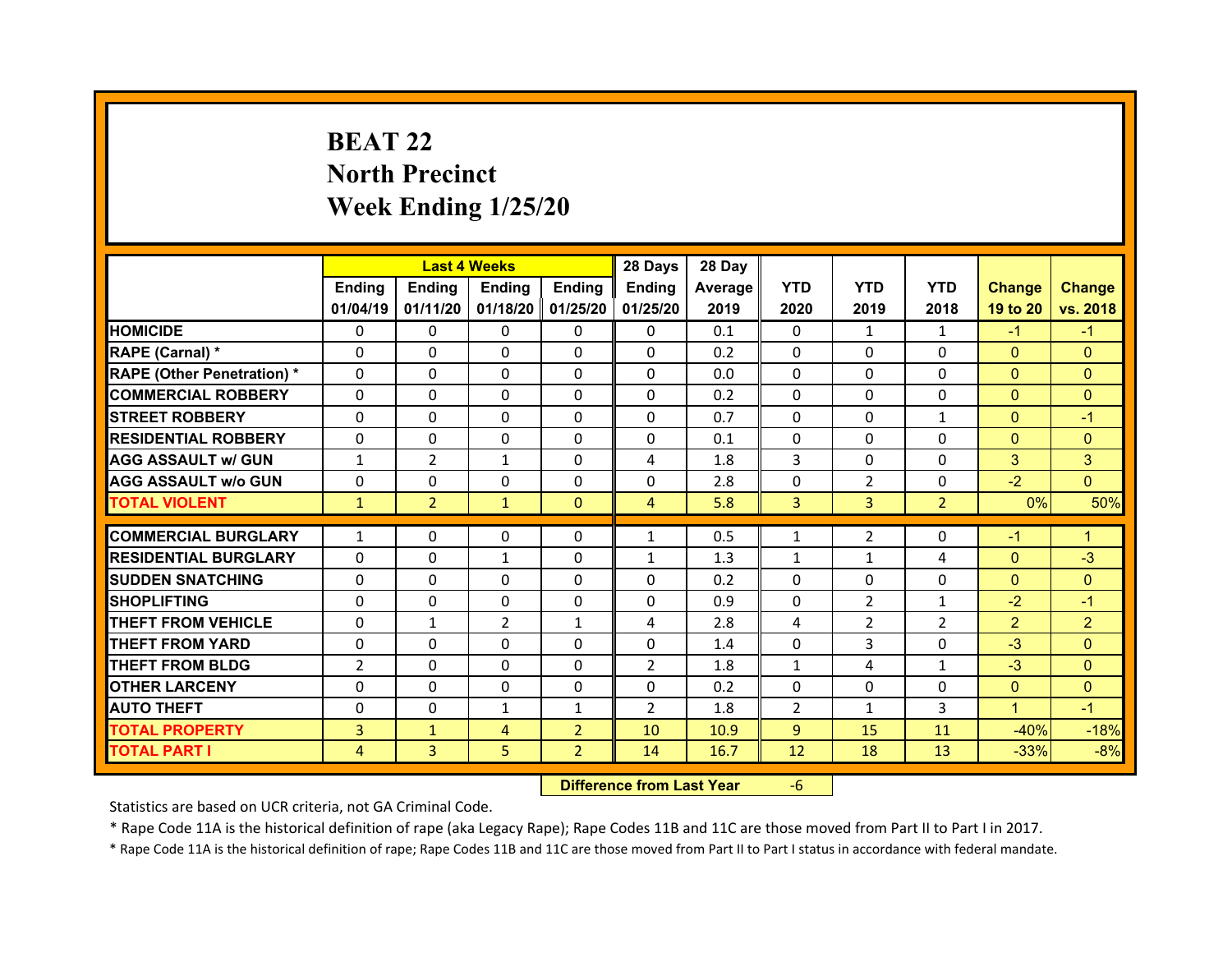## **BEAT 23 North Precinct Week Ending 1/25/20**

|                                  |                | <b>Last 4 Weeks</b> |                |                   | 28 Days        | 28 Day  |              |                |                |                |                |
|----------------------------------|----------------|---------------------|----------------|-------------------|----------------|---------|--------------|----------------|----------------|----------------|----------------|
|                                  | Ending         | Ending              | Ending         | <b>Ending</b>     | Ending         | Average | <b>YTD</b>   | <b>YTD</b>     | <b>YTD</b>     | <b>Change</b>  | <b>Change</b>  |
|                                  | 01/04/19       | 01/11/20            |                | 01/18/20 01/25/20 | 01/25/20       | 2019    | 2020         | 2019           | 2018           | 19 to 20       | vs. 2018       |
| <b>HOMICIDE</b>                  | $\Omega$       | 0                   | $\Omega$       | $\Omega$          | 0              | 0.2     | $\Omega$     | $\Omega$       | $\Omega$       | $\mathbf{0}$   | $\mathbf{0}$   |
| RAPE (Carnal) *                  | $\mathbf{1}$   | 0                   | $\mathbf{0}$   | $\Omega$          | $\mathbf{1}$   | 0.1     | $\mathbf{1}$ | $\mathbf{1}$   | $\Omega$       | $\mathbf{0}$   | 1              |
| <b>RAPE (Other Penetration)*</b> | 0              | $\Omega$            | $\Omega$       | $\Omega$          | $\Omega$       | 0.0     | $\Omega$     | $\Omega$       | $\Omega$       | $\overline{0}$ | $\Omega$       |
| <b>COMMERCIAL ROBBERY</b>        | $\Omega$       | 0                   | $\Omega$       | $\Omega$          | 0              | 0.0     | $\Omega$     | $\Omega$       | $\Omega$       | $\mathbf{0}$   | $\Omega$       |
| <b>STREET ROBBERY</b>            | $\Omega$       | $\Omega$            | $\mathbf{0}$   | $\Omega$          | $\Omega$       | 0.2     | $\Omega$     | $\mathbf{1}$   | $\mathbf{1}$   | $-1$           | $-1$           |
| <b>RESIDENTIAL ROBBERY</b>       | $\Omega$       | $\Omega$            | $\mathbf{0}$   | $\mathbf{1}$      | $\mathbf{1}$   | 0.0     | $\mathbf{1}$ | $\Omega$       | $\Omega$       | $\mathbf{1}$   | $\mathbf{1}$   |
| <b>AGG ASSAULT w/ GUN</b>        | $\mathbf{1}$   | $\mathbf{1}$        | $\Omega$       | $\Omega$          | $\overline{2}$ | 1.2     | $\mathbf{1}$ | $\mathbf{1}$   | $\mathbf{1}$   | $\mathbf{0}$   | $\Omega$       |
| <b>AGG ASSAULT w/o GUN</b>       | $\mathbf{1}$   | $\Omega$            | $\mathbf{0}$   | $\Omega$          | $\mathbf{1}$   | 1.9     | $\Omega$     | 3              | $\Omega$       | $-3$           | $\Omega$       |
| <b>TOTAL VIOLENT</b>             | 3              | $\mathbf{1}$        | $\mathbf{0}$   | $\mathbf{1}$      | 5              | 3.6     | 3            | 6              | $\overline{2}$ | $-50%$         | 50%            |
| <b>COMMERCIAL BURGLARY</b>       | 0              | 0                   | 0              | 0                 | 0              | 1.3     | 0            | $\overline{2}$ | 0              | $-2$           | $\mathbf{0}$   |
|                                  | $\Omega$       |                     |                |                   |                |         |              |                | $\Omega$       |                |                |
| <b>RESIDENTIAL BURGLARY</b>      |                | 0                   | $\overline{2}$ | $\Omega$          | 2              | 0.8     | 2            | 1              |                | $\mathbf{1}$   | $\overline{2}$ |
| <b>SUDDEN SNATCHING</b>          | 0              | $\Omega$            | $\mathbf{0}$   | $\Omega$          | 0              | 0.2     | $\Omega$     | $\Omega$       | $\mathbf{1}$   | $\mathbf{0}$   | $-1$           |
| <b>SHOPLIFTING</b>               | 0              | $\Omega$            | 0              | $\Omega$          | 0              | 1.5     | 0            | $\mathbf{1}$   | $\Omega$       | $-1$           | $\Omega$       |
| <b>THEFT FROM VEHICLE</b>        | $\mathbf{1}$   | $\mathbf{1}$        | 0              | $\mathbf{1}$      | 3              | 2.5     | 3            | $\mathbf{1}$   | $\mathbf{1}$   | $\overline{2}$ | $\overline{2}$ |
| <b>THEFT FROM YARD</b>           | 0              | $\Omega$            | 2              | $\Omega$          | $\overline{2}$ | 1.0     | 2            | $\Omega$       | $\Omega$       | $\overline{2}$ | $\overline{2}$ |
| <b>THEFT FROM BLDG</b>           | $\mathbf{0}$   | $\mathbf{1}$        | $\mathbf{0}$   | $\Omega$          | $\mathbf{1}$   | 1.0     | $\mathbf{1}$ | $\Omega$       | $\mathbf{1}$   | $\mathbf{1}$   | $\Omega$       |
|                                  |                |                     | $\Omega$       | $\Omega$          | $\Omega$       | 0.2     | $\Omega$     | $\Omega$       | $\Omega$       | $\overline{0}$ | $\Omega$       |
| <b>OTHER LARCENY</b>             | $\Omega$       | 0                   |                |                   |                |         |              |                |                |                |                |
| <b>AUTO THEFT</b>                | $\mathbf{1}$   | 0                   | 0              | $\Omega$          | $\mathbf{1}$   | 1.1     | $\Omega$     | $\overline{2}$ | $\mathbf{1}$   | $-2$           | $-1$           |
| <b>TOTAL PROPERTY</b>            | $\overline{2}$ | $\overline{2}$      | 4              | $\mathbf{1}$      | $\overline{9}$ | 9.6     | 8            | $\overline{7}$ | 4              | 14%            | 100%           |
| <b>TOTAL PART I</b>              | 5              | 3                   | 4              | $\overline{2}$    | 14             | 13.2    | 11           | 13             | 6              | $-15%$         | 83%            |

 **Difference from Last Year**r - 2

Statistics are based on UCR criteria, not GA Criminal Code.

\* Rape Code 11A is the historical definition of rape (aka Legacy Rape); Rape Codes 11B and 11C are those moved from Part II to Part I in 2017.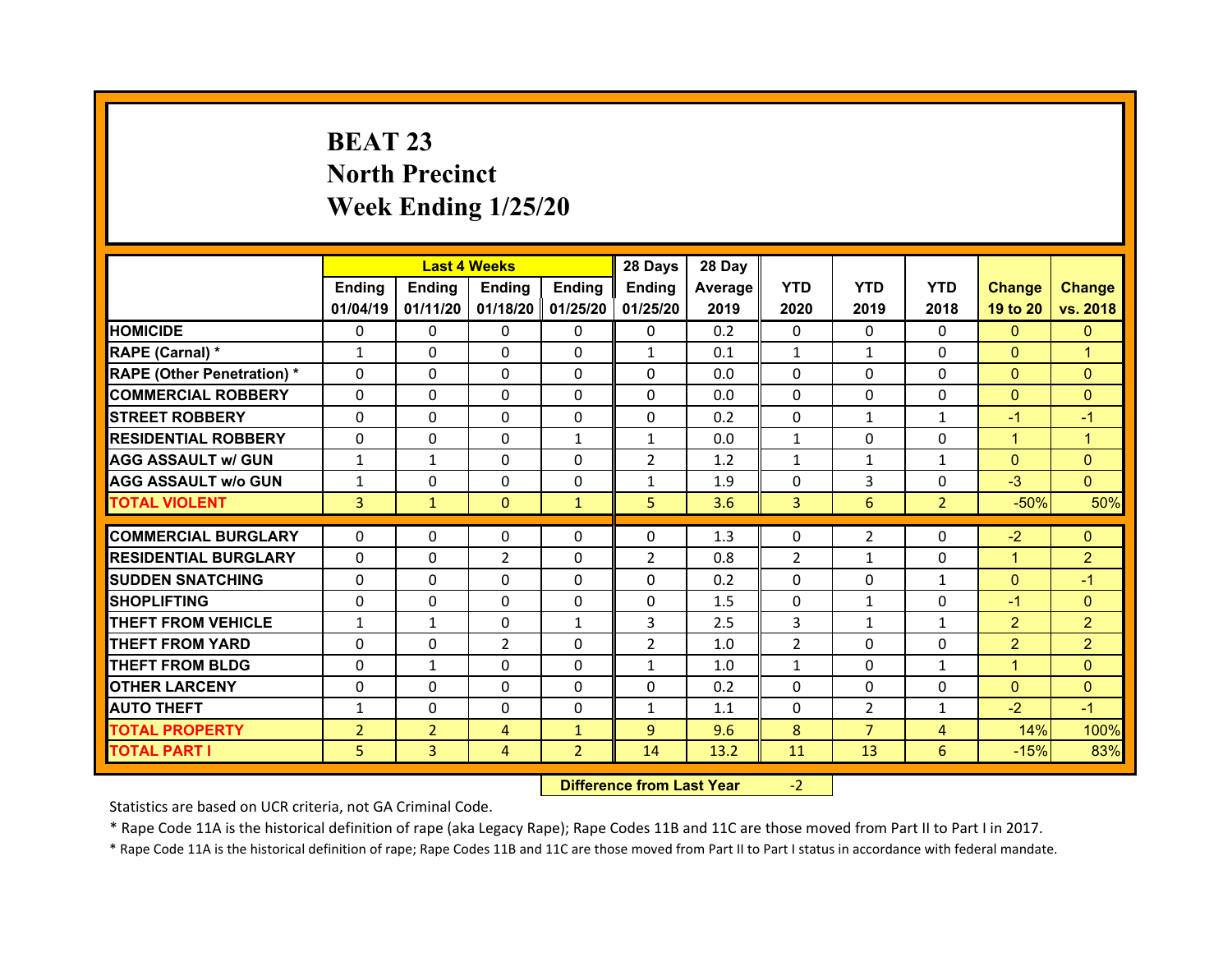## **BEAT 24North Precinct Week Ending 1/25/20**

|                                  |                | <b>Last 4 Weeks</b> |                |                   | 28 Days        | 28 Day  |                |              |                |                |                |
|----------------------------------|----------------|---------------------|----------------|-------------------|----------------|---------|----------------|--------------|----------------|----------------|----------------|
|                                  | Ending         | <b>Ending</b>       | Ending         | <b>Ending</b>     | Ending         | Average | <b>YTD</b>     | <b>YTD</b>   | <b>YTD</b>     | <b>Change</b>  | <b>Change</b>  |
|                                  | 01/04/19       | 01/11/20            |                | 01/18/20 01/25/20 | 01/25/20       | 2019    | 2020           | 2019         | 2018           | 19 to 20       | vs. 2018       |
| <b>HOMICIDE</b>                  | $\Omega$       | 0                   | $\Omega$       | $\Omega$          | 0              | 0.0     | $\Omega$       | $\Omega$     | $\Omega$       | $\mathbf{0}$   | $\mathbf{0}$   |
| RAPE (Carnal) *                  | 0              | 0                   | $\mathbf{0}$   | $\Omega$          | 0              | 0.2     | $\Omega$       | $\Omega$     | $\Omega$       | $\mathbf{0}$   | $\Omega$       |
| <b>RAPE (Other Penetration)*</b> | 0              | $\Omega$            | $\Omega$       | $\Omega$          | 0              | 0.2     | $\Omega$       | $\Omega$     | $\Omega$       | $\overline{0}$ | $\Omega$       |
| <b>COMMERCIAL ROBBERY</b>        | $\Omega$       | 0                   | $\Omega$       | $\Omega$          | 0              | 0.2     | $\Omega$       | $\Omega$     | $\Omega$       | $\mathbf{0}$   | $\Omega$       |
| <b>STREET ROBBERY</b>            | $\Omega$       | $\Omega$            | $\mathbf{0}$   | $\Omega$          | 0              | 0.8     | $\Omega$       | $\Omega$     | $\Omega$       | $\overline{0}$ | $\Omega$       |
| <b>RESIDENTIAL ROBBERY</b>       | $\Omega$       | $\Omega$            | $\mathbf{0}$   | $\Omega$          | $\Omega$       | 0.1     | $\Omega$       | $\Omega$     | $\Omega$       | $\Omega$       | $\Omega$       |
| <b>AGG ASSAULT w/ GUN</b>        | $\Omega$       | 0                   | $\mathbf{1}$   | $\Omega$          | $\mathbf{1}$   | 0.3     | $\mathbf{1}$   | $\Omega$     | $\Omega$       | $\mathbf{1}$   | 1              |
| <b>AGG ASSAULT w/o GUN</b>       | $\mathbf{1}$   | $\Omega$            | $\mathbf{1}$   | $\Omega$          | $\overline{2}$ | 0.9     | $\overline{2}$ | $\Omega$     | $\Omega$       | $\overline{2}$ | $\overline{2}$ |
| <b>TOTAL VIOLENT</b>             | $\mathbf{1}$   | $\mathbf{0}$        | $\overline{2}$ | $\mathbf{0}$      | $\overline{3}$ | 2.7     | 3              | $\mathbf{0}$ | $\Omega$       | #DIV/0!        | #DIV/0!        |
| <b>COMMERCIAL BURGLARY</b>       |                |                     |                |                   |                |         |                | $\Omega$     |                |                |                |
|                                  | 0<br>$\Omega$  | 0                   | 0              | 0                 | 0              | 0.4     | 0              |              | 0<br>$\Omega$  | $\mathbf{0}$   | $\mathbf{0}$   |
| <b>RESIDENTIAL BURGLARY</b>      |                | $\Omega$            | 0              | $\Omega$          | 0              | 1.2     | 0              | $\Omega$     |                | $\overline{0}$ | $\mathbf{0}$   |
| <b>SUDDEN SNATCHING</b>          | 0              | $\mathbf{1}$        | $\mathbf{0}$   | $\Omega$          | $\mathbf{1}$   | 0.2     | $\mathbf{1}$   | $\Omega$     | $\Omega$       | $\mathbf{1}$   | 1              |
| <b>SHOPLIFTING</b>               | 0              | $\overline{2}$      | 0              | $\Omega$          | $\overline{2}$ | 2.1     | 2              | 3            | $\overline{7}$ | $-1$           | $-5$           |
| <b>THEFT FROM VEHICLE</b>        | $\mathbf{1}$   | $\mathbf{1}$        | 0              | $\Omega$          | $\overline{2}$ | 3.6     | 2              | $\mathbf{1}$ | 3              | $\mathbf{1}$   | $-1$           |
| <b>THEFT FROM YARD</b>           | 0              | $\mathbf{1}$        | 0              | $\overline{2}$    | 3              | 4.1     | 3              | $\mathbf{1}$ | $\overline{2}$ | $\overline{2}$ | 1              |
| <b>THEFT FROM BLDG</b>           | $\mathbf{1}$   | 0                   | 2              | $\Omega$          | 3              | 1.1     | 2              | $\Omega$     | 3              | $\overline{2}$ | $-1$           |
| <b>OTHER LARCENY</b>             | $\overline{2}$ | 0                   | $\Omega$       | $\Omega$          | $\overline{2}$ | 1.4     | $\mathbf{1}$   | $\Omega$     | $\mathbf{1}$   | $\mathbf{1}$   | $\Omega$       |
|                                  |                |                     |                |                   |                |         |                |              |                |                |                |
| <b>AUTO THEFT</b>                | 0              | $\mathbf{1}$        | $\mathbf{0}$   | $\Omega$          | $\mathbf{1}$   | 0.7     | $\mathbf{1}$   | $\mathbf{1}$ | $\Omega$       | $\Omega$       | $\mathbf{1}$   |
| <b>TOTAL PROPERTY</b>            | 4              | 6                   | $\overline{2}$ | $\overline{2}$    | 14             | 14.8    | 12             | 6            | 16             | 100%           | $-25%$         |
| <b>TOTAL PART I</b>              | 5              | 6                   | 4              | $\overline{2}$    | 17             | 17.5    | 15             | 6            | 16             | 150%           | $-6%$          |

 **Difference from Last Year**r 9

Statistics are based on UCR criteria, not GA Criminal Code.

\* Rape Code 11A is the historical definition of rape (aka Legacy Rape); Rape Codes 11B and 11C are those moved from Part II to Part I in 2017.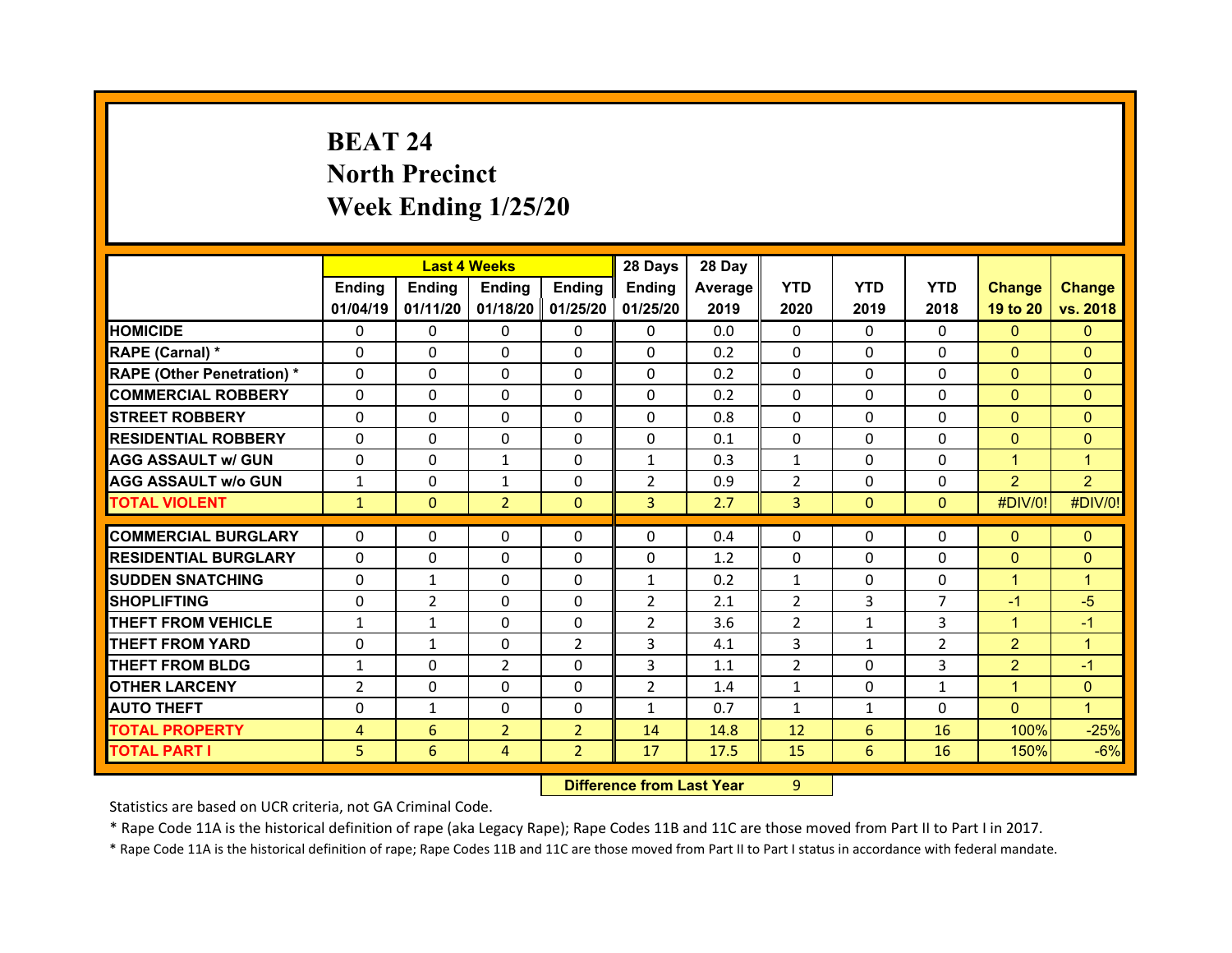## **BEAT 25 North Precinct Week Ending 1/25/20**

|                                  |                | <b>Last 4 Weeks</b> |               |                | 28 Days        | 28 Day  |                |                |                |                |                |
|----------------------------------|----------------|---------------------|---------------|----------------|----------------|---------|----------------|----------------|----------------|----------------|----------------|
|                                  | Ending         | Ending              | <b>Ending</b> | Ending         | <b>Ending</b>  | Average | <b>YTD</b>     | <b>YTD</b>     | <b>YTD</b>     | <b>Change</b>  | <b>Change</b>  |
|                                  | 01/04/19       | 01/11/20            | 01/18/20      | 01/25/20       | 01/25/20       | 2019    | 2020           | 2019           | 2018           | 19 to 20       | vs. 2018       |
| <b>HOMICIDE</b>                  | $\mathbf{0}$   | $\Omega$            | 0             | $\mathbf{0}$   | 0              | 0.0     | $\Omega$       | $\Omega$       | $\Omega$       | $\mathbf{0}$   | $\mathbf{0}$   |
| RAPE (Carnal) *                  | $\Omega$       | $\Omega$            | $\mathbf{0}$  | $\Omega$       | $\Omega$       | 0.1     | $\Omega$       | $\Omega$       | $\Omega$       | $\overline{0}$ | $\Omega$       |
| <b>RAPE (Other Penetration)*</b> | $\Omega$       | $\Omega$            | $\Omega$      | $\Omega$       | $\Omega$       | 0.0     | $\Omega$       | $\Omega$       | $\Omega$       | $\overline{0}$ | $\Omega$       |
| <b>COMMERCIAL ROBBERY</b>        | 0              | 0                   | $\mathbf{0}$  | $\mathbf{0}$   | 0              | 0.1     | $\Omega$       | $\Omega$       | $\Omega$       | $\mathbf{0}$   | $\Omega$       |
| <b>STREET ROBBERY</b>            | $\overline{2}$ | $\Omega$            | $\mathbf{0}$  | $\Omega$       | $\overline{2}$ | 0.5     | $\Omega$       | $\Omega$       | 3              | $\mathbf{0}$   | $-3$           |
| <b>RESIDENTIAL ROBBERY</b>       | $\Omega$       | $\Omega$            | $\mathbf{0}$  | $\Omega$       | $\Omega$       | 0.0     | $\Omega$       | $\Omega$       | $\Omega$       | $\Omega$       | $\Omega$       |
| <b>AGG ASSAULT w/ GUN</b>        | 0              | $\Omega$            | $\Omega$      | $\Omega$       | $\Omega$       | 0.2     | $\Omega$       | $\Omega$       | $\Omega$       | $\overline{0}$ | $\Omega$       |
| <b>AGG ASSAULT w/o GUN</b>       | 0              | $\mathbf{1}$        | 0             | $\mathbf{1}$   | $\overline{2}$ | 0.4     | $\overline{2}$ | $\Omega$       | $\Omega$       | $\overline{2}$ | $\overline{2}$ |
| <b>TOTAL VIOLENT</b>             | $\overline{2}$ | $\mathbf{1}$        | $\mathbf{0}$  | $\mathbf{1}$   | $\overline{4}$ | 1.2     | $\overline{2}$ | $\mathbf{0}$   | 3              | #DIV/0!        | $-33%$         |
|                                  |                |                     |               |                |                |         |                |                |                |                |                |
| <b>COMMERCIAL BURGLARY</b>       | 0              | $\mathbf{1}$        | 0             | $\mathbf{1}$   | $\overline{2}$ | 0.8     | $\overline{2}$ | $\mathbf{0}$   | $\Omega$       | $\overline{2}$ | $\overline{2}$ |
| <b>RESIDENTIAL BURGLARY</b>      | 0              | 0                   | 0             | 0              | 0              | 1.4     | $\Omega$       | $\Omega$       | $\Omega$       | $\mathbf{0}$   | $\Omega$       |
| <b>SUDDEN SNATCHING</b>          | 0              | 0                   | 0             | 0              | 0              | 0.1     | $\Omega$       | $\Omega$       | $\Omega$       | $\mathbf{0}$   | $\mathbf{0}$   |
| <b>SHOPLIFTING</b>               | 0              | 0                   | $\Omega$      | 0              | 0              | 1.5     | $\Omega$       | 3              | $\Omega$       | $-3$           | $\Omega$       |
| <b>THEFT FROM VEHICLE</b>        | 0              | 0                   | 0             | $\mathbf{1}$   | $\mathbf{1}$   | 5.0     | $\mathbf{1}$   | $\mathbf{1}$   | 3              | $\overline{0}$ | $-2$           |
| <b>THEFT FROM YARD</b>           | 0              | 0                   | $\mathbf{1}$  | 0              | $\mathbf{1}$   | 1.8     | $\mathbf{1}$   | 1              | $\overline{2}$ | $\mathbf{0}$   | $-1$           |
| <b>THEFT FROM BLDG</b>           | 0              | $\mathbf{1}$        | $\Omega$      | $\mathbf{1}$   | $\overline{2}$ | 2.0     | $\overline{2}$ | $\mathbf{1}$   | $\mathbf{1}$   | $\mathbf{1}$   | 1              |
| <b>OTHER LARCENY</b>             | 0              | $\Omega$            | $\Omega$      | $\Omega$       | 0              | 0.5     | $\Omega$       | $\mathbf{1}$   | $\mathbf{1}$   | $-1$           | $-1$           |
| <b>AUTO THEFT</b>                | $\mathbf{1}$   | $\Omega$            | $\Omega$      | $\mathbf{1}$   | $\overline{2}$ | 1.3     | $\mathbf{1}$   | $\Omega$       | $\Omega$       | $\mathbf{1}$   | $\overline{1}$ |
| <b>TOTAL PROPERTY</b>            | $\mathbf{1}$   | $\overline{2}$      | $\mathbf{1}$  | $\overline{4}$ | 8              | 14.3    | $\overline{7}$ | $\overline{7}$ | $\overline{7}$ | 0%             | 0%             |
| <b>TOTAL PART I</b>              | 3              | $\overline{3}$      | $\mathbf{1}$  | 5              | 12             | 15.4    | 9              | $\overline{7}$ | 10             | 29%            | $-10%$         |
|                                  |                |                     |               |                |                |         |                |                |                |                |                |

 **Difference from Last Year**r 2

Statistics are based on UCR criteria, not GA Criminal Code.

\* Rape Code 11A is the historical definition of rape (aka Legacy Rape); Rape Codes 11B and 11C are those moved from Part II to Part I in 2017.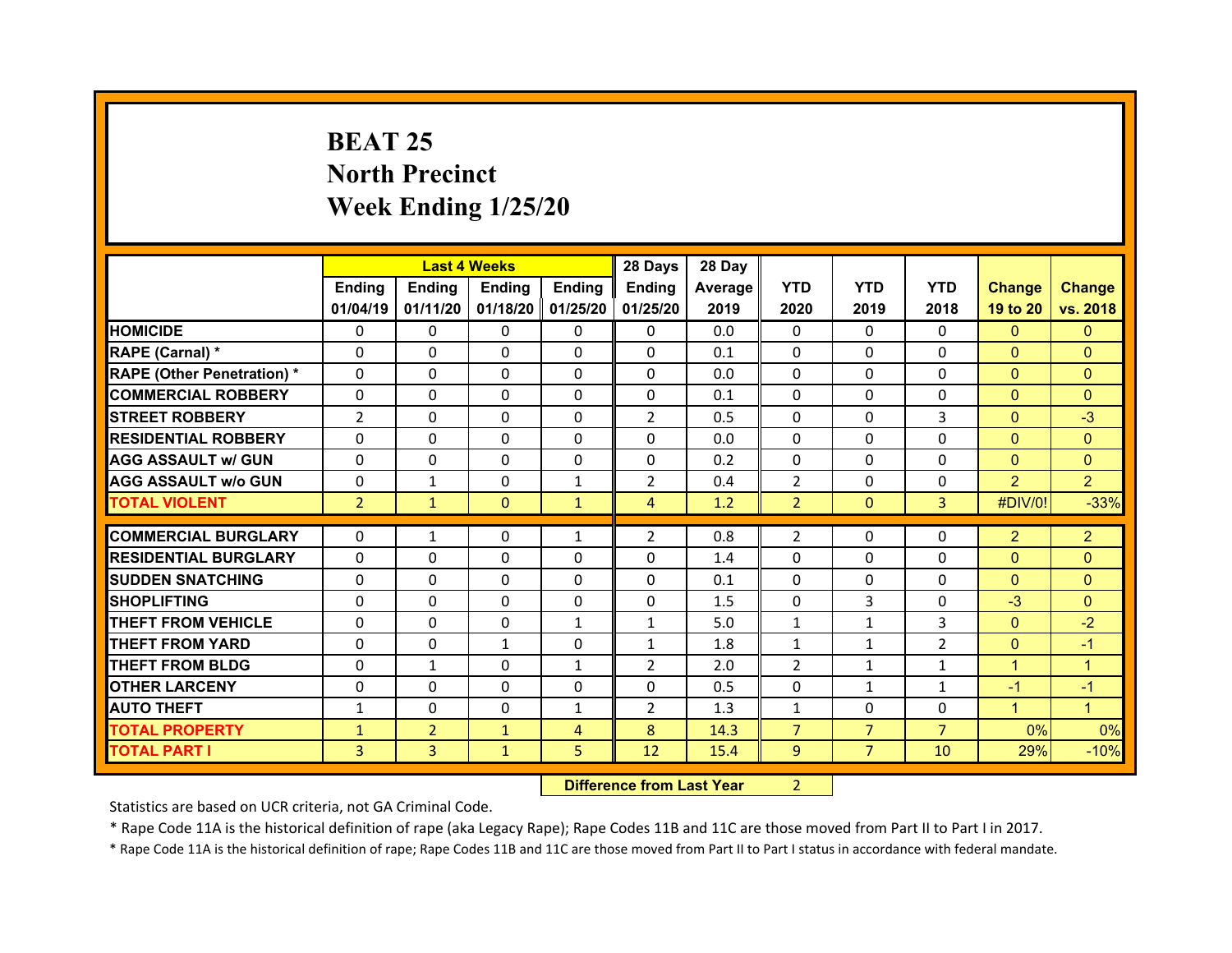## **BEAT 26 North Precinct Week Ending 1/25/20**

|                                   |                | <b>Last 4 Weeks</b> |               |                   | 28 Days        | 28 Day  |                |                |                |                |                |
|-----------------------------------|----------------|---------------------|---------------|-------------------|----------------|---------|----------------|----------------|----------------|----------------|----------------|
|                                   | Ending         | <b>Ending</b>       | <b>Ending</b> | Ending            | <b>Ending</b>  | Average | <b>YTD</b>     | <b>YTD</b>     | <b>YTD</b>     | <b>Change</b>  | <b>Change</b>  |
|                                   | 01/04/19       | 01/11/20            |               | 01/18/20 01/25/20 | 01/25/20       | 2019    | 2020           | 2019           | 2018           | 19 to 20       | vs. 2018       |
| <b>HOMICIDE</b>                   | $\Omega$       | $\Omega$            | 0             | $\mathbf{0}$      | 0              | 0.1     | $\Omega$       | $\Omega$       | $\Omega$       | $\mathbf{0}$   | $\mathbf{0}$   |
| RAPE (Carnal) *                   | $\Omega$       | $\Omega$            | $\Omega$      | $\mathbf{1}$      | $\mathbf{1}$   | 0.2     | $\mathbf{1}$   | $\Omega$       | $\Omega$       | $\mathbf{1}$   | 1              |
| <b>RAPE (Other Penetration) *</b> | $\Omega$       | $\Omega$            | $\mathbf{0}$  | $\Omega$          | $\Omega$       | 0.0     | $\Omega$       | $\Omega$       | $\Omega$       | $\overline{0}$ | $\Omega$       |
| <b>COMMERCIAL ROBBERY</b>         | $\Omega$       | $\Omega$            | $\mathbf{0}$  | $\Omega$          | $\Omega$       | 0.1     | 0              | $\Omega$       | $\Omega$       | $\mathbf{0}$   | $\Omega$       |
| <b>STREET ROBBERY</b>             | $\mathbf{1}$   | $\mathbf{1}$        | $\Omega$      | $\Omega$          | $\overline{2}$ | 1.2     | $\overline{2}$ | $\mathbf{1}$   | $\Omega$       | $\mathbf{1}$   | $\overline{2}$ |
| <b>RESIDENTIAL ROBBERY</b>        | $\Omega$       | $\Omega$            | $\mathbf{0}$  | $\Omega$          | $\Omega$       | 0.0     | $\Omega$       | $\Omega$       | $\Omega$       | $\overline{0}$ | $\Omega$       |
| <b>AGG ASSAULT w/ GUN</b>         | $\Omega$       | $\Omega$            | $\mathbf{0}$  | $\Omega$          | $\Omega$       | 0.4     | $\Omega$       | $\Omega$       | $\Omega$       | $\overline{0}$ | $\Omega$       |
| <b>AGG ASSAULT w/o GUN</b>        | $\Omega$       | $\Omega$            | $\Omega$      | $\Omega$          | $\Omega$       | 1.5     | $\Omega$       | $\mathbf{1}$   | $\Omega$       | $-1$           | $\Omega$       |
| <b>TOTAL VIOLENT</b>              | $\mathbf{1}$   | $\mathbf{1}$        | $\mathbf{0}$  | $\mathbf{1}$      | 3              | 3.5     | 3              | 2 <sup>1</sup> | $\mathbf{0}$   | 50%            | #DIV/0!        |
| <b>COMMERCIAL BURGLARY</b>        | $\Omega$       |                     |               |                   |                | 0.5     |                |                |                |                |                |
|                                   |                | 0                   | $\mathbf{0}$  | $\mathbf{1}$      | $\mathbf{1}$   |         | $\mathbf{1}$   | $\mathbf{1}$   | $\mathbf{1}$   | $\mathbf{0}$   | $\Omega$       |
| <b>RESIDENTIAL BURGLARY</b>       | 0              | 0                   | $\Omega$      | $\Omega$          | $\Omega$       | 0.2     | $\Omega$       | $\Omega$       | $\Omega$       | $\mathbf{0}$   | $\Omega$       |
| <b>SUDDEN SNATCHING</b>           | $\mathbf{0}$   | 0                   | $\mathbf{0}$  | $\Omega$          | $\Omega$       | 0.5     | $\Omega$       | $\mathbf{1}$   | $\Omega$       | $-1$           | $\Omega$       |
| <b>SHOPLIFTING</b>                | $\mathbf{1}$   | 0                   | $\mathbf{1}$  | $\Omega$          | $\overline{2}$ | 2.6     | $\mathbf{1}$   | 4              | $\overline{2}$ | $-3$           | $-1$           |
| <b>THEFT FROM VEHICLE</b>         | $\overline{2}$ | $\Omega$            | $\mathbf{0}$  | $\Omega$          | $\overline{2}$ | 2.9     | $\mathbf{1}$   | 3              | $\mathbf{1}$   | $-2$           | $\Omega$       |
| <b>THEFT FROM YARD</b>            | $\Omega$       | $\Omega$            | $\mathbf{0}$  | $\Omega$          | 0              | 1.7     | $\Omega$       | $\overline{2}$ | $\mathbf{1}$   | $-2$           | $-1$           |
| <b>THEFT FROM BLDG</b>            | $\mathbf{1}$   | 0                   | $\mathbf{0}$  | $\mathbf{0}$      | $\mathbf{1}$   | 2.5     | $\Omega$       | $\mathbf{1}$   | 5              | $-1$           | $-5$           |
| <b>OTHER LARCENY</b>              | $\Omega$       | $\Omega$            | $\Omega$      | $\Omega$          | $\Omega$       | 0.4     | 0              | $\mathbf{1}$   | $\Omega$       | $-1$           | $\Omega$       |
| <b>AUTO THEFT</b>                 | $\mathbf{1}$   | 0                   | 0             | $\mathbf{0}$      | $\mathbf{1}$   | 0.7     | $\mathbf{1}$   | $\Omega$       | $\overline{2}$ | $\mathbf{1}$   | $-1$           |
| <b>TOTAL PROPERTY</b>             | 5              | $\mathbf{0}$        | $\mathbf{1}$  | $\mathbf{1}$      | $\overline{7}$ | 11.9    | $\overline{4}$ | 13             | 12             | $-69%$         | $-67%$         |
| <b>TOTAL PART I</b>               | 6              | $\mathbf{1}$        | $\mathbf{1}$  | 2 <sup>1</sup>    | 10             | 15.3    | $\overline{7}$ | 15             | 12             | $-53%$         | $-42%$         |

 **Difference from Last Year**‐8

Statistics are based on UCR criteria, not GA Criminal Code.

\* Rape Code 11A is the historical definition of rape (aka Legacy Rape); Rape Codes 11B and 11C are those moved from Part II to Part I in 2017.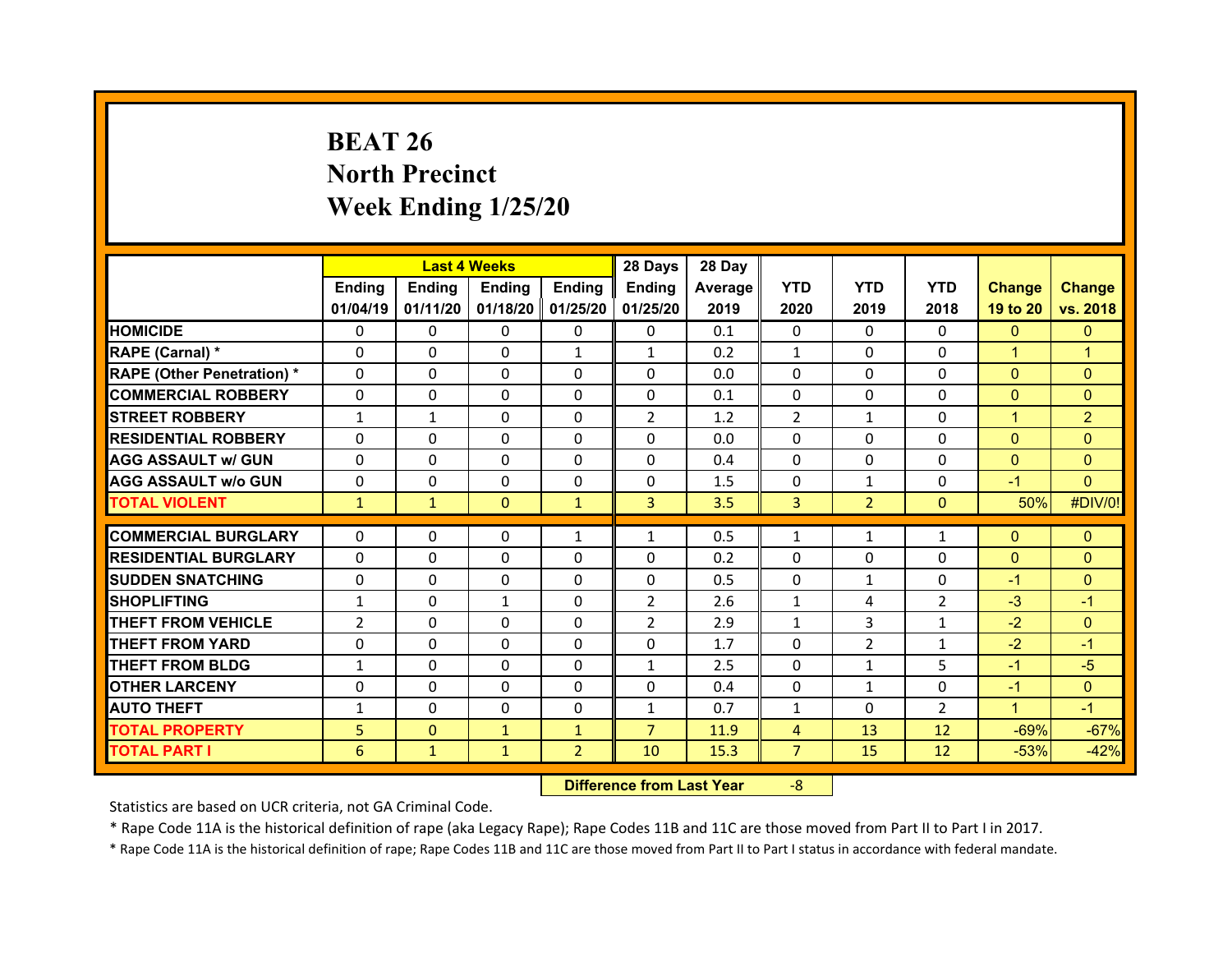## **BEAT 27North Precinct Week Ending 1/25/20**

|                                              |                | <b>Last 4 Weeks</b>              |                     |                            | 28 Days        | 28 Day       |                     |                      |                |                  |                  |
|----------------------------------------------|----------------|----------------------------------|---------------------|----------------------------|----------------|--------------|---------------------|----------------------|----------------|------------------|------------------|
|                                              | Ending         | <b>Ending</b>                    | <b>Ending</b>       | Ending                     | Ending         | Average      | <b>YTD</b>          | <b>YTD</b>           | <b>YTD</b>     | <b>Change</b>    | <b>Change</b>    |
|                                              | 01/04/19       | 01/11/20                         |                     | 01/18/20 01/25/20          | 01/25/20       | 2019         | 2020                | 2019                 | 2018           | 19 to 20         | vs. 2018         |
| <b>HOMICIDE</b>                              | $\Omega$       | $\Omega$                         | 0                   | $\Omega$                   | 0              | 0.1          | $\Omega$            | $\Omega$             | $\Omega$       | $\mathbf{0}$     | $\Omega$         |
| RAPE (Carnal) *                              | $\Omega$       | 0                                | $\mathbf{0}$        | $\mathbf{0}$               | 0              | 0.3          | $\Omega$            | $\Omega$             | $\Omega$       | $\overline{0}$   | $\Omega$         |
| <b>RAPE (Other Penetration) *</b>            | $\Omega$       | 0                                | $\Omega$            | $\Omega$                   | $\Omega$       | 0.2          | $\Omega$            | $\Omega$             | $\Omega$       | $\mathbf{0}$     | $\Omega$         |
| <b>COMMERCIAL ROBBERY</b>                    | $\Omega$       | $\Omega$                         | $\Omega$            | $\Omega$                   | $\Omega$       | 0.1          | $\Omega$            | $\Omega$             | $\Omega$       | $\Omega$         | $\Omega$         |
| <b>STREET ROBBERY</b>                        | $\Omega$       | $\Omega$                         | $\mathbf{0}$        | $\Omega$                   | $\Omega$       | 1.4          | $\Omega$            | $\Omega$             | $\Omega$       | $\mathbf{0}$     | $\Omega$         |
| <b>RESIDENTIAL ROBBERY</b>                   | $\Omega$       | $\Omega$                         | $\mathbf{0}$        | $\Omega$                   | $\Omega$       | 0.1          | $\Omega$            | $\Omega$             | $\Omega$       | $\Omega$         | $\Omega$         |
| <b>AGG ASSAULT w/ GUN</b>                    | $\mathbf{1}$   | 0                                | $\mathbf{1}$        | $\Omega$                   | $\overline{2}$ | 1.2          | $\mathbf{1}$        | $\mathbf{1}$         | $\mathbf{1}$   | $\overline{0}$   | $\Omega$         |
| <b>AGG ASSAULT w/o GUN</b>                   | $\overline{2}$ | $\Omega$                         | $\mathbf{0}$        | $\overline{2}$             | 4              | 2.8          | 3                   | 3                    | $\Omega$       | $\overline{0}$   | 3                |
| <b>TOTAL VIOLENT</b>                         | 3              | $\mathbf{0}$                     | $\mathbf{1}$        | $\overline{2}$             | 6              | 6.2          | $\overline{4}$      | 4                    | $\mathbf{1}$   | 0%               | 300%             |
| <b>COMMERCIAL BURGLARY</b>                   | $\Omega$       | 0                                | 0                   | $\mathbf{0}$               | $\Omega$       | 0.7          | 0                   | $\mathbf{1}$         | $\Omega$       | $-1$             | $\Omega$         |
|                                              |                |                                  |                     |                            |                |              |                     |                      |                |                  |                  |
|                                              |                |                                  |                     |                            |                |              |                     |                      |                |                  |                  |
| <b>RESIDENTIAL BURGLARY</b>                  | 0              | 0                                | $\mathbf{1}$        | $\Omega$                   | $\mathbf{1}$   | 0.5          | $\mathbf{1}$        | $\Omega$             | $\overline{2}$ | $\mathbf{1}$     | $-1$             |
| <b>SUDDEN SNATCHING</b>                      | $\mathbf{0}$   | 0                                | $\mathbf{0}$        | $\Omega$                   | 0              | 0.3          | $\Omega$            | $\mathbf{1}$         | $\mathbf{1}$   | $-1$             | $-1$             |
| <b>SHOPLIFTING</b>                           | 0              | $\mathbf{1}$                     | $\mathbf{1}$        | $\Omega$                   | $\overline{2}$ | 3.1          | 2                   | 4                    | $\overline{2}$ | $-2$             | $\Omega$         |
| <b>THEFT FROM VEHICLE</b>                    | $\mathbf{0}$   | $\mathbf{1}$                     | $\mathbf{0}$        | $\Omega$                   | $\mathbf{1}$   | 3.1          | $\mathbf{1}$        | 3                    | $\mathbf{1}$   | $-2$             | $\Omega$         |
| <b>THEFT FROM YARD</b>                       | $\Omega$       | $\Omega$                         | $\mathbf{0}$        | $\Omega$                   | $\Omega$       | 0.8          | $\Omega$            | $\mathbf{1}$         | $\Omega$       | $-1$             | $\Omega$         |
| <b>THEFT FROM BLDG</b>                       | $\mathbf{0}$   | 0                                | 0                   | $\Omega$                   | $\Omega$       | 2.4          | $\Omega$            | $\overline{2}$       | 5              | $-2$             | $-5$             |
| <b>OTHER LARCENY</b>                         | $\Omega$       | $\Omega$                         | $\Omega$            | $\Omega$                   | $\Omega$       | 0.2          | $\Omega$            | $\Omega$<br>$\Omega$ | $\Omega$       | $\overline{0}$   | $\Omega$         |
| <b>AUTO THEFT</b>                            | $\mathbf{0}$   | 0                                | 0                   | $\Omega$                   | $\Omega$       | 0.9          | 0                   |                      | $\mathbf{1}$   | $\overline{0}$   | $-1$             |
| <b>TOTAL PROPERTY</b><br><b>TOTAL PART I</b> | $\Omega$<br>3  | $\overline{2}$<br>$\overline{2}$ | $\overline{2}$<br>3 | $\Omega$<br>$\overline{2}$ | 4<br>10        | 12.0<br>18.3 | $\overline{4}$<br>8 | 12<br>16             | 12<br>13       | $-67%$<br>$-50%$ | $-67%$<br>$-38%$ |

 **Difference from Last Year**‐8

Statistics are based on UCR criteria, not GA Criminal Code.

\* Rape Code 11A is the historical definition of rape (aka Legacy Rape); Rape Codes 11B and 11C are those moved from Part II to Part I in 2017.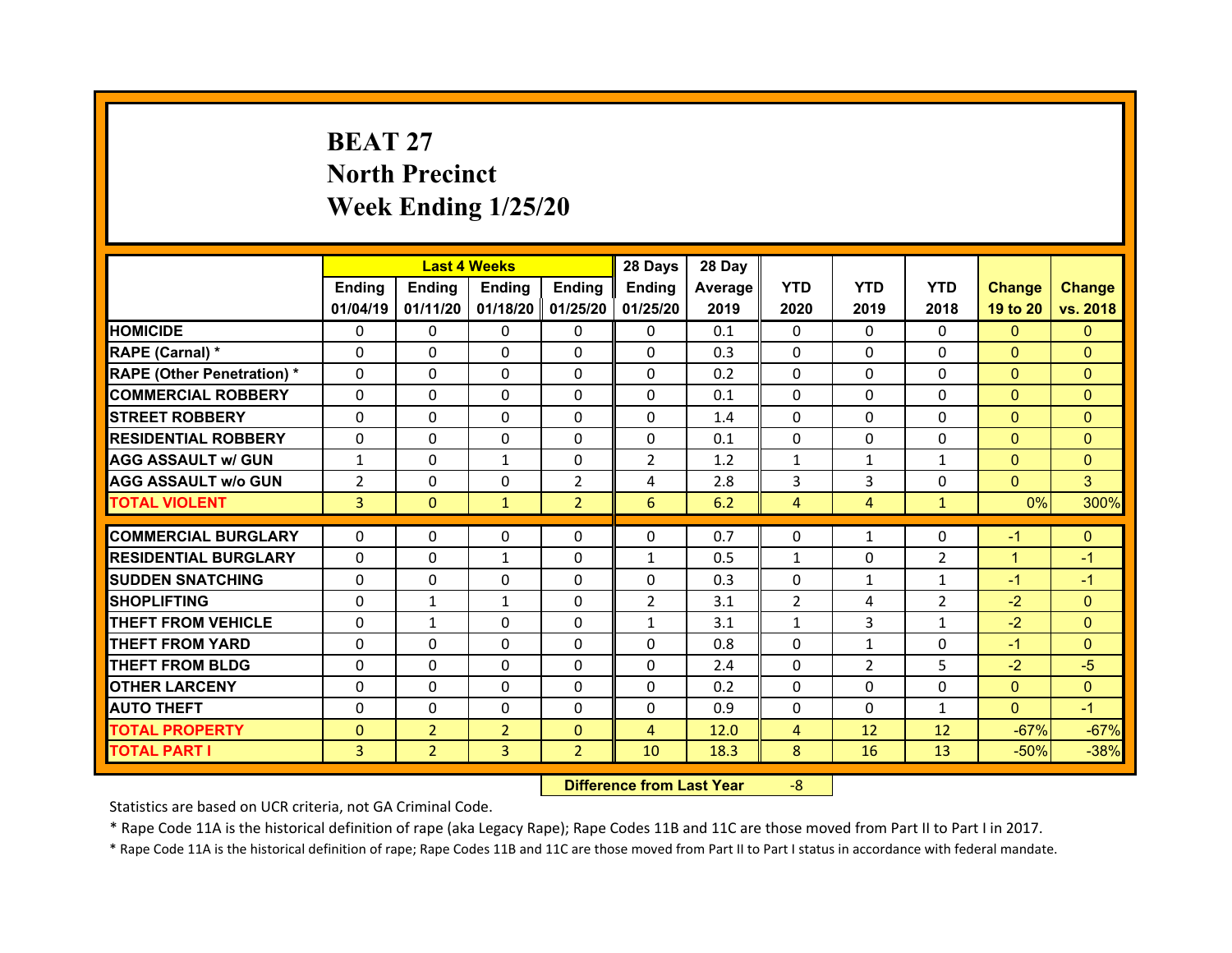## **BEAT 31 Central Precinct Week Ending 1/25/20**

|                                   |              | <b>Last 4 Weeks</b> |              |                   | 28 Days                          | 28 Day  |                |                |                |                |                |
|-----------------------------------|--------------|---------------------|--------------|-------------------|----------------------------------|---------|----------------|----------------|----------------|----------------|----------------|
|                                   | Ending       | Ending              | Ending       | <b>Ending</b>     | Ending                           | Average | <b>YTD</b>     | <b>YTD</b>     | <b>YTD</b>     | <b>Change</b>  | <b>Change</b>  |
|                                   | 01/04/19     | 01/11/20            |              | 01/18/20 01/25/20 | 01/25/20                         | 2019    | 2020           | 2019           | 2018           | 19 to 20       | vs. 2018       |
| <b>HOMICIDE</b>                   | 0            | 0                   | 0            | $\mathbf 0$       | 0                                | 0.1     | 0              | $\mathbf{0}$   | $\Omega$       | $\mathbf{0}$   | $\mathbf{0}$   |
| RAPE (Carnal) *                   | 0            | 0                   | $\mathbf{1}$ | $\Omega$          | $\mathbf{1}$                     | 0.3     | $\mathbf{1}$   | $\mathbf{0}$   | $\Omega$       | $\mathbf{1}$   | $\overline{1}$ |
| <b>RAPE (Other Penetration) *</b> | 0            | $\Omega$            | 0            | $\Omega$          | $\Omega$                         | 0.2     | $\Omega$       | $\mathbf{0}$   | $\mathbf{1}$   | $\overline{0}$ | $-1$           |
| <b>COMMERCIAL ROBBERY</b>         | 0            | 0                   | 0            | $\Omega$          | $\Omega$                         | 0.0     | $\Omega$       | $\Omega$       | $\Omega$       | $\overline{0}$ | $\Omega$       |
| <b>STREET ROBBERY</b>             | $\Omega$     | 0                   | $\Omega$     | $\Omega$          | $\Omega$                         | 0.7     | $\Omega$       | $\Omega$       | 3              | $\overline{0}$ | $-3$           |
| <b>RESIDENTIAL ROBBERY</b>        | $\Omega$     | $\Omega$            | $\mathbf{0}$ | $\Omega$          | $\Omega$                         | 0.0     | 0              | $\Omega$       | $\Omega$       | $\overline{0}$ | $\Omega$       |
| <b>AGG ASSAULT w/ GUN</b>         | $\Omega$     | 0                   | $\mathbf{0}$ | 3                 | 3                                | 1.3     | 2              | $\Omega$       | $\mathbf{1}$   | $\overline{2}$ | $\overline{1}$ |
| <b>AGG ASSAULT w/o GUN</b>        | $\mathbf{0}$ | 0                   | $\mathbf{0}$ | $\mathbf{1}$      | $\mathbf{1}$                     | 1.6     | $\mathbf{1}$   | $\mathbf{0}$   | $\overline{2}$ | $\mathbf{1}$   | $-1$           |
| <b>TOTAL VIOLENT</b>              | $\mathbf{0}$ | $\mathbf{0}$        | $\mathbf{1}$ | $\overline{4}$    | 5                                | 4.1     | $\overline{4}$ | $\mathbf{0}$   | $\overline{7}$ | #DIV/0!        | $-43%$         |
| <b>COMMERCIAL BURGLARY</b>        | $\Omega$     | 0                   | $\mathbf{1}$ | $\Omega$          | $\mathbf{1}$                     | 1.2     | $\mathbf{1}$   | $\Omega$       | $\mathbf{1}$   | $\mathbf{1}$   | $\Omega$       |
| <b>RESIDENTIAL BURGLARY</b>       | 4            | $\overline{2}$      | $\mathbf{1}$ | $\mathbf{1}$      | 8                                | 3.5     | $\overline{7}$ | $\mathcal{L}$  | $\mathbf{1}$   | 5              | 6              |
| <b>SUDDEN SNATCHING</b>           | $\Omega$     | 0                   | $\Omega$     | $\Omega$          | 0                                | 0.3     | $\Omega$       | $\Omega$       | $\Omega$       | $\overline{0}$ | $\Omega$       |
| <b>SHOPLIFTING</b>                | $\Omega$     | 0                   | $\mathbf{1}$ | $\Omega$          | $\mathbf{1}$                     | 0.4     | $\mathbf{1}$   | $\Omega$       | $\Omega$       | $\mathbf{1}$   | $\mathbf{1}$   |
| <b>THEFT FROM VEHICLE</b>         | 0            | $\mathbf{1}$        | 0            | $\Omega$          | $\mathbf{1}$                     | 4.3     | $\mathbf{1}$   | $\overline{2}$ | 3              | $-1$           | $-2$           |
| <b>THEFT FROM YARD</b>            | $\mathbf{1}$ | $\mathbf{1}$        | $\mathbf{0}$ | $\mathbf{1}$      | 3                                | 4.4     | 3              | $\overline{2}$ | $\overline{2}$ | $\mathbf{1}$   | 1              |
| <b>THEFT FROM BLDG</b>            | 0            | 0                   | $\Omega$     | $\Omega$          | $\Omega$                         | 1.5     | $\Omega$       | $\mathbf{1}$   | 3              | $-1$           | $-3$           |
| <b>OTHER LARCENY</b>              | 0            | 0                   | $\mathbf{0}$ | 1                 | $\mathbf{1}$                     | 1.9     | $\mathbf{1}$   | 4              | $\Omega$       | $-3$           | $\mathbf{1}$   |
| <b>AUTO THEFT</b>                 | $\mathbf{1}$ | 0                   | 0            | $\overline{2}$    | 3                                | 1.1     | 3              | 3              | $\Omega$       | $\overline{0}$ | 3              |
| <b>TOTAL PROPERTY</b>             | 6            | $\overline{4}$      | 3            | 5 <sup>1</sup>    | 18                               | 18.6    | 17             | 14             | 10             | 21%            | 70%            |
| <b>TOTAL PART I</b>               | 6            | $\overline{4}$      | 4            | 9                 | 23                               | 22.7    | 21             | 14             | 17             | 50%            | 24%            |
|                                   |              |                     |              |                   | <b>Difference from Last Year</b> |         | $\overline{7}$ |                |                |                |                |

 **Difference from Last Year**

Statistics are based on UCR criteria, not GA Criminal Code.

\* Rape Code 11A is the historical definition of rape (aka Legacy Rape); Rape Codes 11B and 11C are those moved from Part II to Part I in 2017.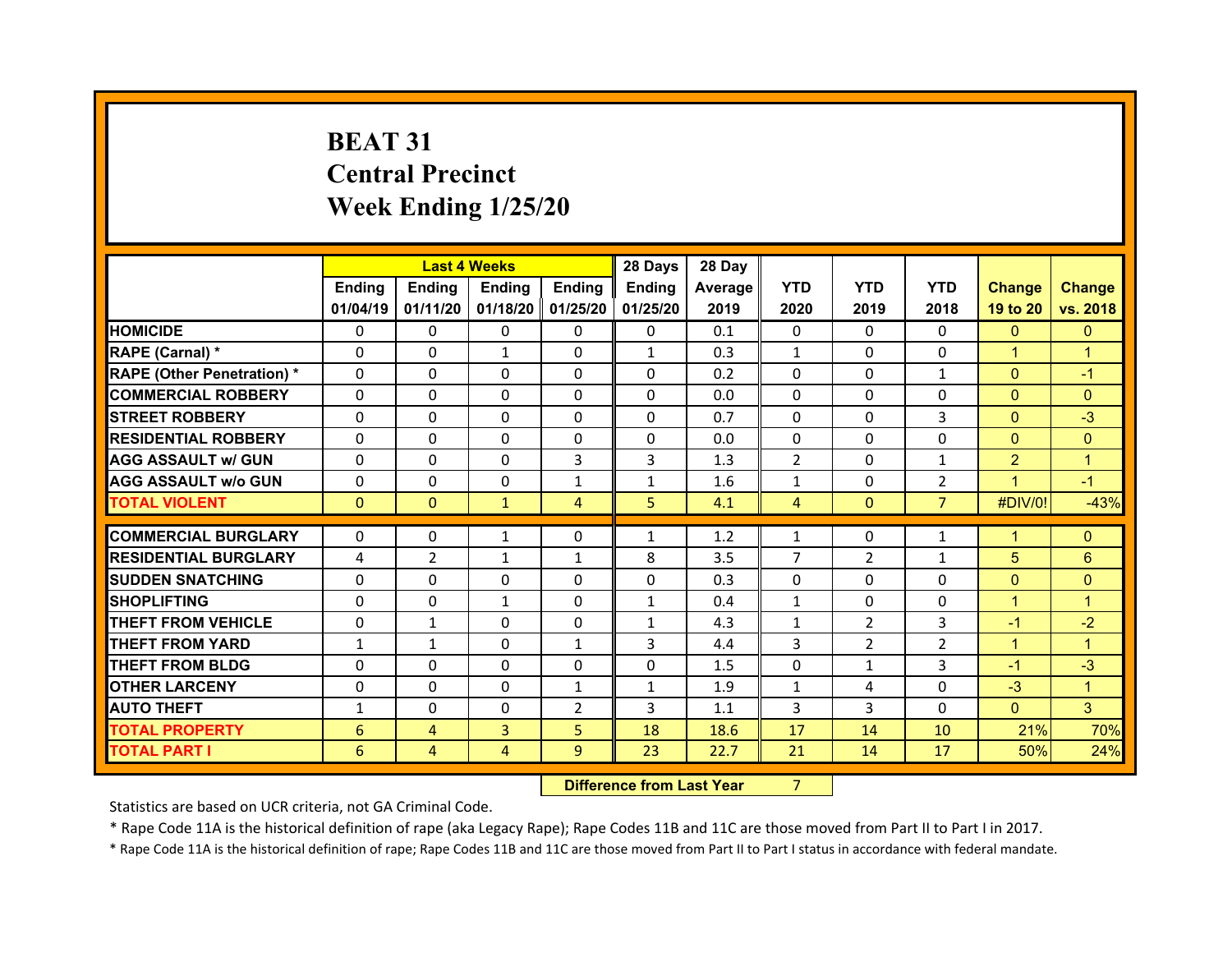## **BEAT 32 Central Precinct Week Ending 1/25/20**

|                                   |                | <b>Last 4 Weeks</b> |                |                   | 28 Days        | 28 Day  |                |                |                |                |                |
|-----------------------------------|----------------|---------------------|----------------|-------------------|----------------|---------|----------------|----------------|----------------|----------------|----------------|
|                                   | <b>Ending</b>  | <b>Endina</b>       | <b>Ending</b>  | <b>Ending</b>     | <b>Ending</b>  | Average | <b>YTD</b>     | <b>YTD</b>     | <b>YTD</b>     | <b>Change</b>  | <b>Change</b>  |
|                                   | 01/04/19       | 01/11/20            |                | 01/18/20 01/25/20 | 01/25/20       | 2019    | 2020           | 2019           | 2018           | 19 to 20       | vs. 2018       |
| <b>HOMICIDE</b>                   | 0              | 0                   | 0              | $\mathbf{0}$      | 0              | 0.1     | 0              | $\Omega$       | $\Omega$       | $\mathbf{0}$   | $\mathbf{0}$   |
| RAPE (Carnal) *                   | 0              | 0                   | $\mathbf{0}$   | $\mathbf{0}$      | 0              | 0.2     | 0              | $\Omega$       | $\Omega$       | $\overline{0}$ | $\Omega$       |
| <b>RAPE (Other Penetration) *</b> | 0              | 0                   | $\Omega$       | $\Omega$          | 0              | 0.1     | $\Omega$       | $\Omega$       | $\Omega$       | $\overline{0}$ | $\Omega$       |
| <b>COMMERCIAL ROBBERY</b>         | $\overline{2}$ | 0                   | $\mathbf{0}$   | $\mathbf{0}$      | $\overline{2}$ | 0.9     | $\mathbf{1}$   | $\Omega$       | $\Omega$       | $\mathbf{1}$   | 1              |
| <b>STREET ROBBERY</b>             | 0              | 0                   | $\Omega$       | $\Omega$          | 0              | 0.2     | $\Omega$       | $\Omega$       | $\Omega$       | $\mathbf{0}$   | $\Omega$       |
| <b>RESIDENTIAL ROBBERY</b>        | $\Omega$       | $\Omega$            | $\mathbf{0}$   | $\Omega$          | $\Omega$       | 0.0     | $\Omega$       | $\Omega$       | $\Omega$       | $\mathbf{0}$   | $\Omega$       |
| <b>AGG ASSAULT w/ GUN</b>         | $\mathbf{1}$   | $\mathbf{1}$        | $\Omega$       | $\Omega$          | $\overline{2}$ | 0.2     | 2              | $\mathbf{1}$   | $\Omega$       | $\mathbf{1}$   | $\overline{2}$ |
| <b>AGG ASSAULT w/o GUN</b>        | $\mathbf{0}$   | 0                   | $\mathbf{0}$   | $\mathbf{1}$      | $\mathbf{1}$   | 0.8     | $\mathbf{1}$   | $\Omega$       | $\Omega$       | $\mathbf{1}$   | $\mathbf 1$    |
| <b>TOTAL VIOLENT</b>              | 3              | $\mathbf{1}$        | $\mathbf{0}$   | $\mathbf{1}$      | 5              | 2.5     | $\overline{4}$ | $\mathbf{1}$   | $\Omega$       | 300%           | #DIV/0!        |
|                                   |                |                     |                |                   |                |         |                |                |                |                |                |
| <b>COMMERCIAL BURGLARY</b>        | 0              | $\mathbf{1}$        | 0              | 0                 | $\mathbf{1}$   | 0.3     | $\mathbf{1}$   | $\Omega$       | 0              | 1              | 1              |
| <b>RESIDENTIAL BURGLARY</b>       | 0              | $\mathbf{1}$        | $\overline{2}$ | $\Omega$          | 3              | 1.8     | 3              | $\overline{2}$ | $\mathbf{1}$   | 1              | $\overline{2}$ |
| <b>SUDDEN SNATCHING</b>           | 0              | $\Omega$            | $\Omega$       | $\Omega$          | 0              | 0.2     | 0              | $\Omega$       | $\Omega$       | $\mathbf{0}$   | $\Omega$       |
| <b>SHOPLIFTING</b>                | 0              | $\mathbf{1}$        | $\Omega$       | $\overline{2}$    | 3              | 3.1     | 3              | $\overline{2}$ | 3              | $\mathbf{1}$   | $\Omega$       |
| <b>THEFT FROM VEHICLE</b>         | 4              | 0                   | $\mathbf{1}$   | $\mathbf{1}$      | 6              | 4.9     | $\overline{2}$ | 3              | 6              | $-1$           | $-4$           |
| <b>THEFT FROM YARD</b>            | 0              | $\Omega$            | $\overline{2}$ | $\overline{2}$    | 4              | 2.6     | 4              | $\Omega$       | 4              | $\overline{4}$ | $\Omega$       |
| <b>THEFT FROM BLDG</b>            | 0              | 0                   | $\mathbf{1}$   | $\Omega$          | $\mathbf{1}$   | 2.5     | $\mathbf{1}$   | $\Omega$       | 6              | $\mathbf{1}$   | $-5$           |
| <b>OTHER LARCENY</b>              | 0              | $\overline{2}$      | $\Omega$       | $\Omega$          | $\overline{2}$ | 0.8     | 2              | $\Omega$       | $\Omega$       | $\overline{2}$ | $\overline{2}$ |
| <b>AUTO THEFT</b>                 | $\mathbf{1}$   | $\Omega$            | $\Omega$       | 1                 | $\overline{2}$ | 1.2     | $\mathbf{1}$   | 1              | $\overline{2}$ | $\Omega$       | $-1$           |
| <b>TOTAL PROPERTY</b>             | 5              | 5                   | 6              | 6                 | 22             | 17.3    | 17             | 8              | 22             | 113%           | $-23%$         |
| <b>TOTAL PART I</b>               | 8              | 6                   | 6              | $\overline{7}$    | 27             | 19.9    | 21             | 9              | 22             | 133%           | $-5%$          |
|                                   |                |                     |                |                   |                |         |                |                |                |                |                |

 **Difference from Last Year**r 12

Statistics are based on UCR criteria, not GA Criminal Code.

\* Rape Code 11A is the historical definition of rape (aka Legacy Rape); Rape Codes 11B and 11C are those moved from Part II to Part I in 2017.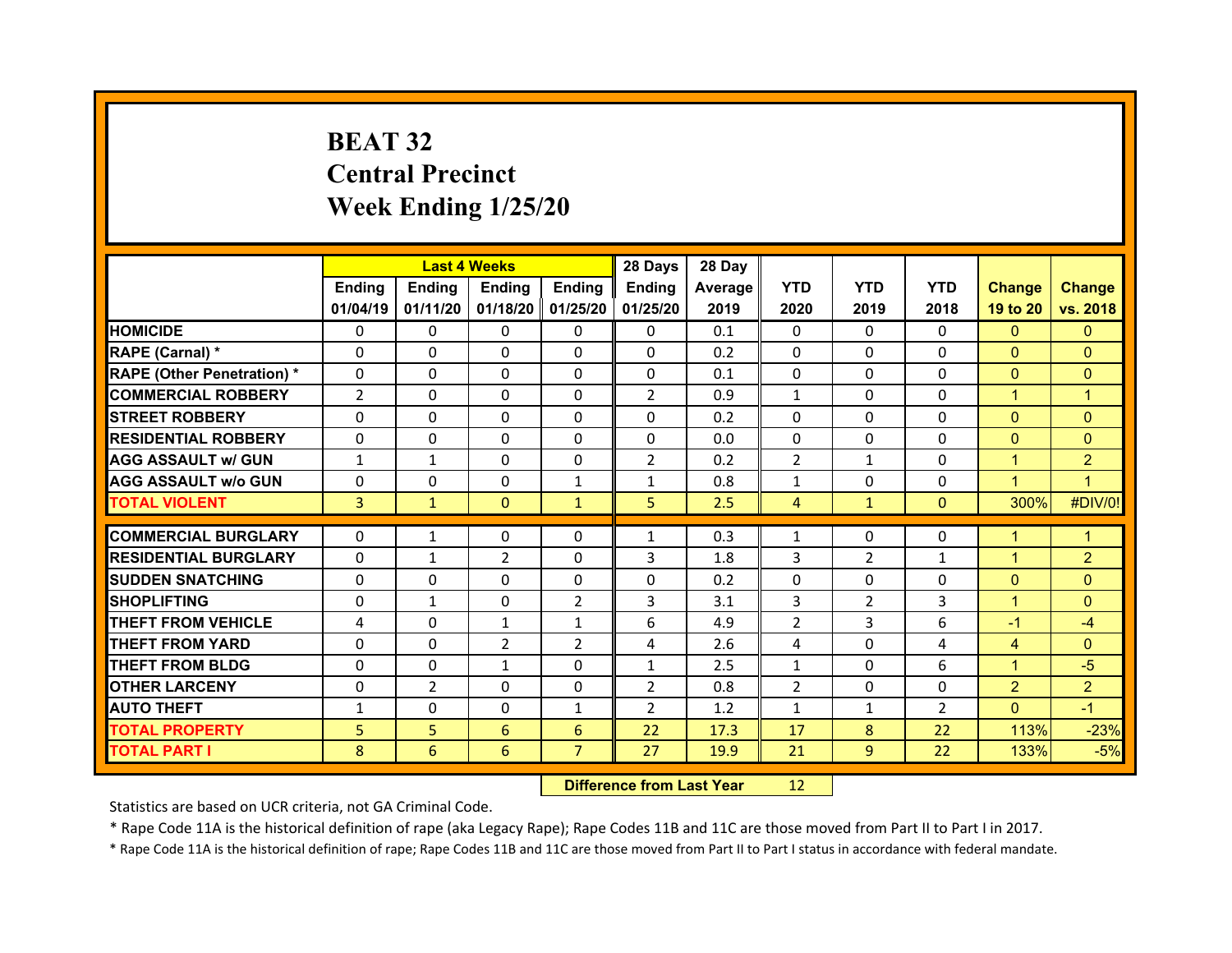## **BEAT 33 Central Precinct Week Ending 1/25/20**

|                                   |              | <b>Last 4 Weeks</b> |                |                   | 28 Days        | 28 Day  |                |                |                |                |                |
|-----------------------------------|--------------|---------------------|----------------|-------------------|----------------|---------|----------------|----------------|----------------|----------------|----------------|
|                                   | Ending       | Ending              | Ending         | <b>Ending</b>     | Ending         | Average | <b>YTD</b>     | <b>YTD</b>     | <b>YTD</b>     | <b>Change</b>  | <b>Change</b>  |
|                                   | 01/04/19     | 01/11/20            |                | 01/18/20 01/25/20 | 01/25/20       | 2019    | 2020           | 2019           | 2018           | 19 to 20       | vs. 2018       |
| <b>HOMICIDE</b>                   | $\Omega$     | 0                   | $\Omega$       | $\Omega$          | 0              | 0.2     | $\Omega$       | $\mathbf{1}$   | $\Omega$       | $-1$           | $\mathbf{0}$   |
| RAPE (Carnal) *                   | $\Omega$     | 0                   | $\mathbf{0}$   | $\Omega$          | 0              | 0.0     | $\Omega$       | $\Omega$       | $\Omega$       | $\mathbf{0}$   | $\Omega$       |
| <b>RAPE (Other Penetration) *</b> | $\Omega$     | $\Omega$            | $\Omega$       | $\Omega$          | $\Omega$       | 0.1     | $\Omega$       | $\Omega$       | $\Omega$       | $\Omega$       | $\Omega$       |
| <b>COMMERCIAL ROBBERY</b>         | $\Omega$     | $\Omega$            | $\mathbf{0}$   | $\Omega$          | $\Omega$       | 0.3     | $\Omega$       | $\Omega$       | $\Omega$       | $\overline{0}$ | $\Omega$       |
| <b>STREET ROBBERY</b>             | $\Omega$     | $\mathbf{1}$        | $\Omega$       | $\Omega$          | $\mathbf{1}$   | 1.3     | $\mathbf{1}$   | $\mathbf{1}$   | $\mathbf{1}$   | $\Omega$       | $\Omega$       |
| <b>RESIDENTIAL ROBBERY</b>        | $\Omega$     | $\Omega$            | $\mathbf{0}$   | $\Omega$          | $\Omega$       | 0.0     | $\Omega$       | $\Omega$       | $\Omega$       | $\mathbf{0}$   | $\Omega$       |
| <b>AGG ASSAULT w/ GUN</b>         | $\Omega$     | $\Omega$            | $\Omega$       | $\overline{2}$    | $\overline{2}$ | 1.2     | 2              | $\mathbf{1}$   | $\mathbf{1}$   | $\mathbf{1}$   | 1              |
| <b>AGG ASSAULT w/o GUN</b>        | 0            | $\mathbf{1}$        | $\mathbf{0}$   | $\Omega$          | $\mathbf{1}$   | 1.5     | $\mathbf{1}$   | 3              | $\overline{2}$ | $-2$           | $-1$           |
| <b>TOTAL VIOLENT</b>              | $\mathbf{0}$ | $\overline{2}$      | $\mathbf{0}$   | $\overline{2}$    | $\overline{4}$ | 4.6     | $\overline{4}$ | 6              | 4              | $-33%$         | 0%             |
|                                   |              |                     |                |                   |                |         |                |                |                |                |                |
| <b>COMMERCIAL BURGLARY</b>        | $\mathbf{1}$ | 0                   | 0              | $\Omega$          | $\mathbf{1}$   | 1.3     | 0              | $\Omega$       | $\Omega$       | $\mathbf{0}$   | $\mathbf{0}$   |
| <b>RESIDENTIAL BURGLARY</b>       | $\mathbf{1}$ | $\Omega$            | 0              | $\Omega$          | $\mathbf{1}$   | 1.8     | 0              | 2              | $\Omega$       | $-2$           | $\overline{0}$ |
| <b>SUDDEN SNATCHING</b>           | 0            | 0                   | $\mathbf{0}$   | $\Omega$          | 0              | 0.1     | 0              | $\Omega$       | $\Omega$       | $\mathbf{0}$   | $\Omega$       |
| <b>SHOPLIFTING</b>                | $\mathbf{1}$ | $\Omega$            | $\overline{2}$ | $\Omega$          | 3              | 7.9     | 3              | 3              | $\Omega$       | $\mathbf{0}$   | 3              |
| <b>THEFT FROM VEHICLE</b>         | 0            | 0                   | 0              | $\Omega$          | 0              | 3.4     | 0              | $\overline{2}$ | 3              | $-2$           | $-3$           |
| <b>THEFT FROM YARD</b>            | 0            | 2                   | 3              | $\Omega$          | 5              | 3.6     | 5              | 4              | $\mathbf{1}$   | $\mathbf{1}$   | 4              |
| <b>THEFT FROM BLDG</b>            | $\mathbf{0}$ | 0                   | $\mathbf{0}$   | $\Omega$          | 0              | 1.7     | $\Omega$       | $\mathbf{1}$   | 5              | $-1$           | $-5$           |
| <b>OTHER LARCENY</b>              | $\Omega$     | $\Omega$            | $\Omega$       | $\Omega$          | $\Omega$       | 2.0     | $\Omega$       | 3              | $\Omega$       | $-3$           | $\Omega$       |
| <b>AUTO THEFT</b>                 | $\mathbf{0}$ | $\mathbf{1}$        | $\mathbf{1}$   | $\mathbf{1}$      | 3              | 1.4     | 3              | $\overline{2}$ | $\overline{2}$ | $\mathbf{1}$   | $\mathbf{1}$   |
| <b>TOTAL PROPERTY</b>             | 3            | $\overline{3}$      | 6              | $\mathbf{1}$      | 13             | 23.2    | 11             | 17             | 11             | $-35%$         | 0%             |
|                                   |              |                     |                |                   |                |         |                |                |                |                |                |
| TOTAL PART I                      | 3            | 5                   | 6              | 3                 | 17             | 27.8    | 15             | 23             | 15             | $-35%$         | 0%             |

 **Difference from Last Year**‐8

Statistics are based on UCR criteria, not GA Criminal Code.

\* Rape Code 11A is the historical definition of rape (aka Legacy Rape); Rape Codes 11B and 11C are those moved from Part II to Part I in 2017.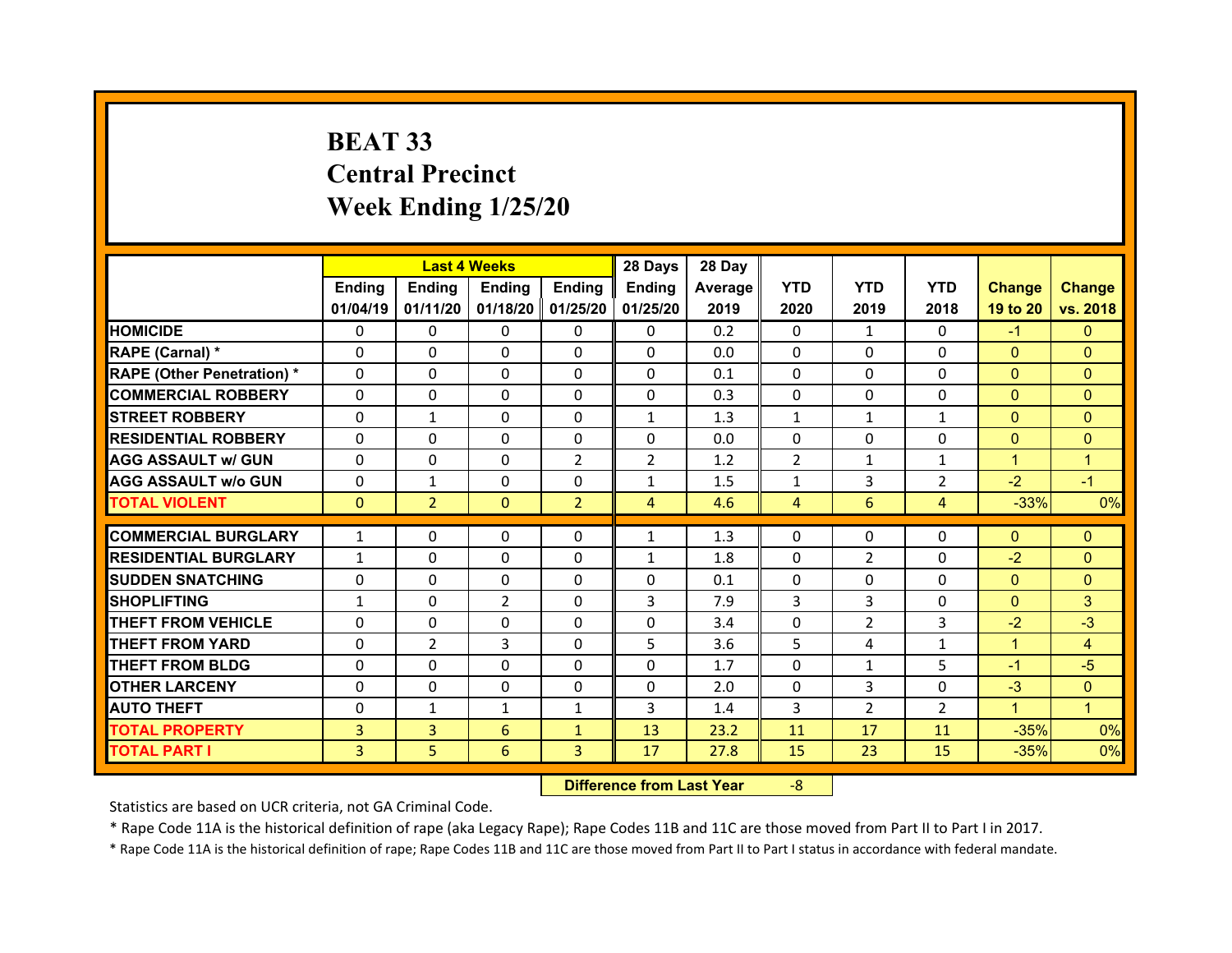## **BEAT 34 Central Precinct Week Ending 1/25/20**

|                                   |                | <b>Last 4 Weeks</b> |                   |                | 28 Days        | 28 Day  |                |                |                |                |                |
|-----------------------------------|----------------|---------------------|-------------------|----------------|----------------|---------|----------------|----------------|----------------|----------------|----------------|
|                                   | Ending         | <b>Ending</b>       | <b>Ending</b>     | <b>Ending</b>  | Ending         | Average | <b>YTD</b>     | <b>YTD</b>     | <b>YTD</b>     | <b>Change</b>  | <b>Change</b>  |
|                                   | 01/04/19       | 01/11/20            | 01/18/20 01/25/20 |                | 01/25/20       | 2019    | 2020           | 2019           | 2018           | 19 to 20       | vs. 2018       |
| <b>HOMICIDE</b>                   | $\Omega$       | 0                   | $\Omega$          | $\Omega$       | $\Omega$       | 0.1     | $\Omega$       | $\Omega$       | $\Omega$       | $\Omega$       | $\Omega$       |
| RAPE (Carnal) *                   | $\Omega$       | $\Omega$            | $\Omega$          | $\mathbf{1}$   | $\mathbf{1}$   | 0.2     | $\mathbf{1}$   | $\Omega$       | $\Omega$       | $\mathbf{1}$   | 1              |
| <b>RAPE (Other Penetration) *</b> | $\Omega$       | $\Omega$            | $\mathbf{0}$      | $\Omega$       | $\Omega$       | 0.1     | $\mathbf{1}$   | $\mathbf{1}$   | $\Omega$       | $\overline{0}$ | $\overline{1}$ |
| <b>COMMERCIAL ROBBERY</b>         | $\Omega$       | $\Omega$            | $\mathbf{0}$      | $\Omega$       | $\Omega$       | 0.0     | $\Omega$       | $\Omega$       | $\Omega$       | $\overline{0}$ | $\Omega$       |
| <b>STREET ROBBERY</b>             | $\Omega$       | $\Omega$            | $\Omega$          | $\Omega$       | $\Omega$       | 0.9     | $\Omega$       | $\Omega$       | $\Omega$       | $\mathbf{0}$   | $\Omega$       |
| <b>RESIDENTIAL ROBBERY</b>        | $\Omega$       | $\Omega$            | $\mathbf{0}$      | $\Omega$       | $\Omega$       | 0.2     | $\Omega$       | $\Omega$       | $\mathbf{1}$   | $\mathbf{0}$   | $-1$           |
| <b>AGG ASSAULT w/ GUN</b>         | $\mathbf{1}$   | $\mathbf{1}$        | $\mathbf{1}$      | $\Omega$       | 3              | 2.2     | 3              | $\overline{2}$ | $\Omega$       | $\mathbf{1}$   | 3              |
| <b>AGG ASSAULT w/o GUN</b>        | $\mathbf{1}$   | $\Omega$            | $\mathbf{1}$      | $\Omega$       | $\overline{2}$ | 2.5     | $\overline{2}$ | $\mathbf{0}$   | $\mathbf{1}$   | 2              | $\overline{1}$ |
| <b>TOTAL VIOLENT</b>              | $\overline{2}$ | $\mathbf{1}$        | $\overline{2}$    | $\mathbf{1}$   | 6              | 6.2     | $\overline{7}$ | $\overline{3}$ | $\overline{2}$ | 133%           | 250%           |
|                                   |                |                     |                   |                |                |         |                |                |                |                |                |
| <b>COMMERCIAL BURGLARY</b>        | 0              | 0                   | 0                 | $\Omega$       | 0              | 0.5     | 0              | $\Omega$       | $\Omega$       | $\mathbf{0}$   | $\mathbf{0}$   |
| <b>RESIDENTIAL BURGLARY</b>       | $\mathbf{1}$   | $\Omega$            | $\mathbf{1}$      | $\mathbf{1}$   | 3              | 3.2     | 2              | 3              | $\mathbf{1}$   | $-1$           | 1              |
| <b>SUDDEN SNATCHING</b>           | 0              | 0                   | $\mathbf{0}$      | $\Omega$       | $\Omega$       | 0.2     | $\Omega$       | $\mathbf{1}$   | $\Omega$       | $-1$           | $\Omega$       |
| <b>SHOPLIFTING</b>                | 0              | 0                   | 0                 | $\Omega$       | 0              | 1.2     | 0              | $\mathbf{1}$   | $\mathbf{1}$   | $-1$           | $-1$           |
| <b>THEFT FROM VEHICLE</b>         | 0              | $\Omega$            | $\mathbf{0}$      | $\overline{2}$ | $\overline{2}$ | 2.3     | 2              | $\Omega$       | 3              | $\overline{2}$ | $-1$           |
| <b>THEFT FROM YARD</b>            | $\mathbf{1}$   | $\mathbf{1}$        | $\Omega$          | $\Omega$       | $\overline{2}$ | 2.3     | 2              | $\mathbf{1}$   | $\Omega$       | $\mathbf{1}$   | $\overline{2}$ |
| <b>THEFT FROM BLDG</b>            | $\mathbf{0}$   | $\mathbf{1}$        | $\mathbf{0}$      | $\mathbf{1}$   | $\overline{2}$ | 1.4     | 2              | $\mathbf{1}$   | 3              | $\mathbf{1}$   | $-1$           |
| <b>OTHER LARCENY</b>              | $\Omega$       | 0                   | $\Omega$          | $\Omega$       | $\Omega$       | 0.3     | $\Omega$       | $\Omega$       | $\Omega$       | $\overline{0}$ | $\Omega$       |
| <b>AUTO THEFT</b>                 | $\mathbf{1}$   | 0                   | $\mathbf{0}$      | $\Omega$       | $\mathbf{1}$   | 2.0     | $\mathbf{1}$   | $\mathbf{1}$   | $\overline{2}$ | $\mathbf{0}$   | $-1$           |
| <b>TOTAL PROPERTY</b>             | 3              | $\overline{2}$      | $\mathbf{1}$      | $\overline{4}$ | 10             | 13.3    | 9              | 8              | 10             | 13%            | $-10%$         |
| <b>TOTAL PART I</b>               | 5              | 3                   | 3                 | 5              | 16             | 19.6    | 16             | 11             | 12             | 45%            | 33%            |

 **Difference from Last Year**r 5

Statistics are based on UCR criteria, not GA Criminal Code.

\* Rape Code 11A is the historical definition of rape (aka Legacy Rape); Rape Codes 11B and 11C are those moved from Part II to Part I in 2017.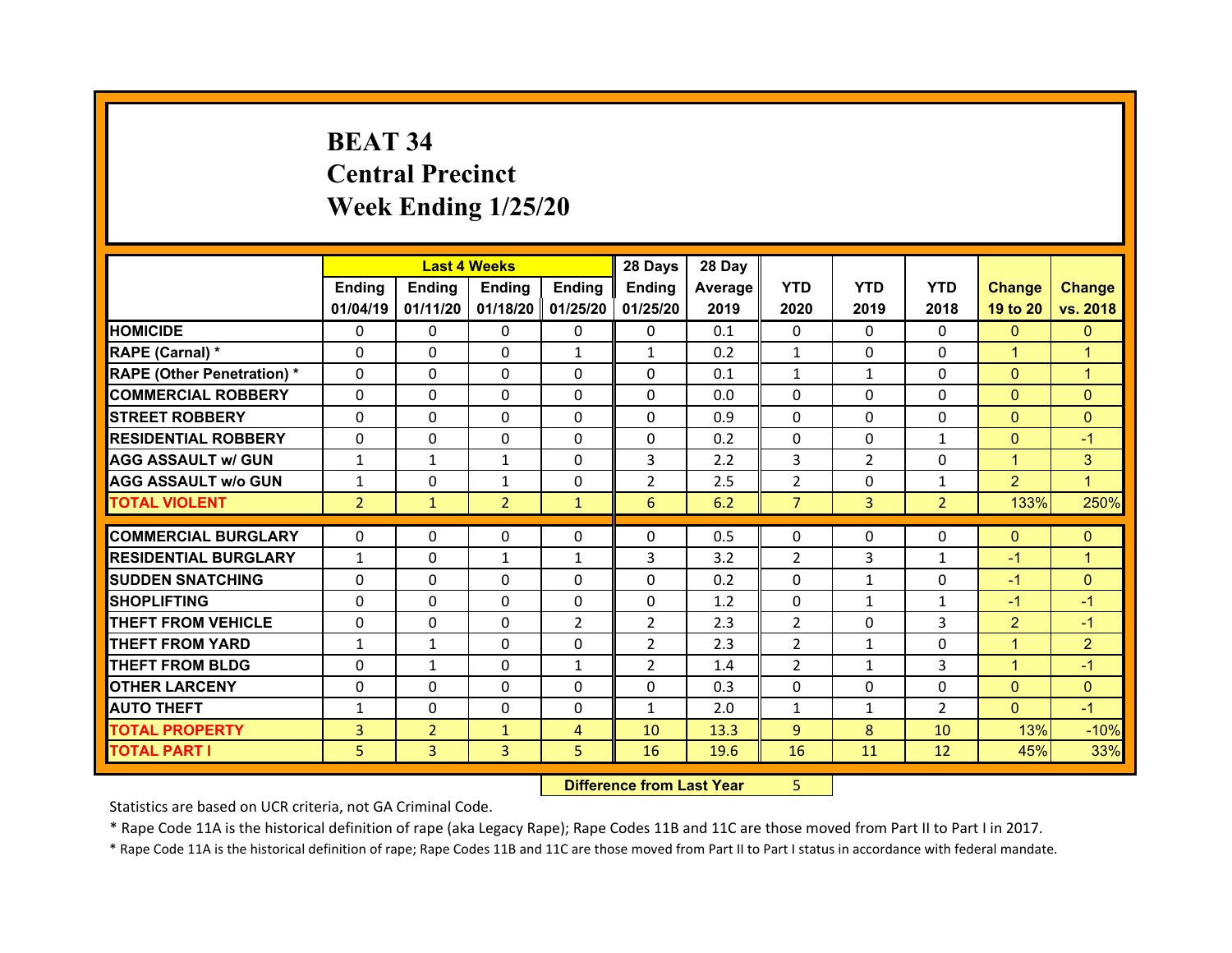## **BEAT 35 Central Precinct Week Ending 1/25/20**

|                                  |                | <b>Last 4 Weeks</b> |              |                   | 28 Days        | 28 Day  |              |                |                |                |                |
|----------------------------------|----------------|---------------------|--------------|-------------------|----------------|---------|--------------|----------------|----------------|----------------|----------------|
|                                  | Ending         | Ending              | Ending       | <b>Ending</b>     | Ending         | Average | <b>YTD</b>   | <b>YTD</b>     | <b>YTD</b>     | <b>Change</b>  | <b>Change</b>  |
|                                  | 01/04/19       | 01/11/20            |              | 01/18/20 01/25/20 | 01/25/20       | 2019    | 2020         | 2019           | 2018           | 19 to 20       | vs. 2018       |
| <b>HOMICIDE</b>                  | $\Omega$       | 0                   | $\Omega$     | $\Omega$          | 0              | 0.0     | $\Omega$     | $\Omega$       | $\Omega$       | $\mathbf{0}$   | $\mathbf{0}$   |
| RAPE (Carnal) *                  | 0              | 0                   | $\mathbf{0}$ | $\Omega$          | 0              | 0.0     | $\Omega$     | $\Omega$       | $\Omega$       | $\mathbf{0}$   | $\Omega$       |
| <b>RAPE (Other Penetration)*</b> | 0              | $\Omega$            | $\Omega$     | $\Omega$          | $\Omega$       | 0.0     | $\Omega$     | $\Omega$       | $\Omega$       | $\overline{0}$ | $\Omega$       |
| <b>COMMERCIAL ROBBERY</b>        | $\Omega$       | 0                   | $\Omega$     | $\Omega$          | 0              | 0.2     | $\Omega$     | $\Omega$       | $\Omega$       | $\mathbf{0}$   | $\Omega$       |
| <b>STREET ROBBERY</b>            | $\Omega$       | $\Omega$            | $\mathbf{0}$ | $\Omega$          | 0              | 1.1     | $\Omega$     | $\mathbf{1}$   | $\Omega$       | $-1$           | $\Omega$       |
| <b>RESIDENTIAL ROBBERY</b>       | $\Omega$       | $\Omega$            | $\mathbf{0}$ | $\Omega$          | $\Omega$       | 0.0     | $\Omega$     | $\Omega$       | $\Omega$       | $\overline{0}$ | $\Omega$       |
| <b>AGG ASSAULT w/ GUN</b>        | $\Omega$       | $\mathbf{1}$        | $\Omega$     | $\mathbf{1}$      | $\overline{2}$ | 2.4     | 2            | 3              | $\mathbf{1}$   | $-1$           | 1              |
| <b>AGG ASSAULT w/o GUN</b>       | $\mathbf{1}$   | $\Omega$            | $\mathbf{0}$ | $\Omega$          | $\mathbf{1}$   | 1.5     | $\mathbf{1}$ | $\Omega$       | $\Omega$       | $\mathbf{1}$   | $\overline{1}$ |
| <b>TOTAL VIOLENT</b>             | $\mathbf{1}$   | $\mathbf{1}$        | $\mathbf{0}$ | $\mathbf{1}$      | 3              | 5.2     | 3            | $\overline{4}$ | $\mathbf{1}$   | $-25%$         | 200%           |
| <b>COMMERCIAL BURGLARY</b>       |                |                     |              |                   |                |         |              | $\Omega$       |                |                |                |
|                                  | 0              | $\mathbf{1}$        | 0            | 0                 | $\mathbf{1}$   | 1.2     | 1            |                | $\mathbf{1}$   | 1              | $\mathbf{0}$   |
| <b>RESIDENTIAL BURGLARY</b>      | $\Omega$       | 4                   | $\mathbf{1}$ | $\Omega$          | 5              | 2.9     | 5            | 1              | 1              | 4              | 4              |
| <b>SUDDEN SNATCHING</b>          | 0              | $\Omega$            | $\Omega$     | $\Omega$          | 0              | 0.2     | $\Omega$     | $\Omega$       | $\mathbf{1}$   | $\mathbf{0}$   | $-1$           |
| <b>SHOPLIFTING</b>               | $\mathbf{1}$   | $\Omega$            | $\mathbf{1}$ | $\Omega$          | $\overline{2}$ | 2.4     | 2            | 4              | 1              | $-2$           | 1              |
| <b>THEFT FROM VEHICLE</b>        | $\overline{2}$ | $\mathbf{1}$        | 0            | $\Omega$          | 3              | 6.5     | 2            | 3              | $\mathbf{1}$   | $-1$           | 1              |
| <b>THEFT FROM YARD</b>           | 0              | $\Omega$            | 0            | $\Omega$          | 0              | 1.4     | $\Omega$     | $\mathbf{1}$   | $\overline{2}$ | $-1$           | $-2$           |
| <b>THEFT FROM BLDG</b>           | $\mathbf{1}$   | 0                   | $\mathbf{0}$ | $\Omega$          | $\mathbf{1}$   | 1.8     | 0            | $\mathbf{1}$   | 3              | $-1$           | $-3$           |
| <b>OTHER LARCENY</b>             | $\Omega$       | $\Omega$            | $\Omega$     | $\Omega$          | 0              | 1.2     | $\Omega$     | $\Omega$       | $\mathbf{1}$   | $\mathbf{0}$   | $-1$           |
| <b>AUTO THEFT</b>                | $\mathbf{1}$   | $\mathbf{1}$        | $\mathbf{1}$ | 1                 | 4              | 2.1     | 4            | 3              | $\overline{2}$ | $\mathbf{1}$   | $\overline{2}$ |
|                                  |                | $\overline{7}$      | 3            | $\mathbf{1}$      | 16             | 19.7    | 14           | 13             | 13             | 8%             | 8%             |
| <b>TOTAL PROPERTY</b>            | 5              |                     |              |                   |                |         |              |                |                |                |                |
| <b>TOTAL PART I</b>              | 6              | 8                   | 3            | $\overline{2}$    | 19             | 24.9    | 17           | 17             | 14             | 0%             | 21%            |

 **Difference from Last Year**r 0

Statistics are based on UCR criteria, not GA Criminal Code.

\* Rape Code 11A is the historical definition of rape (aka Legacy Rape); Rape Codes 11B and 11C are those moved from Part II to Part I in 2017.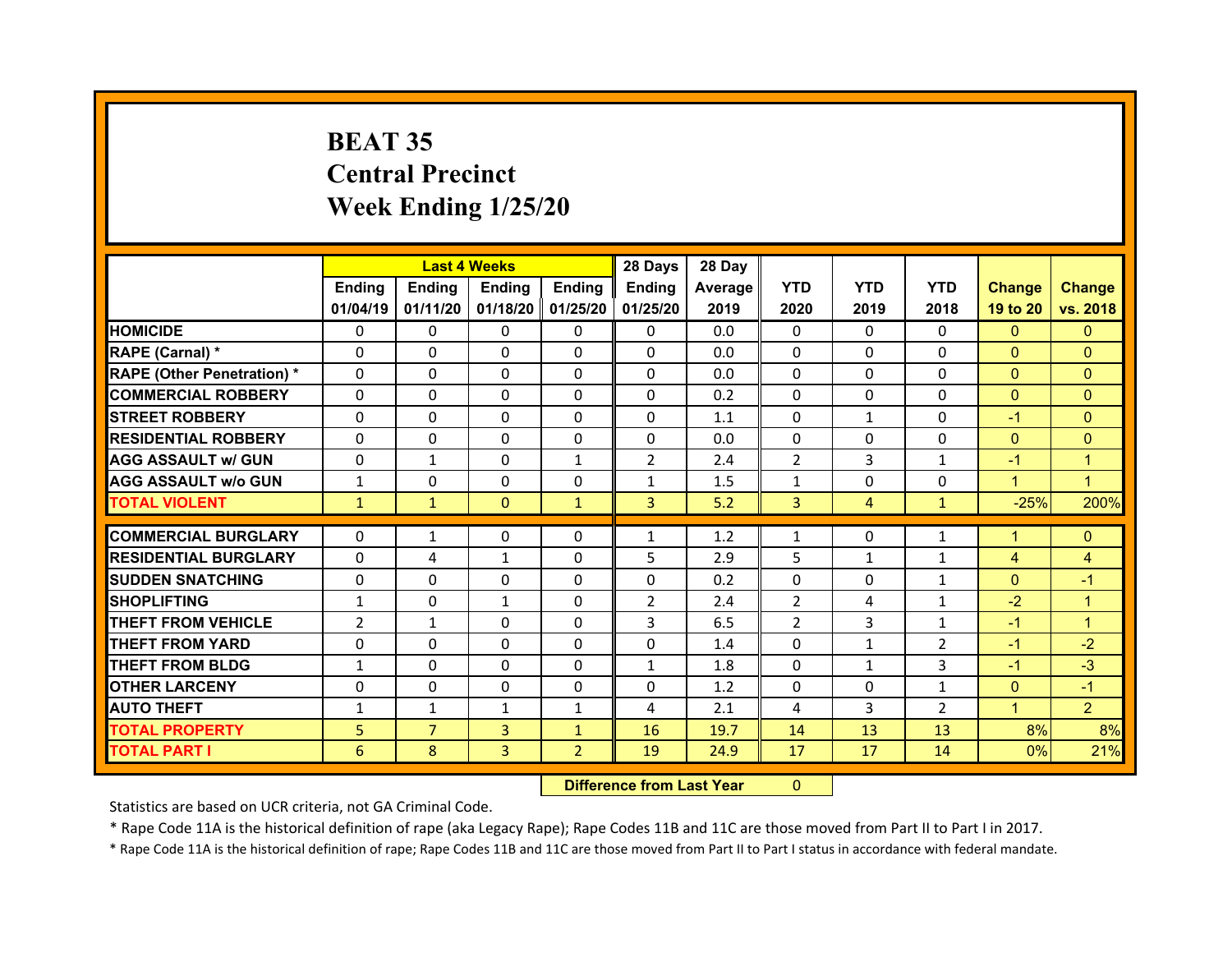## **BEAT 36 Central Precinct Week Ending 1/25/20**

|                                   |                |                | <b>Last 4 Weeks</b> |                     | 28 Days        | 28 Day  |              |                |                |                |                |
|-----------------------------------|----------------|----------------|---------------------|---------------------|----------------|---------|--------------|----------------|----------------|----------------|----------------|
|                                   | <b>Ending</b>  | <b>Ending</b>  | Ending              | <b>Endina</b>       | <b>Ending</b>  | Average | <b>YTD</b>   | <b>YTD</b>     | <b>YTD</b>     | <b>Change</b>  | <b>Change</b>  |
|                                   | 01/04/19       | 01/11/20       |                     | 01/18/20   01/25/20 | 01/25/20       | 2019    | 2020         | 2019           | 2018           | 19 to 20       | vs. 2018       |
| <b>HOMICIDE</b>                   | 0              | 0              | $\Omega$            | 0                   | $\Omega$       | 0.0     | 0            | $\Omega$       | 0              | $\mathbf{0}$   | $\mathbf{0}$   |
| RAPE (Carnal) *                   | 0              | $\Omega$       | $\Omega$            | 0                   | $\mathbf{0}$   | 0.2     | $\mathbf{0}$ | $\Omega$       | $\mathbf{1}$   | $\mathbf{0}$   | $-1$           |
| <b>RAPE (Other Penetration) *</b> | 0              | $\Omega$       | $\Omega$            | $\Omega$            | 0              | 0.0     | $\Omega$     | 0              | 0              | $\overline{0}$ | $\Omega$       |
| <b>COMMERCIAL ROBBERY</b>         | $\Omega$       | $\Omega$       | $\Omega$            | 0                   | $\mathbf{0}$   | 0.2     | 0            | 0              | 0              | $\overline{0}$ | $\Omega$       |
| <b>STREET ROBBERY</b>             | $\mathbf{1}$   | $\Omega$       | $\Omega$            | $\Omega$            | $\mathbf{1}$   | 0.6     | $\Omega$     | 0              | 0              | $\Omega$       | $\Omega$       |
| <b>RESIDENTIAL ROBBERY</b>        | $\Omega$       | $\Omega$       | $\Omega$            | $\Omega$            | $\Omega$       | 0.1     | $\Omega$     | $\Omega$       | $\Omega$       | $\mathbf{0}$   | $\Omega$       |
| <b>AGG ASSAULT w/ GUN</b>         | $\mathbf{1}$   | $\Omega$       | $\Omega$            | $\Omega$            | $\mathbf{1}$   | 1.1     | $\Omega$     | 1              | 0              | $-1$           | $\Omega$       |
| <b>AGG ASSAULT w/o GUN</b>        | $\Omega$       | 0              | $\Omega$            | $\mathbf{1}$        | $\mathbf{1}$   | 0.8     | $\mathbf{1}$ | $\Omega$       | 0              | $\mathbf{1}$   | $\mathbf{1}$   |
| <b>TOTAL VIOLENT</b>              | $\overline{2}$ | $\mathbf{0}$   | $\mathbf{0}$        | $\mathbf{1}$        | $\overline{3}$ | 3.0     | $\mathbf{1}$ | $\mathbf{1}$   | $\mathbf{1}$   | 0%             | 0%             |
|                                   |                |                |                     |                     |                |         |              |                |                |                |                |
| <b>COMMERCIAL BURGLARY</b>        | $\mathbf{1}$   | 0              | 0                   | $\Omega$            | $\mathbf{1}$   | 1.1     | $\Omega$     | $\Omega$       | 0              | $\mathbf{0}$   | $\Omega$       |
| <b>RESIDENTIAL BURGLARY</b>       | 0              | $\mathbf{1}$   | 0                   | $\Omega$            | $\mathbf{1}$   | 2.3     | $\mathbf{1}$ | 0              | $\overline{2}$ | 1              | $-1$           |
| <b>SUDDEN SNATCHING</b>           | 0              | $\Omega$       | $\Omega$            | 0                   | $\Omega$       | 0.1     | 0            | 0              | $\Omega$       | $\overline{0}$ | $\Omega$       |
| <b>SHOPLIFTING</b>                | $\overline{2}$ | 0              | $\Omega$            | $\overline{2}$      | 4              | 3.7     | 3            | 3              | 3              | $\overline{0}$ | $\Omega$       |
| <b>THEFT FROM VEHICLE</b>         | 4              | 0              | $\overline{2}$      | 0                   | 6              | 3.3     | 6            | 4              | $\mathbf{1}$   | $\overline{2}$ | 5              |
| <b>THEFT FROM YARD</b>            | 0              | $\Omega$       | $\mathbf{1}$        | 0                   | $\mathbf{1}$   | 0.7     | $\mathbf{1}$ | $\overline{2}$ | $\mathbf{1}$   | $-1$           | $\overline{0}$ |
| <b>THEFT FROM BLDG</b>            | 0              | 0              | $\mathbf{1}$        | 0                   | $\mathbf{1}$   | 1.5     | $\mathbf{1}$ | 5              | 0              | $-4$           | $\mathbf{1}$   |
| <b>OTHER LARCENY</b>              | 0              | $\Omega$       | $\Omega$            | $\mathbf{1}$        | $\mathbf{1}$   | 0.3     | $\mathbf{1}$ | 0              | 0              | $\mathbf{1}$   | $\mathbf{1}$   |
| <b>AUTO THEFT</b>                 | 0              | $\mathbf{1}$   | 3                   | $\Omega$            | 4              | 1.8     | 4            | 3              | $\mathbf{1}$   | $\mathbf{1}$   | 3              |
| <b>TOTAL PROPERTY</b>             | $\overline{7}$ | $\overline{2}$ | $\overline{7}$      | $\overline{3}$      | 19             | 14.8    | 17           | 17             | 8              | 0%             | 113%           |
| <b>TOTAL PART I</b>               | 9              | $\overline{2}$ | $\overline{7}$      | 4                   | 22             | 17.8    | 18           | 18             | $\overline{9}$ | 0%             | 100%           |
|                                   |                |                |                     |                     |                |         |              |                |                |                |                |

 **Difference from Last Year**r 0

Statistics are based on UCR criteria, not GA Criminal Code.

\* Rape Code 11A is the historical definition of rape (aka Legacy Rape); Rape Codes 11B and 11C are those moved from Part II to Part I in 2017.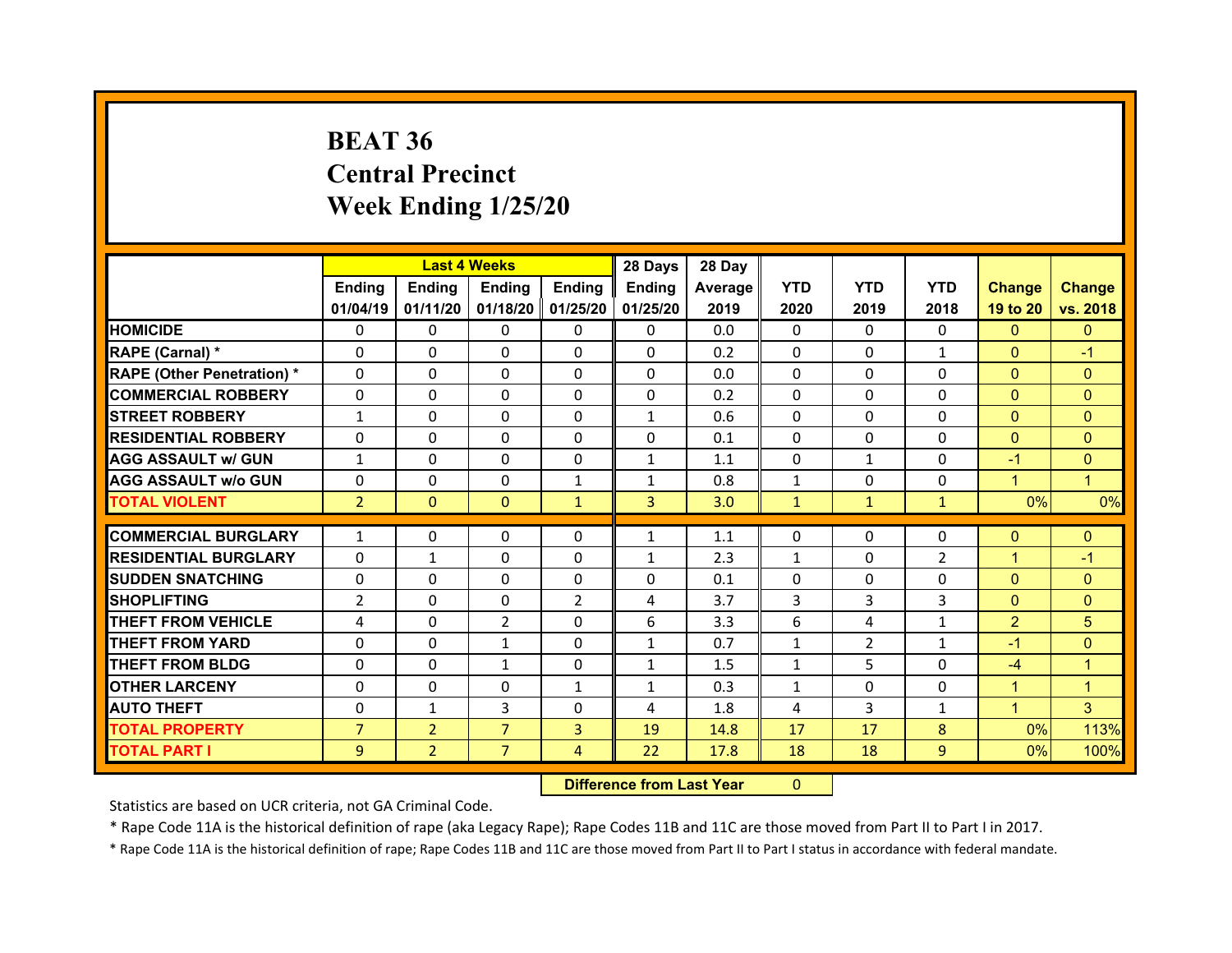## **BEAT 41South Precinct Week Ending 1/25/20**

|                                   |              | <b>Last 4 Weeks</b> |                |                   | 28 Days        | 28 Day  |                |                |                |                |               |
|-----------------------------------|--------------|---------------------|----------------|-------------------|----------------|---------|----------------|----------------|----------------|----------------|---------------|
|                                   | Ending       | <b>Ending</b>       | <b>Ending</b>  | <b>Ending</b>     | Ending         | Average | <b>YTD</b>     | <b>YTD</b>     | <b>YTD</b>     | <b>Change</b>  | <b>Change</b> |
|                                   | 01/04/19     | 01/11/20            |                | 01/18/20 01/25/20 | 01/25/20       | 2019    | 2020           | 2019           | 2018           | 19 to 20       | vs. 2018      |
| <b>HOMICIDE</b>                   | $\Omega$     | 0                   | $\Omega$       | $\Omega$          | $\Omega$       | 0.1     | $\Omega$       | $\Omega$       | $\Omega$       | $\Omega$       | $\Omega$      |
| RAPE (Carnal) *                   | $\Omega$     | $\Omega$            | $\Omega$       | $\Omega$          | $\Omega$       | 0.2     | $\Omega$       | $\Omega$       | $\Omega$       | $\Omega$       | $\Omega$      |
| <b>RAPE (Other Penetration) *</b> | $\Omega$     | $\Omega$            | $\mathbf{0}$   | $\Omega$          | $\Omega$       | 0.0     | $\Omega$       | $\Omega$       | $\Omega$       | $\overline{0}$ | $\Omega$      |
| <b>COMMERCIAL ROBBERY</b>         | $\Omega$     | $\Omega$            | $\mathbf{0}$   | $\Omega$          | $\Omega$       | 0.6     | $\Omega$       | $\Omega$       | $\Omega$       | $\overline{0}$ | $\Omega$      |
| <b>STREET ROBBERY</b>             | $\Omega$     | $\Omega$            | $\Omega$       | $\mathbf{1}$      | $\mathbf{1}$   | 0.9     | $\mathbf{1}$   | $\mathbf{1}$   | $\mathbf{1}$   | $\mathbf{0}$   | $\Omega$      |
| <b>RESIDENTIAL ROBBERY</b>        | $\Omega$     | $\Omega$            | $\mathbf{0}$   | $\Omega$          | $\Omega$       | 0.1     | $\Omega$       | $\Omega$       | $\Omega$       | $\overline{0}$ | $\Omega$      |
| <b>AGG ASSAULT w/ GUN</b>         | $\Omega$     | 0                   | $\mathbf{0}$   | $\Omega$          | $\Omega$       | 0.2     | $\Omega$       | $\Omega$       | $\Omega$       | $\mathbf{0}$   | $\Omega$      |
| <b>AGG ASSAULT w/o GUN</b>        | $\Omega$     | $\Omega$            | $\mathbf{0}$   | $\Omega$          | $\Omega$       | 0.8     | $\Omega$       | $\mathbf{1}$   | $\mathbf{1}$   | $-1$           | $-1$          |
| <b>TOTAL VIOLENT</b>              | $\mathbf{0}$ | $\mathbf{0}$        | $\mathbf{0}$   | $\mathbf{1}$      | $\mathbf{1}$   | 3.0     | $\mathbf{1}$   | 2 <sup>1</sup> | $\overline{2}$ | $-50%$         | $-50%$        |
|                                   |              |                     |                |                   |                |         |                |                |                |                |               |
| <b>COMMERCIAL BURGLARY</b>        | 0            | 0                   | 0              | $\Omega$          | 0              | 1.1     | 0              | 1              | $\mathbf{1}$   | $-1$           | $-1$          |
| <b>RESIDENTIAL BURGLARY</b>       | 0            | $\mathbf{1}$        | $\Omega$       | $\Omega$          | $\mathbf{1}$   | 0.8     | $\mathbf{1}$   | $\Omega$       | $\overline{2}$ | $\mathbf{1}$   | $-1$          |
| <b>SUDDEN SNATCHING</b>           | 0            |                     |                | $\Omega$          |                |         | $\Omega$       |                |                |                | $-1$          |
|                                   |              | 0                   | $\mathbf{0}$   |                   | 0              | 0.2     |                | $\Omega$       | $\mathbf{1}$   | $\mathbf{0}$   |               |
| <b>SHOPLIFTING</b>                | 0            | 0                   | 0              | $\Omega$          | 0              | 1.8     | 0              | 4              | $\overline{2}$ | $-4$           | $-2$          |
| <b>THEFT FROM VEHICLE</b>         | 3            | $\Omega$            | $\mathbf{1}$   | $\mathbf{1}$      | 5              | 5.4     | 3              | 10             | 3              | $-7$           | $\Omega$      |
| <b>THEFT FROM YARD</b>            | $\mathbf{1}$ | 0                   | $\Omega$       | $\Omega$          | $\mathbf{1}$   | 0.9     | $\Omega$       | $\mathbf{1}$   | $\Omega$       | $-1$           | $\Omega$      |
| <b>THEFT FROM BLDG</b>            | $\mathbf{1}$ | 0                   | $\mathbf{1}$   | $\mathbf{0}$      | $\overline{2}$ | 3.3     | $\mathbf{1}$   | $\overline{7}$ | 4              | $-6$           | $-3$          |
| <b>OTHER LARCENY</b>              | 0            | 0                   | $\Omega$       | 1                 | $\mathbf{1}$   | 0.3     | $\mathbf{1}$   | $\Omega$       | $\Omega$       | $\mathbf{1}$   | $\mathbf{1}$  |
| <b>AUTO THEFT</b>                 | $\mathbf{0}$ | 0                   | $\mathbf{0}$   | $\Omega$          | 0              | 1.5     | 0              | $\mathbf{1}$   | 3              | $-1$           | $-3$          |
| <b>TOTAL PROPERTY</b>             | 5            | $\mathbf{1}$        | $\overline{2}$ | $\overline{2}$    | 10             | 15.3    | 6              | 24             | 16             | $-75%$         | $-63%$        |
| <b>TOTAL PART I</b>               | 5            | $\mathbf{1}$        | $\overline{2}$ | 3                 | 11             | 18.3    | $\overline{7}$ | 26             | 18             | $-73%$         | $-61%$        |

 **Difference from Last Year**r - 19

Statistics are based on UCR criteria, not GA Criminal Code.

\* Rape Code 11A is the historical definition of rape (aka Legacy Rape); Rape Codes 11B and 11C are those moved from Part II to Part I in 2017.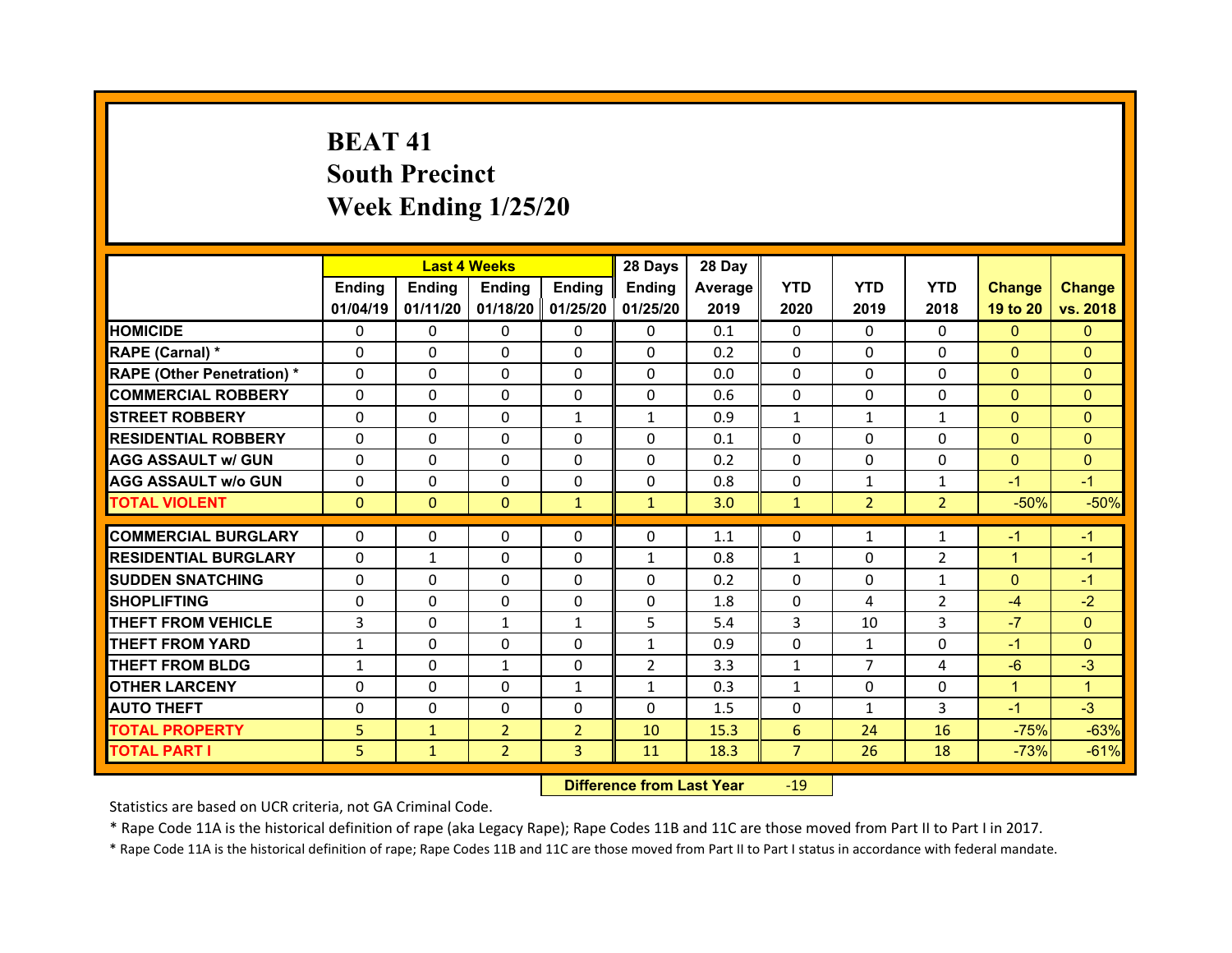## **BEAT 42South Precinct Week Ending 1/25/20**

|                                   |              | <b>Last 4 Weeks</b> |                |                   | 28 Days        | 28 Day  |                |                |                |                |                |
|-----------------------------------|--------------|---------------------|----------------|-------------------|----------------|---------|----------------|----------------|----------------|----------------|----------------|
|                                   | Ending       | Ending              | Ending         | <b>Ending</b>     | Ending         | Average | <b>YTD</b>     | <b>YTD</b>     | <b>YTD</b>     | <b>Change</b>  | <b>Change</b>  |
|                                   | 01/04/19     | 01/11/20            |                | 01/18/20 01/11/19 | 01/11/19       | 2019    | 2020           | 2019           | 2018           | 19 to 20       | vs. 2018       |
| <b>HOMICIDE</b>                   | $\Omega$     | 0                   | $\Omega$       | $\Omega$          | 0              | 0.1     | $\Omega$       | $\Omega$       | $\Omega$       | $\mathbf{0}$   | $\mathbf{0}$   |
| RAPE (Carnal) *                   | $\Omega$     | 0                   | $\mathbf{0}$   | $\mathbf{0}$      | 0              | 0.2     | 0              | $\Omega$       | $\Omega$       | $\mathbf{0}$   | $\Omega$       |
| <b>RAPE (Other Penetration) *</b> | $\Omega$     | $\mathbf{1}$        | $\Omega$       | $\Omega$          | $\mathbf{1}$   | 0.1     | $\mathbf{1}$   | $\Omega$       | $\Omega$       | $\mathbf{1}$   | 1              |
| <b>COMMERCIAL ROBBERY</b>         | $\Omega$     | $\Omega$            | $\mathbf{0}$   | $\mathbf{1}$      | $\mathbf{1}$   | 0.2     | $\mathbf{1}$   | $\Omega$       | $\mathbf{1}$   | $\mathbf{1}$   | $\Omega$       |
| <b>STREET ROBBERY</b>             | $\Omega$     | $\Omega$            | $\Omega$       | $\Omega$          | $\Omega$       | 0.4     | $\Omega$       | $\mathbf{1}$   | $\Omega$       | $-1$           | $\Omega$       |
| <b>RESIDENTIAL ROBBERY</b>        | $\Omega$     | $\Omega$            | $\mathbf{0}$   | $\Omega$          | $\Omega$       | 0.1     | $\Omega$       | $\Omega$       | $\Omega$       | $\overline{0}$ | $\Omega$       |
| <b>AGG ASSAULT w/ GUN</b>         | $\Omega$     | $\Omega$            | $\Omega$       | $\Omega$          | $\Omega$       | 0.5     | $\Omega$       | $\Omega$       | $\Omega$       | $\overline{0}$ | $\Omega$       |
| <b>AGG ASSAULT w/o GUN</b>        | 0            | 0                   | $\mathbf{0}$   | $\Omega$          | $\Omega$       | 0.5     | $\Omega$       | $\mathbf{1}$   | $\Omega$       | $-1$           | $\Omega$       |
| <b>TOTAL VIOLENT</b>              | $\mathbf{0}$ | $\mathbf{1}$        | $\mathbf{0}$   | $\mathbf{1}$      | $\overline{2}$ | 2.1     | $\overline{2}$ | $\overline{2}$ | $\mathbf{1}$   | 0%             | 100%           |
|                                   |              |                     |                |                   |                |         |                |                |                |                |                |
| <b>COMMERCIAL BURGLARY</b>        | 0            | 0                   | 0              | $\Omega$          | 0              | 0.9     | 0              | $\Omega$       | $\Omega$       | $\mathbf{0}$   | $\mathbf{0}$   |
| <b>RESIDENTIAL BURGLARY</b>       | 0            | $\Omega$            | 0              | $\Omega$          | 0              | 0.8     | 0              | $\mathbf{1}$   | $\Omega$       | $-1$           | $\mathbf{0}$   |
| <b>SUDDEN SNATCHING</b>           | 0            | 0                   | 0              | $\Omega$          | 0              | 0.2     | $\Omega$       | $\mathbf{1}$   | $\Omega$       | $-1$           | $\Omega$       |
| <b>SHOPLIFTING</b>                | 5            | 5                   | 3              | $\overline{2}$    | 15             | 18.6    | 12             | 20             | 15             | $-8$           | $-3$           |
| <b>THEFT FROM VEHICLE</b>         | 0            | $\mathbf{1}$        | $\mathbf{1}$   | $\Omega$          | $\overline{2}$ | 3.2     | $\overline{2}$ | 4              | $\mathbf{1}$   | $-2$           | $\overline{1}$ |
| <b>THEFT FROM YARD</b>            | 0            | $\Omega$            | $\mathbf{1}$   | $\Omega$          | $\mathbf{1}$   | 0.7     | $\mathbf{1}$   | $\Omega$       | $\overline{2}$ | $\mathbf{1}$   | $-1$           |
| <b>THEFT FROM BLDG</b>            | $\mathbf{0}$ | $\mathbf{1}$        | $\overline{2}$ | $\Omega$          | 3              | 2.3     | 3              | 3              | $\Omega$       | $\mathbf{0}$   | 3              |
| <b>OTHER LARCENY</b>              | $\Omega$     | $\Omega$            | $\Omega$       | $\Omega$          | $\Omega$       | 0.8     | $\Omega$       | $\mathbf{1}$   | $\Omega$       | $-1$           | $\Omega$       |
| <b>AUTO THEFT</b>                 | $\mathbf{0}$ | $\Omega$            | $\mathbf{0}$   | $\Omega$          | $\Omega$       | 2.0     | $\Omega$       | $\Omega$       | $\overline{2}$ | $\Omega$       | $-2$           |
|                                   |              |                     |                |                   |                |         |                |                |                |                |                |
| <b>TOTAL PROPERTY</b>             | 5            | $\overline{7}$      | $\overline{7}$ | $\overline{2}$    | 21             | 29.5    | 18             | 30             | 20             | $-40%$         | $-10%$         |

 **Difference from Last Year**r -12

Statistics are based on UCR criteria, not GA Criminal Code.

\* Rape Code 11A is the historical definition of rape (aka Legacy Rape); Rape Codes 11B and 11C are those moved from Part II to Part I in 2017.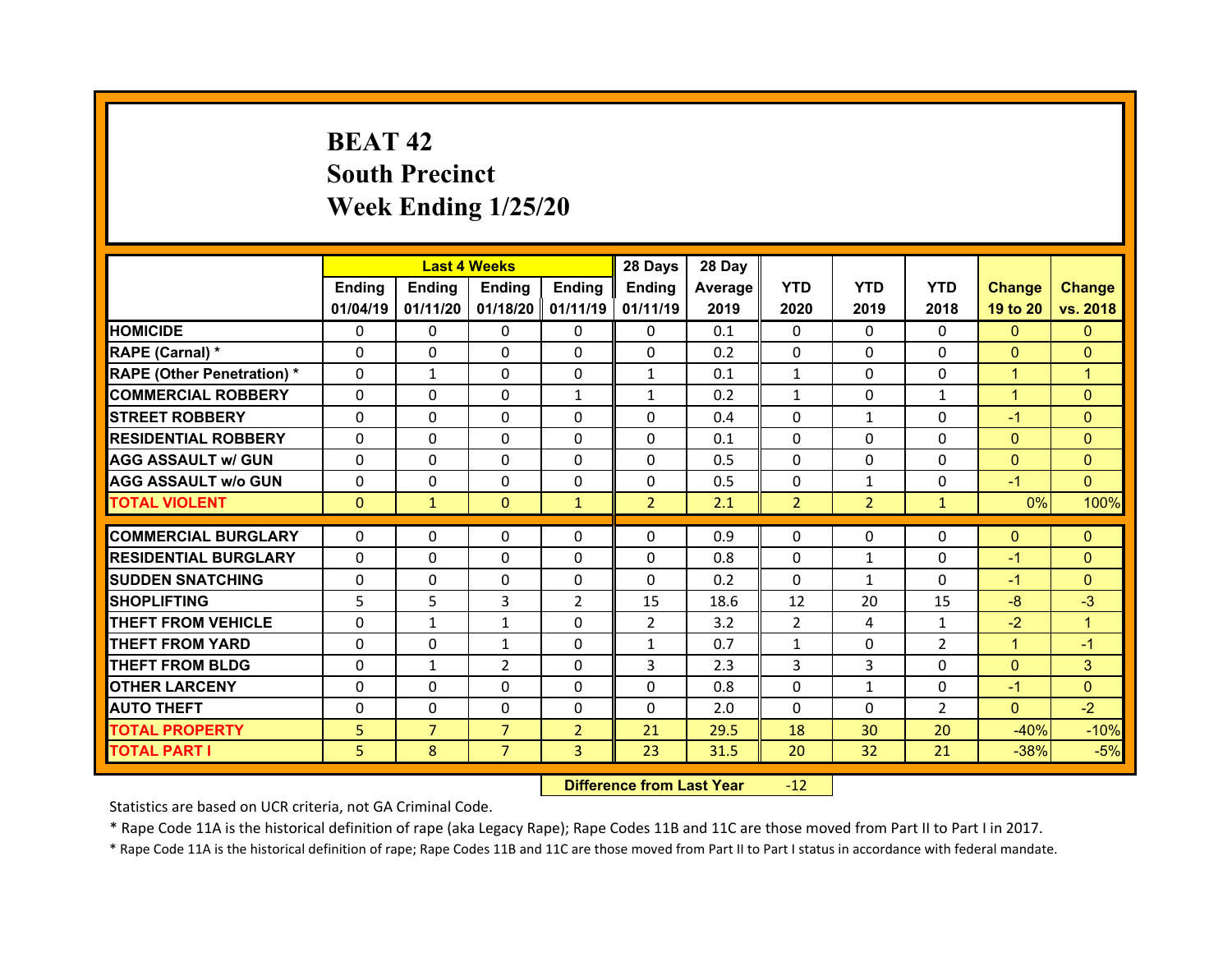## **BEAT 43 South Precinct Week Ending 1/25/20**

|                                   |                | <b>Last 4 Weeks</b> |               |                   | 28 Days        | 28 Day  |                |                |                |                |                |
|-----------------------------------|----------------|---------------------|---------------|-------------------|----------------|---------|----------------|----------------|----------------|----------------|----------------|
|                                   | Ending         | <b>Ending</b>       | <b>Ending</b> | Ending            | <b>Ending</b>  | Average | <b>YTD</b>     | <b>YTD</b>     | <b>YTD</b>     | <b>Change</b>  | <b>Change</b>  |
|                                   | 01/04/19       | 01/11/20            |               | 01/18/20 01/25/20 | 01/25/20       | 2019    | 2020           | 2019           | 2018           | 19 to 20       | vs. 2018       |
| <b>HOMICIDE</b>                   | $\Omega$       | 0                   | 0             | $\Omega$          | $\Omega$       | 0.2     | $\Omega$       | $\mathbf{1}$   | $\Omega$       | $-1$           | $\Omega$       |
| RAPE (Carnal) *                   | $\mathbf{0}$   | 0                   | $\mathbf{0}$  | $\mathbf{0}$      | $\Omega$       | 0.2     | 0              | $\Omega$       | $\Omega$       | $\mathbf{0}$   | $\Omega$       |
| <b>RAPE (Other Penetration) *</b> | $\Omega$       | 0                   | $\mathbf{0}$  | $\Omega$          | $\Omega$       | 0.1     | $\Omega$       | $\Omega$       | $\Omega$       | $\overline{0}$ | $\Omega$       |
| <b>COMMERCIAL ROBBERY</b>         | 0              | $\mathbf{1}$        | $\mathbf{0}$  | $\Omega$          | $\mathbf{1}$   | 0.3     | $\mathbf{1}$   | $\Omega$       | $\Omega$       | $\mathbf{1}$   | $\mathbf{1}$   |
| <b>STREET ROBBERY</b>             | $\Omega$       | 0                   | $\Omega$      | $\Omega$          | $\Omega$       | 0.7     | $\Omega$       | $\Omega$       | $\Omega$       | $\mathbf{0}$   | $\Omega$       |
| <b>RESIDENTIAL ROBBERY</b>        | $\Omega$       | 0                   | 0             | $\Omega$          | $\Omega$       | 0.1     | $\Omega$       | $\Omega$       | $\Omega$       | $\overline{0}$ | $\Omega$       |
| <b>AGG ASSAULT w/ GUN</b>         | $\mathbf{1}$   | $\Omega$            | $\mathbf{1}$  | $\Omega$          | $\overline{2}$ | 0.8     | $\overline{2}$ | $\Omega$       | $\Omega$       | $\overline{2}$ | $\overline{2}$ |
| <b>AGG ASSAULT w/o GUN</b>        | 0              | 0                   | $\mathbf 0$   | $\mathbf{1}$      | $\mathbf{1}$   | 1.2     | $\mathbf{1}$   | $\overline{2}$ | $\overline{2}$ | $-1$           | $-1$           |
| <b>TOTAL VIOLENT</b>              | $\mathbf{1}$   | $\mathbf{1}$        | $\mathbf{1}$  | $\mathbf{1}$      | $\overline{4}$ | 3.5     | $\overline{4}$ | 3              | $\overline{2}$ | 33%            | 100%           |
| <b>COMMERCIAL BURGLARY</b>        | 0              | 0                   | 0             | $\mathbf{0}$      | 0              | 1.2     | 0              | $\overline{2}$ | 1              | $-2$           | $-1$           |
|                                   |                |                     |               |                   | $\overline{7}$ |         |                |                |                |                |                |
| <b>RESIDENTIAL BURGLARY</b>       | $\overline{2}$ | $\overline{2}$      | 3             | $\Omega$          |                | 2.1     | 6              | $\overline{2}$ | 3              | $\overline{4}$ | 3              |
| <b>SUDDEN SNATCHING</b>           |                |                     |               |                   |                |         |                |                |                |                |                |
|                                   | $\mathbf{0}$   | $\Omega$            | $\Omega$      | $\Omega$          | $\Omega$       | 0.2     | $\Omega$       | $\Omega$       | $\Omega$       | $\overline{0}$ | $\Omega$       |
| <b>SHOPLIFTING</b>                | $\mathbf{1}$   | $\mathbf{1}$        | 2             | $\Omega$          | 4              | 6.8     | 4              | 10             | 5              | $-6$           | $-1$           |
| <b>THEFT FROM VEHICLE</b>         | 0              | $\mathbf{1}$        | $\Omega$      | $\Omega$          | $\mathbf{1}$   | 2.7     | $\mathbf{1}$   | 3              | $\Omega$       | $-2$           | $\mathbf{1}$   |
| <b>THEFT FROM YARD</b>            | $\mathbf{1}$   | 0                   | $\Omega$      | $\Omega$          | $\mathbf{1}$   | 1.2     | $\mathbf{1}$   | $\Omega$       | $\mathbf{1}$   | $\mathbf{1}$   | $\Omega$       |
| <b>THEFT FROM BLDG</b>            | $\Omega$       | $\Omega$            | $\mathbf{0}$  | $\mathbf{1}$      | $\mathbf{1}$   | 2.1     | $\mathbf{1}$   | 5              | 5              | $-4$           | $-4$           |
| <b>OTHER LARCENY</b>              | $\Omega$       | $\mathbf{1}$        | $\Omega$      | $\Omega$          | $\mathbf{1}$   | 0.5     | $\mathbf{1}$   | $\Omega$       | $\Omega$       | $\mathbf{1}$   | $\mathbf{1}$   |
| <b>AUTO THEFT</b>                 | $\mathbf{0}$   | 0                   | $\mathbf{0}$  | $\mathbf{0}$      | $\Omega$       | 1.8     | $\Omega$       | $\mathbf{1}$   | $\mathbf{1}$   | $-1$           | $-1$           |
| <b>TOTAL PROPERTY</b>             | 4              | 5                   | 5             | $\mathbf{1}$      | 15             | 18.6    | 14             | 23             | 16             | $-39%$         | $-13%$         |
| <b>TOTAL PART I</b>               | 5              | 6                   | 6             | $\overline{2}$    | 19             | 22.1    | 18             | 26             | 18             | $-31%$         | 0%             |

 **Difference from Last Year**‐8

Statistics are based on UCR criteria, not GA Criminal Code.

\* Rape Code 11A is the historical definition of rape (aka Legacy Rape); Rape Codes 11B and 11C are those moved from Part II to Part I in 2017.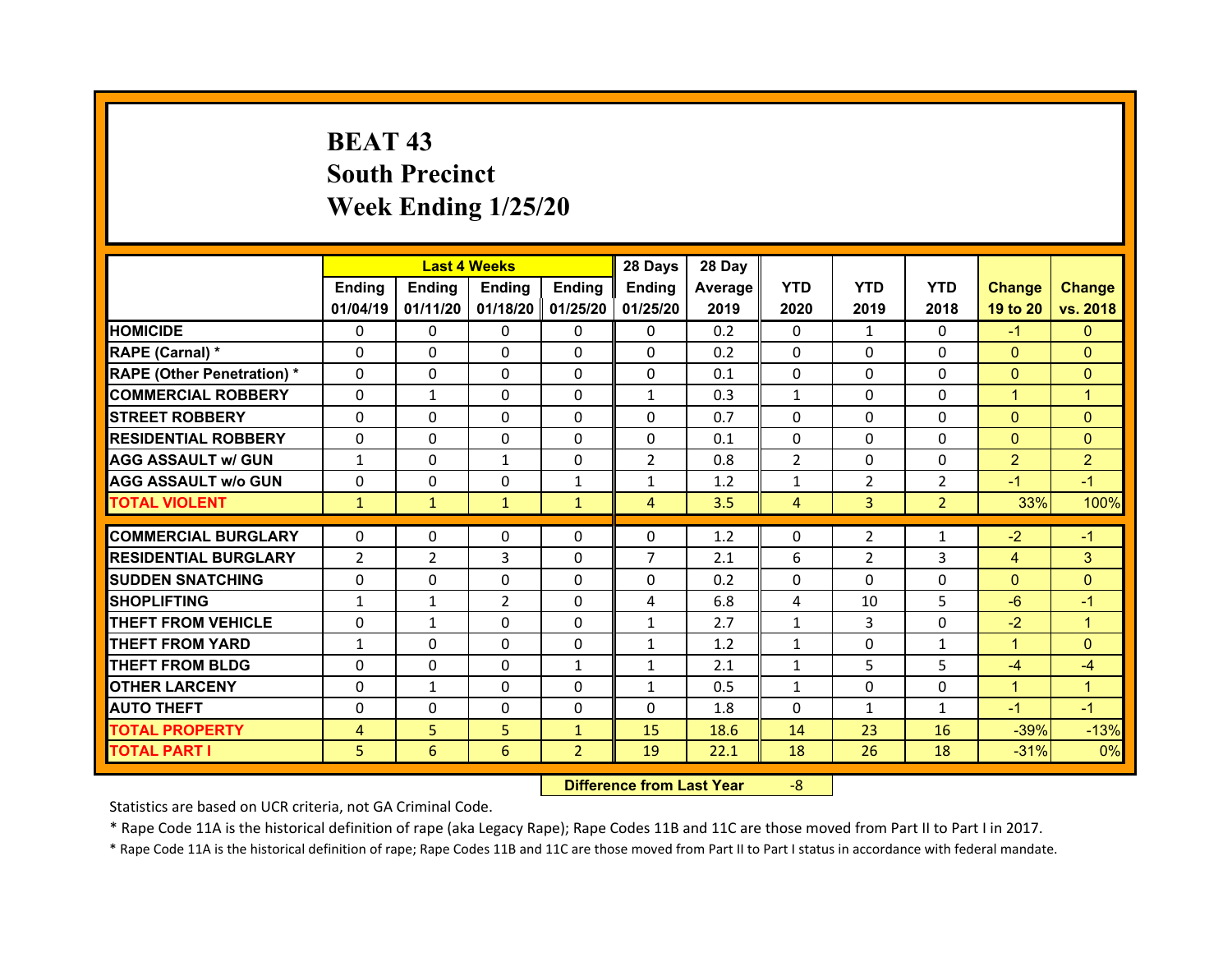## **BEAT 44South Precinct Week Ending 1/25/20**

|                                   |                | <b>Last 4 Weeks</b> |                |                   | 28 Days        | 28 Day  |              |                |                |                |                |
|-----------------------------------|----------------|---------------------|----------------|-------------------|----------------|---------|--------------|----------------|----------------|----------------|----------------|
|                                   | <b>Ending</b>  | <b>Endina</b>       | <b>Ending</b>  | Ending            | <b>Ending</b>  | Average | <b>YTD</b>   | <b>YTD</b>     | <b>YTD</b>     | <b>Change</b>  | <b>Change</b>  |
|                                   | 01/04/19       | 01/11/20            |                | 01/18/20 01/25/20 | 01/25/20       | 2019    | 2020         | 2019           | 2018           | 19 to 20       | vs. 2018       |
| <b>HOMICIDE</b>                   | 0              | 0                   | 0              | $\mathbf{0}$      | 0              | 0.1     | 0            | $\Omega$       | $\Omega$       | $\mathbf{0}$   | $\mathbf{0}$   |
| RAPE (Carnal) *                   | 0              | 0                   | $\mathbf{0}$   | $\Omega$          | 0              | 0.2     | 0            | $\mathbf{1}$   | $\Omega$       | $-1$           | $\Omega$       |
| <b>RAPE (Other Penetration) *</b> | 0              | 0                   | $\Omega$       | $\Omega$          | $\Omega$       | 0.0     | $\Omega$     | $\Omega$       | $\Omega$       | $\mathbf{0}$   | $\Omega$       |
| <b>COMMERCIAL ROBBERY</b>         | $\Omega$       | 0                   | $\mathbf{0}$   | $\Omega$          | 0              | 0.0     | 0            | $\Omega$       | $\Omega$       | $\overline{0}$ | $\Omega$       |
| <b>STREET ROBBERY</b>             | $\mathbf{1}$   | 0                   | $\mathbf{1}$   | $\Omega$          | $\overline{2}$ | 0.5     | 2            | $\Omega$       | 0              | $\overline{2}$ | $\overline{2}$ |
| <b>RESIDENTIAL ROBBERY</b>        | $\Omega$       | $\mathbf{1}$        | $\mathbf{0}$   | $\Omega$          | $\mathbf{1}$   | 0.0     | $\mathbf{1}$ | $\Omega$       | $\mathbf{1}$   | $\mathbf{1}$   | $\Omega$       |
| <b>AGG ASSAULT w/ GUN</b>         | 0              | $\mathbf{1}$        | $\Omega$       | $\Omega$          | $\mathbf{1}$   | 1.0     | $\mathbf{1}$ | $\mathbf{1}$   | $\Omega$       | $\overline{0}$ | 1              |
| <b>AGG ASSAULT w/o GUN</b>        | $\mathbf{0}$   | 0                   | $\mathbf{1}$   | $\mathbf{0}$      | $\mathbf{1}$   | 1.6     | $\mathbf{1}$ | $\mathbf{1}$   | $\Omega$       | $\overline{0}$ | $\mathbf 1$    |
| <b>TOTAL VIOLENT</b>              | $\mathbf{1}$   | $\overline{2}$      | $\overline{2}$ | $\Omega$          | 5              | 3.4     | 5            | $\overline{3}$ | $\mathbf{1}$   | 67%            | 400%           |
|                                   |                |                     |                |                   |                |         |              |                |                |                |                |
| <b>COMMERCIAL BURGLARY</b>        | 0              | $\mathbf{1}$        | 0              | 0                 | $\mathbf{1}$   | 0.8     | $\mathbf{1}$ | $\mathbf{1}$   | $\Omega$       | $\mathbf{0}$   | 1              |
| <b>RESIDENTIAL BURGLARY</b>       | 0              | $\mathbf{1}$        | $\overline{2}$ | $\Omega$          | 3              | 1.5     | 3            | $\Omega$       | $\mathbf{1}$   | 3              | $\overline{2}$ |
| <b>SUDDEN SNATCHING</b>           | 0              | $\Omega$            | $\Omega$       | $\Omega$          | 0              | 0.2     | 0            | $\mathbf{1}$   | $\Omega$       | $-1$           | $\Omega$       |
| <b>SHOPLIFTING</b>                | $\overline{2}$ | 0                   | $\Omega$       | $\mathbf{1}$      | 3              | 2.7     | 2            | $\mathbf{1}$   | 6              | $\mathbf{1}$   | $-4$           |
| <b>THEFT FROM VEHICLE</b>         | $\mathbf{1}$   | $\overline{2}$      | 0              | 0                 | 3              | 6.5     | 3            | 3              | 6              | $\overline{0}$ | $-3$           |
| <b>THEFT FROM YARD</b>            | 0              | $\Omega$            | $\Omega$       | $\Omega$          | 0              | 0.7     | $\Omega$     | $\Omega$       | $\Omega$       | $\overline{0}$ | $\Omega$       |
| <b>THEFT FROM BLDG</b>            | 0              | 0                   | 0              | $\Omega$          | 0              | 1.4     | 0            | $\mathbf{1}$   | $\mathbf{1}$   | $-1$           | $-1$           |
| <b>OTHER LARCENY</b>              | 0              | $\Omega$            | 0              | $\Omega$          | 0              | 0.8     | $\Omega$     | $\mathbf{1}$   | $\overline{2}$ | $-1$           | $-2$           |
| <b>AUTO THEFT</b>                 | 0              | $\Omega$            | $\Omega$       | $\Omega$          | $\Omega$       | 2.7     | 0            | $\overline{2}$ | $\Omega$       | $-2$           | $\Omega$       |
| <b>TOTAL PROPERTY</b>             | 3              | $\overline{4}$      | $\overline{2}$ | $\mathbf{1}$      | 10             | 17.3    | 9            | 10             | 16             | $-10%$         | $-44%$         |
| <b>TOTAL PART I</b>               | 4              | 6                   | 4              | $\mathbf{1}$      | 15             | 20.7    | 14           | 13             | 17             | 8%             | $-18%$         |
|                                   |                |                     |                |                   |                |         |              |                |                |                |                |

 **Difference from Last Year**r 1

Statistics are based on UCR criteria, not GA Criminal Code.

\* Rape Code 11A is the historical definition of rape (aka Legacy Rape); Rape Codes 11B and 11C are those moved from Part II to Part I in 2017.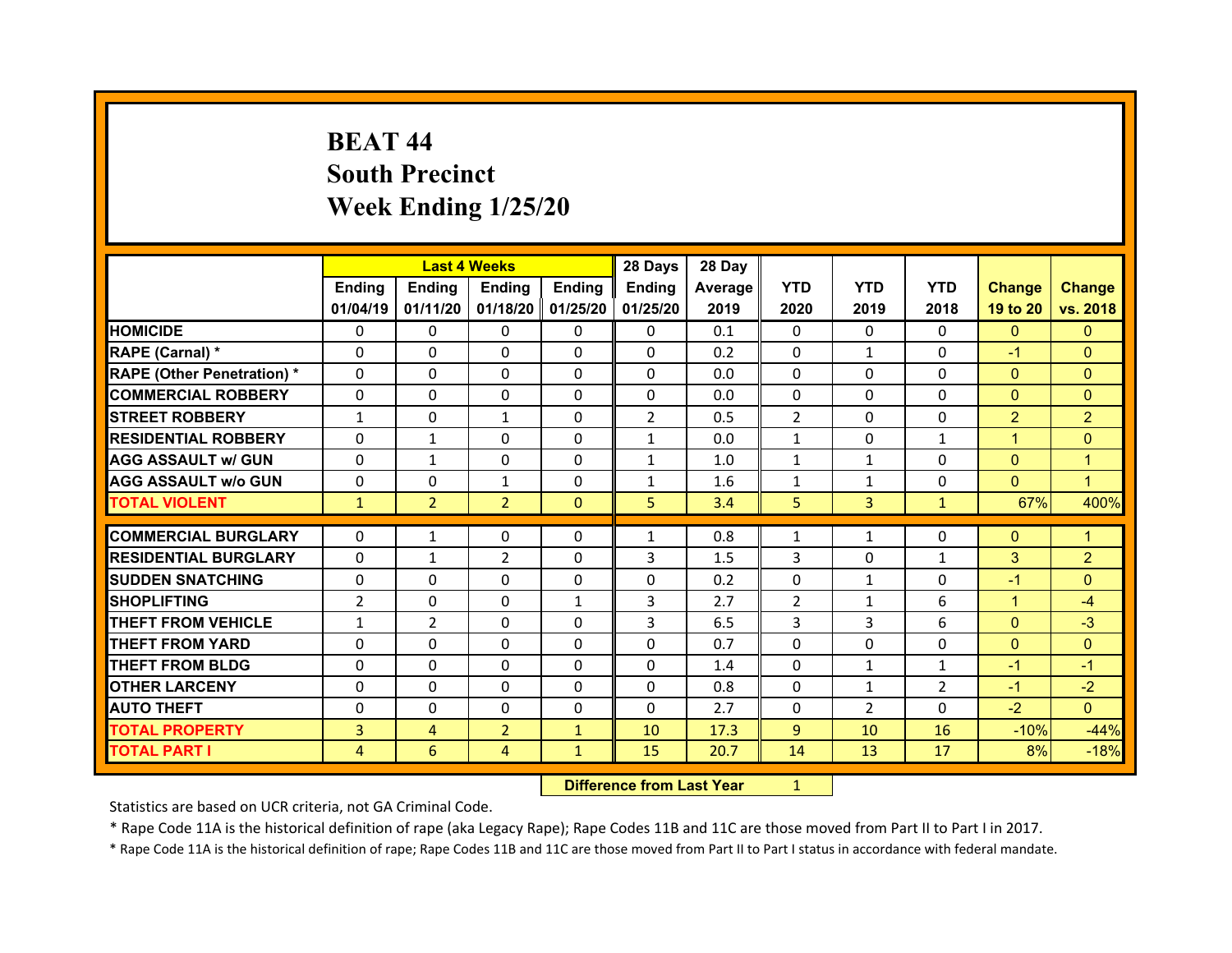## **BEAT 45 South Precinct Week Ending 1/25/20**

|                                  |              | <b>Last 4 Weeks</b> |              |                   | 28 Days        | 28 Day  |                |               |              |                |                |
|----------------------------------|--------------|---------------------|--------------|-------------------|----------------|---------|----------------|---------------|--------------|----------------|----------------|
|                                  | Ending       | Ending              | Ending       | <b>Ending</b>     | Ending         | Average | <b>YTD</b>     | <b>YTD</b>    | <b>YTD</b>   | <b>Change</b>  | <b>Change</b>  |
|                                  | 01/04/19     | 01/11/20            |              | 01/18/20 01/25/20 | 01/25/20       | 2019    | 2020           | 2019          | 2018         | 19 to 20       | vs. 2018       |
| <b>HOMICIDE</b>                  | $\Omega$     | 0                   | $\Omega$     | $\Omega$          | 0              | 0.0     | $\Omega$       | $\Omega$      | $\Omega$     | $\mathbf{0}$   | $\mathbf{0}$   |
| RAPE (Carnal) *                  | 0            | 0                   | $\mathbf{0}$ | $\Omega$          | 0              | 0.1     | $\Omega$       | $\Omega$      | $\Omega$     | $\mathbf{0}$   | $\Omega$       |
| <b>RAPE (Other Penetration)*</b> | 0            | $\Omega$            | $\Omega$     | $\Omega$          | 0              | 0.0     | $\Omega$       | $\Omega$      | $\Omega$     | $\overline{0}$ | $\Omega$       |
| <b>COMMERCIAL ROBBERY</b>        | $\Omega$     | 0                   | $\Omega$     | $\Omega$          | 0              | 0.2     | $\Omega$       | $\Omega$      | $\mathbf{1}$ | $\mathbf{0}$   | $-1$           |
| <b>STREET ROBBERY</b>            | $\Omega$     | $\Omega$            | $\mathbf{0}$ | $\Omega$          | 0              | 0.3     | $\Omega$       | $\Omega$      | $\Omega$     | $\overline{0}$ | $\Omega$       |
| <b>RESIDENTIAL ROBBERY</b>       | $\Omega$     | $\Omega$            | $\mathbf{0}$ | $\Omega$          | $\Omega$       | 0.1     | $\Omega$       | $\Omega$      | $\Omega$     | $\Omega$       | $\Omega$       |
| <b>AGG ASSAULT w/ GUN</b>        | $\Omega$     | 0                   | $\Omega$     | $\Omega$          | 0              | 0.7     | $\Omega$       | $\Omega$      | $\Omega$     | $\mathbf{0}$   | $\Omega$       |
| <b>AGG ASSAULT w/o GUN</b>       | $\Omega$     | $\mathbf{1}$        | $\mathbf{0}$ | $\mathbf{1}$      | $\overline{2}$ | 0.6     | $\overline{2}$ | $\Omega$      | $\Omega$     | $\overline{2}$ | $\overline{2}$ |
| <b>TOTAL VIOLENT</b>             | $\mathbf{0}$ | $\mathbf{1}$        | $\mathbf{0}$ | $\mathbf{1}$      | 2 <sup>1</sup> | 1.9     | $\overline{2}$ | $\mathbf{0}$  | $\mathbf{1}$ | #DIV/0!        | 100%           |
| <b>COMMERCIAL BURGLARY</b>       | 0            | 0                   | 0            | 0                 | 0              | 0.2     | 0              | $\mathbf{1}$  | 0            | $-1$           | $\mathbf{0}$   |
| <b>RESIDENTIAL BURGLARY</b>      | $\Omega$     |                     |              |                   |                |         |                |               |              |                |                |
|                                  |              | 0                   | 0            | 1                 | $\mathbf{1}$   | 1.2     | 1              | 1<br>$\Omega$ | $\mathbf{1}$ | $\mathbf{0}$   | $\mathbf{0}$   |
| <b>SUDDEN SNATCHING</b>          | 0            | $\Omega$            | $\mathbf{0}$ | $\Omega$          | 0              | 0.1     | 0              |               | $\Omega$     | $\overline{0}$ | $\Omega$       |
| <b>SHOPLIFTING</b>               | 0            | $\Omega$            | 0            | $\Omega$          | 0              | 8.0     | 0              | 10            | $\mathbf{1}$ | $-10$          | $-1$           |
| <b>THEFT FROM VEHICLE</b>        | 0            | 0                   | 2            | $\mathbf{1}$      | 3              | 3.1     | 3              | 4             | 4            | $-1$           | $-1$           |
| <b>THEFT FROM YARD</b>           | $\mathbf{1}$ | $\Omega$            | $\Omega$     | $\Omega$          | $\mathbf{1}$   | 1.2     | $\mathbf{1}$   | 3             | $\mathbf{1}$ | $-2$           | $\Omega$       |
| <b>THEFT FROM BLDG</b>           | 0            | 0                   | $\mathbf{0}$ | $\Omega$          | 0              | 1.2     | 0              | $\Omega$      | $\Omega$     | $\mathbf{0}$   | $\Omega$       |
| <b>OTHER LARCENY</b>             | 0            | 0                   | $\Omega$     | $\mathbf{1}$      | $\mathbf{1}$   | 0.5     | $\mathbf{1}$   | $\Omega$      | $\Omega$     | $\mathbf{1}$   | 1              |
| <b>AUTO THEFT</b>                | 0            | 0                   | 2            | $\Omega$          | $\overline{2}$ | 1.0     | 2              | $\Omega$      | $\mathbf{1}$ | $\overline{2}$ | $\mathbf{1}$   |
| <b>TOTAL PROPERTY</b>            | $\mathbf{1}$ | $\Omega$            | 4            | $\overline{3}$    | 8              | 16.3    | 8              | 19            | 8            | $-58%$         | 0%             |
| <b>TOTAL PART I</b>              | $\mathbf{1}$ | $\mathbf{1}$        | 4            | $\overline{4}$    | 10             | 18.2    | 10             | 19            | 9            | $-47%$         | 11%            |
|                                  |              |                     |              |                   |                |         |                |               |              |                |                |

 **Difference from Last Year**r -9

Statistics are based on UCR criteria, not GA Criminal Code.

\* Rape Code 11A is the historical definition of rape (aka Legacy Rape); Rape Codes 11B and 11C are those moved from Part II to Part I in 2017.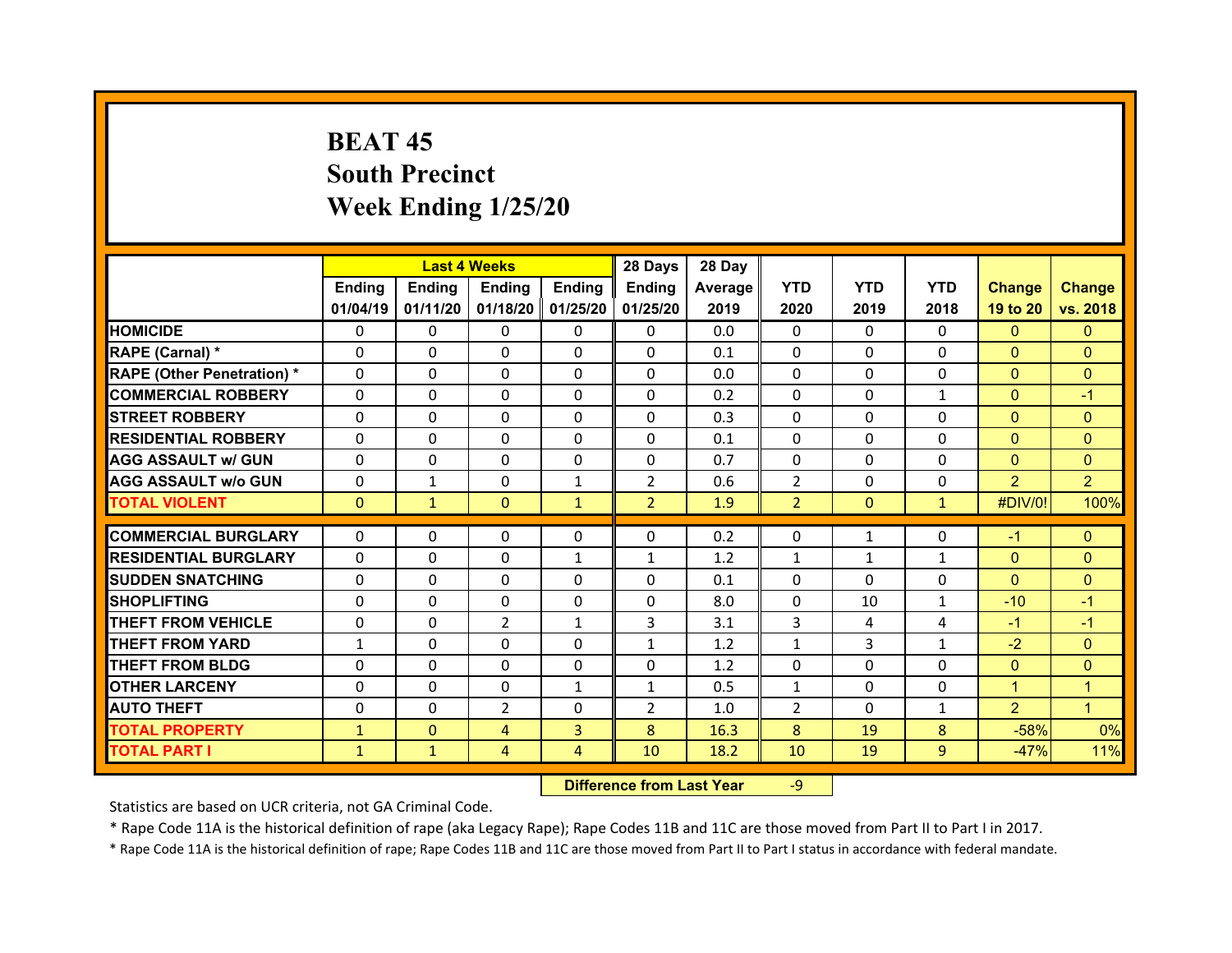## **BEAT 46 South Precinct Week Ending 1/25/20**

|                                  |                | <b>Last 4 Weeks</b> |                |                   | 28 Days        | 28 Day  |                |                |                |               |               |
|----------------------------------|----------------|---------------------|----------------|-------------------|----------------|---------|----------------|----------------|----------------|---------------|---------------|
|                                  | <b>Ending</b>  | <b>Ending</b>       | Ending         | <b>Ending</b>     | Ending         | Average | <b>YTD</b>     | <b>YTD</b>     | <b>YTD</b>     | <b>Change</b> | <b>Change</b> |
|                                  | 01/04/19       | 01/11/20            |                | 01/18/20 01/25/20 | 01/25/20       | 2019    | 2020           | 2019           | 2018           | 19 to 20      | vs. 2019      |
| <b>HOMICIDE</b>                  | $\Omega$       | 0                   | $\Omega$       | 0                 | $\Omega$       | 0.2     | $\Omega$       | $\mathbf{1}$   | 0              | $-1$          | $\Omega$      |
| RAPE (Carnal) *                  | $\Omega$       | $\Omega$            | $\Omega$       | $\mathbf{1}$      | $\mathbf{1}$   | 0.2     | $\mathbf{1}$   | $\Omega$       | $\mathbf{1}$   | $\mathbf{1}$  | $\Omega$      |
| <b>RAPE (Other Penetration)*</b> | $\Omega$       | $\Omega$            | $\Omega$       | $\Omega$          | $\Omega$       | 0.0     | $\Omega$       | 0              | 0              | $\mathbf{0}$  | $\Omega$      |
| <b>COMMERCIAL ROBBERY</b>        | $\Omega$       | $\Omega$            | $\Omega$       | $\Omega$          | $\Omega$       | 0.2     | $\Omega$       | 0              | $\mathbf{1}$   | $\mathbf{0}$  | $-1$          |
| <b>STREET ROBBERY</b>            | $\Omega$       | $\Omega$            | $\mathbf{1}$   | $\Omega$          | $\mathbf{1}$   | 0.2     | $\mathbf{1}$   | $\Omega$       | 0              | $\mathbf{1}$  | $\mathbf{1}$  |
| <b>RESIDENTIAL ROBBERY</b>       | $\Omega$       | $\Omega$            | $\Omega$       | $\Omega$          | $\Omega$       | 0.0     | $\Omega$       | $\Omega$       | $\Omega$       | $\Omega$      | $\Omega$      |
| <b>AGG ASSAULT w/ GUN</b>        | $\Omega$       | $\mathbf{1}$        | $\Omega$       | $\Omega$          | $\mathbf{1}$   | 0.5     | $\mathbf{1}$   | $\mathbf{1}$   | $\Omega$       | $\mathbf{0}$  | $\mathbf{1}$  |
| <b>AGG ASSAULT w/o GUN</b>       | $\Omega$       | $\Omega$            | $\Omega$       | $\Omega$          | $\Omega$       | 1.3     | $\mathbf{0}$   | $\Omega$       | $\mathbf{1}$   | $\mathbf{0}$  | $-1$          |
| <b>TOTAL VIOLENT</b>             | $\mathbf{0}$   | $\mathbf{1}$        | $\mathbf{1}$   | $\mathbf{1}$      | 3              | 2.5     | 3              | 2 <sup>1</sup> | $\overline{3}$ | 50%           | 0%            |
| <b>COMMERCIAL BURGLARY</b>       |                |                     |                |                   |                |         |                |                |                |               | $-2$          |
|                                  | 0              | 0                   | 0              | 0                 | 0              | 0.8     | 0              | $\mathbf{1}$   | $\overline{2}$ | -1            |               |
| <b>RESIDENTIAL BURGLARY</b>      | $\mathbf{1}$   | 0                   | 0              | 0                 | $\mathbf{1}$   | 2.2     | $\mathbf{1}$   | $\Omega$       | 3              | 1             | $-2$          |
| <b>SUDDEN SNATCHING</b>          | 0              | $\Omega$            | $\Omega$       | $\Omega$          | $\Omega$       | 0.3     | $\mathbf{0}$   | $\Omega$       | 0              | $\mathbf{0}$  | $\Omega$      |
| <b>SHOPLIFTING</b>               | 3              | $\mathbf{1}$        | $\mathbf{1}$   | 3                 | 8              | 9.6     | $\overline{7}$ | 12             | 9              | $-5$          | $-2$          |
| <b>THEFT FROM VEHICLE</b>        | $\mathbf{1}$   | $\Omega$            | $\mathbf{1}$   | 0                 | $\overline{2}$ | 4.1     | $\mathbf{1}$   | 5.             | $\overline{3}$ | $-4$          | $-2$          |
| <b>THEFT FROM YARD</b>           | 0              | $\Omega$            | $\Omega$       | $\Omega$          | $\Omega$       | 0.6     | $\Omega$       | $\mathbf{1}$   | 0              | $-1$          | $\Omega$      |
| <b>THEFT FROM BLDG</b>           | $\overline{2}$ | $\mathbf{1}$        | 0              | $\Omega$          | 3              | 2.1     | 3              | $\Omega$       | $\overline{2}$ | 3             | $\mathbf{1}$  |
| <b>OTHER LARCENY</b>             | $\Omega$       | $\mathbf{1}$        | $\Omega$       | $\Omega$          | $\mathbf{1}$   | 0.8     | $\mathbf{1}$   | 0              | 0              | $\mathbf{1}$  | $\mathbf{1}$  |
| <b>AUTO THEFT</b>                | 0              | 0                   | 0              | 0                 | $\Omega$       | 1.9     | $\Omega$       | 5.             | 5.             | $-5$          | $-5$          |
| <b>TOTAL PROPERTY</b>            | $\overline{7}$ | $\overline{3}$      | $\overline{2}$ | $\overline{3}$    | 15             | 22.3    | 13             | 24             | 24             | $-46%$        | $-46%$        |
| <b>TOTAL PART I</b>              | 7 <sup>1</sup> | $\overline{4}$      | 3              | $\overline{4}$    | 18             | 24.8    | 16             | 26             | 27             | $-38%$        | $-41%$        |
|                                  |                |                     |                |                   |                |         |                |                |                |               |               |

 **Difference from Last Year**r -10

Statistics are based on UCR criteria, not GA Criminal Code.

\* Rape Code 11A is the historical definition of rape (aka Legacy Rape); Rape Codes 11B and 11C are those moved from Part II to Part I in 2017.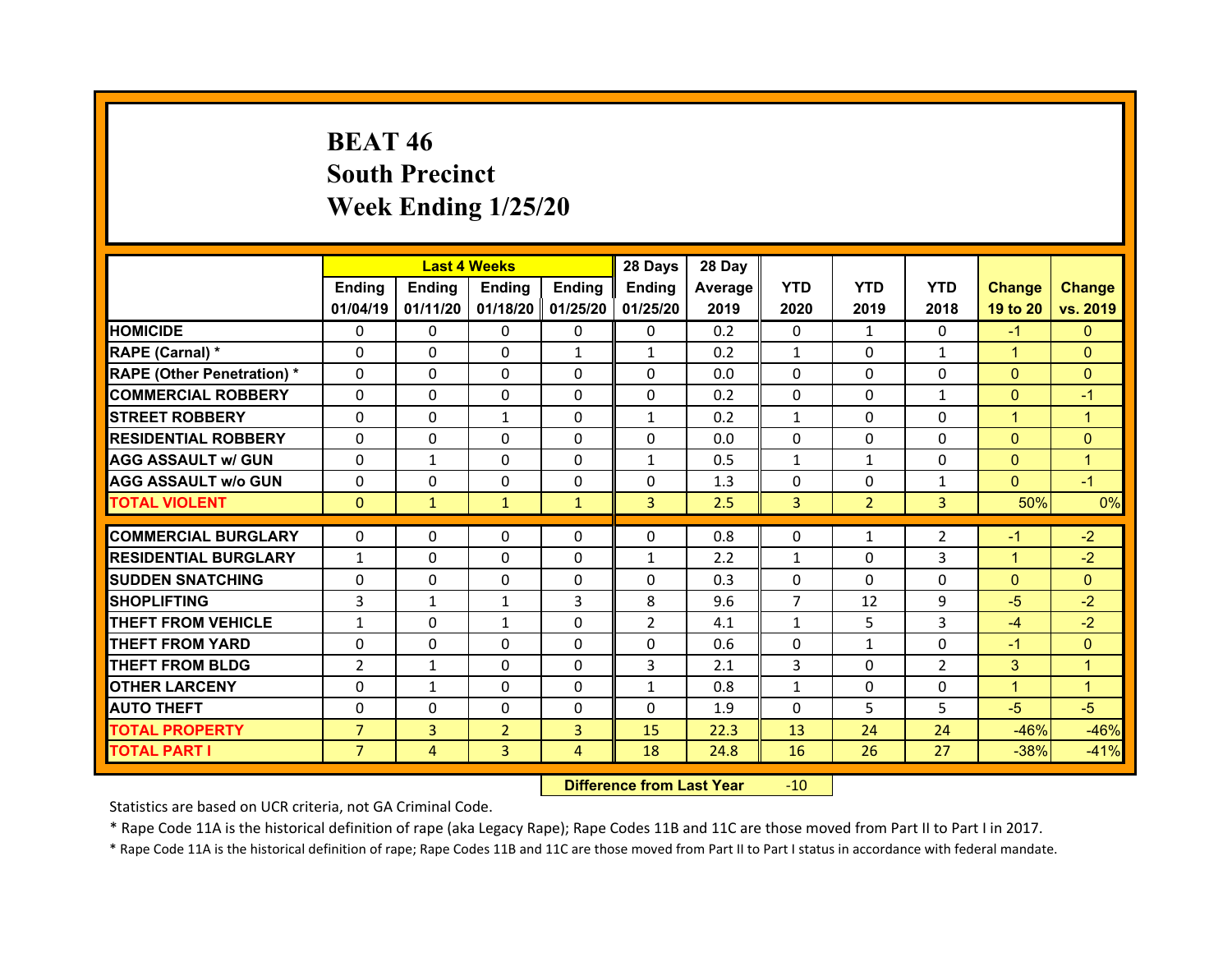## **BEAT 47South Precinct Week Ending 1/25/20**

|                                   | <b>Last 4 Weeks</b><br>Ending<br>Ending<br><b>Ending</b><br><b>Ending</b> |              |              |              | 28 Days        | 28 Day  |                |                |                |                |                |
|-----------------------------------|---------------------------------------------------------------------------|--------------|--------------|--------------|----------------|---------|----------------|----------------|----------------|----------------|----------------|
|                                   |                                                                           |              |              |              | Ending         | Average | <b>YTD</b>     | <b>YTD</b>     | <b>YTD</b>     | <b>Change</b>  | <b>Change</b>  |
|                                   | 01/04/19                                                                  | 01/11/20     | 01/18/20     | 01/25/20     | 01/25/20       | 2019    | 2020           | 2019           | 2018           | 19 to 20       | vs. 2018       |
| <b>HOMICIDE</b>                   | $\Omega$                                                                  | 0            | $\Omega$     | $\Omega$     | $\Omega$       | 0.0     | $\Omega$       | $\Omega$       | $\Omega$       | $\Omega$       | $\Omega$       |
| RAPE (Carnal) *                   | $\Omega$                                                                  | $\Omega$     | $\Omega$     | $\Omega$     | $\Omega$       | 0.0     | $\Omega$       | $\Omega$       | $\Omega$       | $\Omega$       | $\Omega$       |
| <b>RAPE (Other Penetration) *</b> | $\Omega$                                                                  | $\Omega$     | $\mathbf{0}$ | $\Omega$     | $\Omega$       | 0.0     | $\Omega$       | $\Omega$       | $\Omega$       | $\overline{0}$ | $\Omega$       |
| <b>COMMERCIAL ROBBERY</b>         | $\Omega$                                                                  | $\Omega$     | $\mathbf{0}$ | $\Omega$     | $\Omega$       | 0.0     | $\Omega$       | $\Omega$       | $\Omega$       | $\overline{0}$ | $\Omega$       |
| <b>STREET ROBBERY</b>             | $\Omega$                                                                  | $\Omega$     | $\Omega$     | $\Omega$     | 0              | 0.1     | $\Omega$       | $\Omega$       | $\Omega$       | $\mathbf{0}$   | $\Omega$       |
| <b>RESIDENTIAL ROBBERY</b>        | $\Omega$                                                                  | $\Omega$     | $\mathbf{0}$ | $\Omega$     | $\Omega$       | 0.0     | $\Omega$       | $\Omega$       | $\Omega$       | $\overline{0}$ | $\Omega$       |
| <b>AGG ASSAULT w/ GUN</b>         | $\Omega$                                                                  | 0            | $\mathbf{0}$ | $\Omega$     | $\Omega$       | 0.3     | 0              | $\Omega$       | $\Omega$       | $\mathbf{0}$   | $\Omega$       |
| <b>AGG ASSAULT w/o GUN</b>        | $\Omega$                                                                  | $\Omega$     | $\mathbf{0}$ | $\Omega$     | $\Omega$       | 0.7     | $\Omega$       | $\mathbf{1}$   | $\Omega$       | $-1$           | $\Omega$       |
| <b>TOTAL VIOLENT</b>              | $\mathbf{0}$                                                              | $\mathbf{0}$ | $\mathbf{0}$ | $\Omega$     | $\Omega$       | 1.1     | $\mathbf{0}$   | $\mathbf{1}$   | $\overline{0}$ | $-100%$        | #DIV/0!        |
| <b>COMMERCIAL BURGLARY</b>        | 0                                                                         |              |              |              |                |         |                | $\Omega$       |                |                |                |
|                                   |                                                                           | 0            | 0            | $\Omega$     | 0              | 0.1     | 0              |                | $\Omega$       | $\mathbf{0}$   | $\mathbf{0}$   |
| <b>RESIDENTIAL BURGLARY</b>       | 0                                                                         | $\Omega$     | $\Omega$     | $\mathbf{1}$ | $\mathbf{1}$   | 0.3     | $\mathbf{1}$   | $\mathbf{1}$   | $\mathbf{1}$   | $\mathbf{0}$   | $\overline{0}$ |
| <b>SUDDEN SNATCHING</b>           | 0                                                                         | 0            | $\mathbf{0}$ | $\Omega$     | 0              | 0.0     | $\Omega$       | $\Omega$       | $\Omega$       | $\overline{0}$ | $\Omega$       |
| <b>SHOPLIFTING</b>                | 0                                                                         | 0            | 0            | $\Omega$     | 0              | 0.1     | $\Omega$       | $\Omega$       | $\mathbf{1}$   | $\mathbf{0}$   | $-1$           |
| <b>THEFT FROM VEHICLE</b>         | 0                                                                         | $\Omega$     | $\mathbf{0}$ | $\mathbf{0}$ | $\Omega$       | 1.3     | 0              | $\Omega$       | $\Omega$       | $\overline{0}$ | $\Omega$       |
| <b>THEFT FROM YARD</b>            | 0                                                                         | $\mathbf{1}$ | $\Omega$     | $\Omega$     | $\mathbf{1}$   | 0.7     | $\mathbf{1}$   | $\Omega$       | $\Omega$       | $\mathbf{1}$   | 1              |
| <b>THEFT FROM BLDG</b>            | $\mathbf{0}$                                                              | 0            | $\mathbf{0}$ | $\Omega$     | 0              | 0.5     | 0              | $\Omega$       | $\mathbf{1}$   | $\overline{0}$ | $-1$           |
| <b>OTHER LARCENY</b>              | 0                                                                         | 0            | $\Omega$     | $\Omega$     | 0              | 0.8     | $\Omega$       | $\mathbf{1}$   | $\Omega$       | $-1$           | $\Omega$       |
|                                   |                                                                           |              | $\mathbf{0}$ | $\mathbf{0}$ | 0              | 0.5     | 0              | $\Omega$       | $\Omega$       | $\mathbf{0}$   | $\Omega$       |
| <b>AUTO THEFT</b>                 | 0                                                                         | 0            |              |              |                |         |                |                |                |                |                |
| <b>TOTAL PROPERTY</b>             | $\Omega$                                                                  | $\mathbf{1}$ | $\Omega$     | $\mathbf{1}$ | $\overline{2}$ | 4.2     | $\overline{2}$ | $\overline{2}$ | $\overline{3}$ | 0%             | $-33%$         |
| <b>TOTAL PART I</b>               | $\mathbf{0}$                                                              | $\mathbf{1}$ | $\mathbf 0$  | $\mathbf{1}$ | $\overline{2}$ | 5.3     | $\overline{2}$ | $\overline{3}$ | 3              | $-33%$         | $-33%$         |

 **Difference from Last Year**r -1

Statistics are based on UCR criteria, not GA Criminal Code.

\* Rape Code 11A is the historical definition of rape (aka Legacy Rape); Rape Codes 11B and 11C are those moved from Part II to Part I in 2017.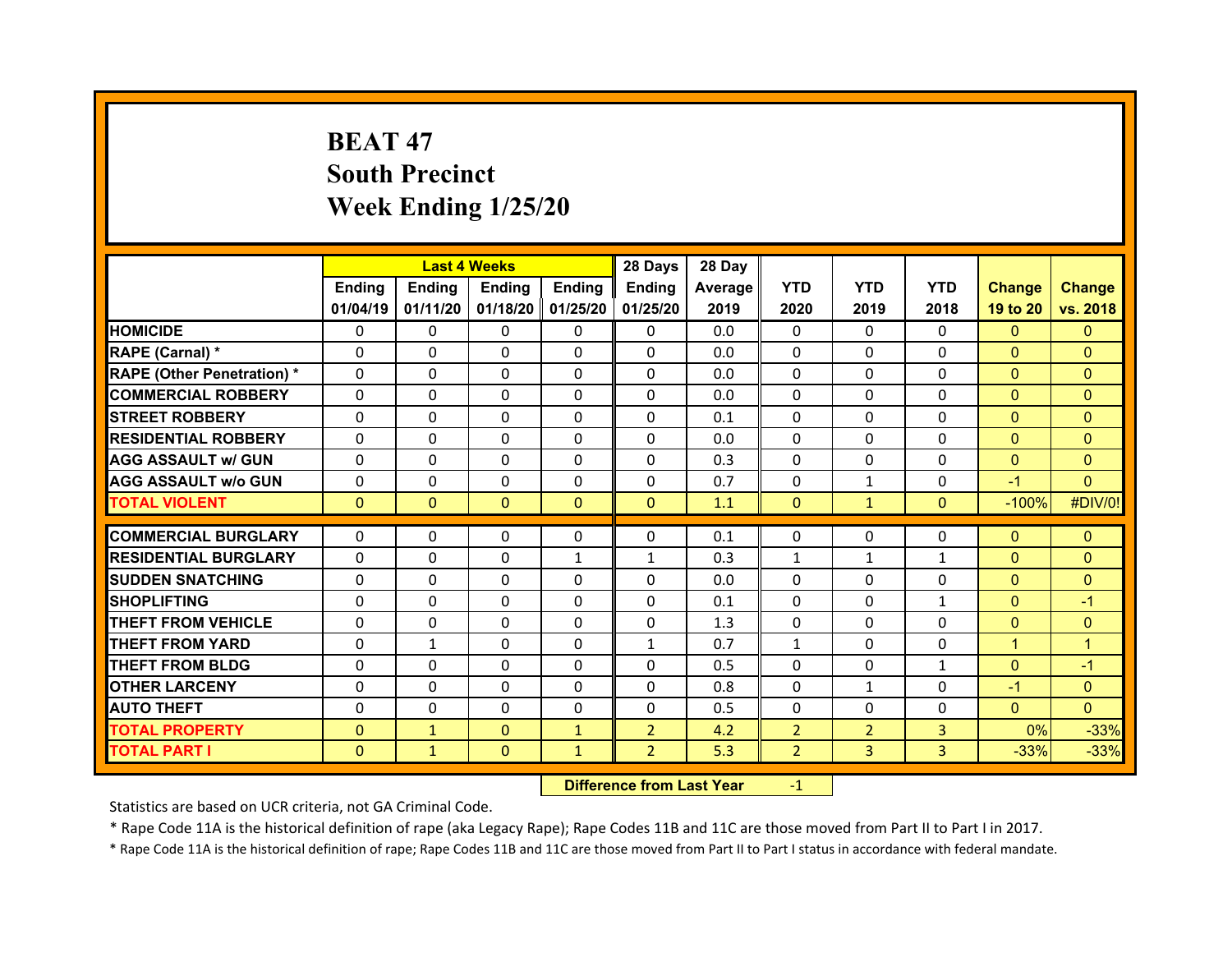## **BEAT 51 East Precinct Week Ending 1/25/20**

|                                   |                | <b>Last 4 Weeks</b> |                |                     | 28 Days        | 28 Day  |                |                |                |                |                |
|-----------------------------------|----------------|---------------------|----------------|---------------------|----------------|---------|----------------|----------------|----------------|----------------|----------------|
|                                   | <b>Ending</b>  | <b>Ending</b>       | <b>Ending</b>  | <b>Ending</b>       | <b>Ending</b>  | Average | <b>YTD</b>     | <b>YTD</b>     | <b>YTD</b>     | <b>Change</b>  | <b>Change</b>  |
|                                   | 01/04/19       | 01/11/20            |                | 01/18/20   01/25/20 | 01/25/20       | 2019    | 2020           | 2019           | 2018           | 19 to 20       | vs. 2018       |
| <b>HOMICIDE</b>                   | $\mathbf{1}$   | 0                   | 0              | $\Omega$            | $\mathbf{1}$   | 0.2     | $\Omega$       | $\mathbf{1}$   | $\Omega$       | $-1$           | $\Omega$       |
| RAPE (Carnal) *                   | $\Omega$       | $\Omega$            | $\Omega$       | $\Omega$            | $\Omega$       | 0.2     | $\Omega$       | $\Omega$       | $\mathbf{1}$   | $\overline{0}$ | $-1$           |
| <b>RAPE (Other Penetration) *</b> | $\Omega$       | $\Omega$            | $\Omega$       | $\Omega$            | $\Omega$       | 0.1     | $\Omega$       | $\Omega$       | $\mathbf{1}$   | $\overline{0}$ | $-1$           |
| <b>COMMERCIAL ROBBERY</b>         | $\Omega$       | $\Omega$            | $\Omega$       | $\Omega$            | $\Omega$       | 0.1     | $\Omega$       | $\Omega$       | $\Omega$       | $\overline{0}$ | $\Omega$       |
| <b>STREET ROBBERY</b>             | $\Omega$       | $\mathbf{1}$        | $\Omega$       | $\Omega$            | $\mathbf{1}$   | 1.2     | $\mathbf{1}$   | $\Omega$       | $\Omega$       | $\mathbf{1}$   | $\overline{1}$ |
| <b>RESIDENTIAL ROBBERY</b>        | $\Omega$       | $\Omega$            | $\Omega$       | $\Omega$            | $\Omega$       | 0.2     | $\Omega$       | $\Omega$       | $\Omega$       | $\overline{0}$ | $\Omega$       |
| <b>AGG ASSAULT W/ GUN</b>         | $\mathbf{1}$   | $\Omega$            | $\mathbf 0$    | $\Omega$            | $\mathbf{1}$   | 2.2     | $\mathbf{1}$   | $\mathbf{1}$   | $\Omega$       | $\overline{0}$ | $\mathbf{1}$   |
| <b>AGG ASSAULT w/o GUN</b>        | $\overline{2}$ | $\Omega$            | $\Omega$       | $\Omega$            | $\overline{2}$ | 2.3     | 2              | $\Omega$       | $\mathbf{1}$   | $\overline{2}$ | $\mathbf{1}$   |
| <b>TOTAL VIOLENT</b>              | $\overline{4}$ | $\mathbf{1}$        | $\mathbf{0}$   | $\mathbf{0}$        | 5              | 6.4     | $\overline{4}$ | 2 <sup>1</sup> | $\overline{3}$ | 100%           | 33%            |
| <b>COMMERCIAL BURGLARY</b>        |                | $\mathbf{1}$        | 0              | 0                   | $\overline{2}$ | 0.2     |                |                |                | $\mathbf{1}$   | 1              |
|                                   | $\mathbf{1}$   |                     |                |                     |                |         | $\overline{2}$ | 1              | 1              |                |                |
| <b>RESIDENTIAL BURGLARY</b>       | $\mathbf{1}$   | $\mathbf{1}$        | $\Omega$       | 3                   | 5              | 2.8     | 5              | 6              | $\mathbf{1}$   | $-1$           | 4              |
| <b>ISUDDEN SNATCHING</b>          | 0              | $\Omega$            | $\Omega$       | $\Omega$            | $\Omega$       | 0.0     | $\Omega$       | $\Omega$       | 0              | $\Omega$       | $\Omega$       |
| <b>SHOPLIFTING</b>                | $\mathbf{1}$   | $\mathbf{1}$        | 0              | $\mathbf{1}$        | 3              | 2.0     | 3              | $\Omega$       | $\mathbf{1}$   | 3              | $\overline{2}$ |
| <b>THEFT FROM VEHICLE</b>         | $\Omega$       | $\overline{2}$      | $\Omega$       | 2                   | 4              | 2.2     | 4              | $\mathbf{1}$   | 4              | 3              | $\Omega$       |
| <b>THEFT FROM YARD</b>            | $\Omega$       | $\mathbf{1}$        | $\mathbf{1}$   | $\Omega$            | $\overline{2}$ | 1.2     | $\overline{2}$ | $\Omega$       | 0              | $\overline{2}$ | $\overline{2}$ |
| <b>THEFT FROM BLDG</b>            | $\Omega$       | $\mathbf{1}$        | $\mathbf{1}$   | $\overline{2}$      | 4              | 1.3     | 4              | $\Omega$       | $\mathbf{1}$   | $\overline{4}$ | 3              |
| <b>OTHER LARCENY</b>              | 0              | $\mathbf{1}$        | $\Omega$       | $\mathbf{1}$        | $\overline{2}$ | 1.4     | $\overline{2}$ | $\mathbf{1}$   | $\mathbf{1}$   | $\mathbf{1}$   | $\mathbf{1}$   |
| <b>AUTO THEFT</b>                 | $\Omega$       | $\Omega$            | $\mathbf{1}$   | $\Omega$            | $\mathbf{1}$   | 2.3     | $\mathbf{1}$   | 3              | 3              | $-2$           | $-2$           |
| <b>TOTAL PROPERTY</b>             | 3              | 8                   | $\overline{3}$ | 9 <sup>°</sup>      | 23             | 13.3    | 23             | 12             | 12             | 92%            | 92%            |
| <b>TOTAL PART I</b>               | $\overline{7}$ | 9                   | 3              | 9                   | 28             | 19.8    | 27             | 14             | 15             | 93%            | 80%            |

 **Difference from Last Year**r 13

Statistics are based on UCR criteria, not GA Criminal Code.

\* Rape Code 11A is the historical definition of rape (aka Legacy Rape); Rape Codes 11B and 11C are those moved from Part II to Part I in 2017.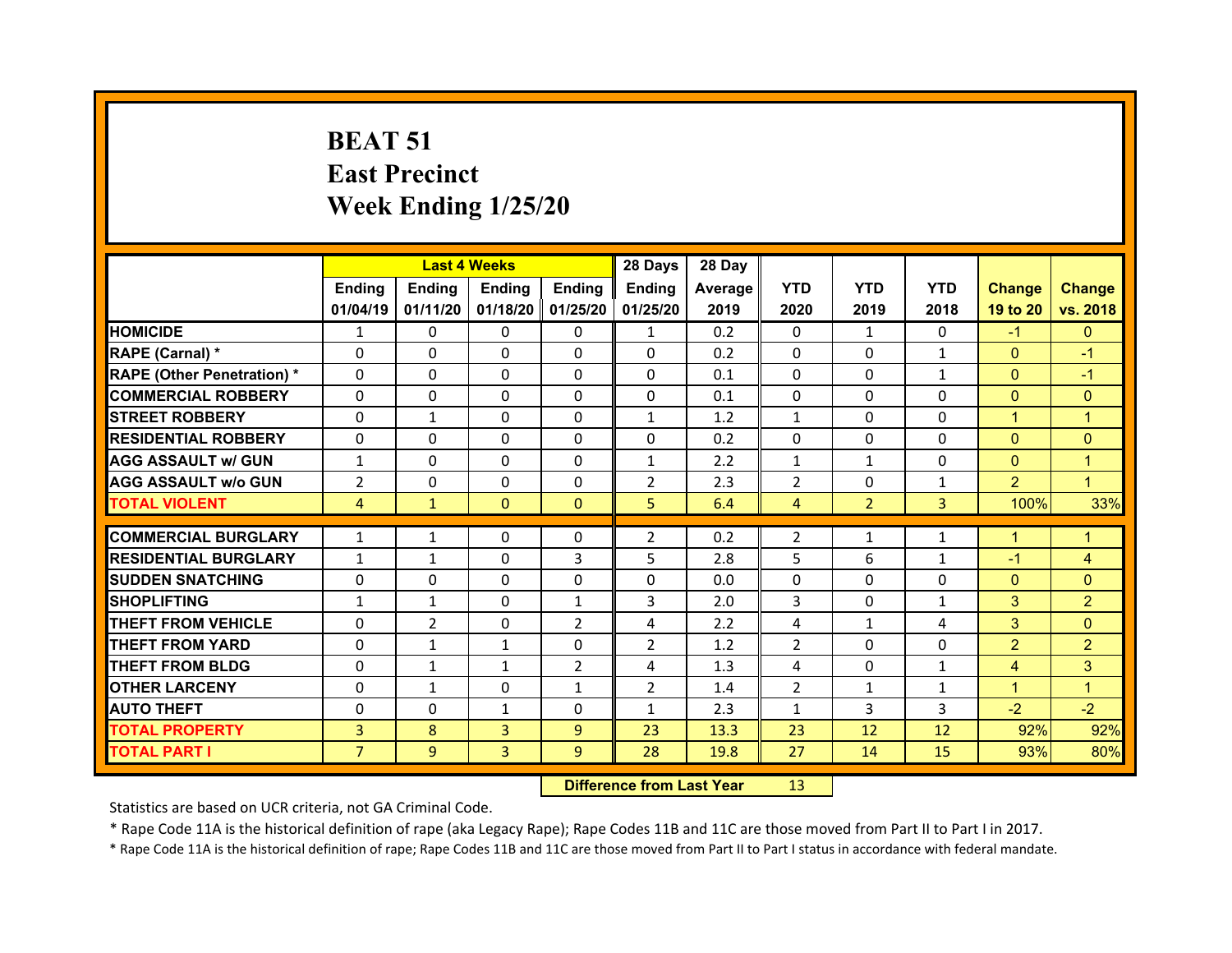## **BEAT 52 East Precinct Week Ending 1/25/20**

|                                  |                | <b>Last 4 Weeks</b> |              |                   | 28 Days        | 28 Day  |                |                |                |                |                |
|----------------------------------|----------------|---------------------|--------------|-------------------|----------------|---------|----------------|----------------|----------------|----------------|----------------|
|                                  | Ending         | Ending              | Ending       | <b>Ending</b>     | Ending         | Average | <b>YTD</b>     | <b>YTD</b>     | <b>YTD</b>     | <b>Change</b>  | <b>Change</b>  |
|                                  | 01/04/19       | 01/11/20            |              | 01/18/20 01/25/20 | 01/25/20       | 2019    | 2020           | 2019           | 2018           | 19 to 20       | vs. 2018       |
| <b>HOMICIDE</b>                  | $\Omega$       | 0                   | $\Omega$     | $\Omega$          | 0              | 0.1     | $\Omega$       | $\Omega$       | $\Omega$       | $\mathbf{0}$   | $\mathbf{0}$   |
| RAPE (Carnal) *                  | 0              | 0                   | $\mathbf{0}$ | $\Omega$          | 0              | 0.3     | $\Omega$       | $\Omega$       | $\Omega$       | $\mathbf{0}$   | $\Omega$       |
| <b>RAPE (Other Penetration)*</b> | 0              | $\Omega$            | $\Omega$     | $\Omega$          | $\Omega$       | 0.0     | $\Omega$       | $\Omega$       | $\Omega$       | $\overline{0}$ | $\Omega$       |
| <b>COMMERCIAL ROBBERY</b>        | $\Omega$       | 0                   | $\Omega$     | $\Omega$          | 0              | 0.2     | $\Omega$       | $\Omega$       | $\mathbf{1}$   | $\mathbf{0}$   | $-1$           |
| <b>STREET ROBBERY</b>            | $\Omega$       | $\Omega$            | $\mathbf{0}$ | $\Omega$          | $\Omega$       | 0.9     | $\Omega$       | $\Omega$       | $\Omega$       | $\overline{0}$ | $\Omega$       |
| <b>RESIDENTIAL ROBBERY</b>       | $\Omega$       | $\Omega$            | $\Omega$     | $\Omega$          | $\Omega$       | 0.2     | $\Omega$       | $\mathbf{1}$   | $\Omega$       | $-1$           | $\Omega$       |
| <b>AGG ASSAULT w/ GUN</b>        | $\mathbf{1}$   | 0                   | $\Omega$     | $\Omega$          | $\mathbf{1}$   | 1.3     | $\mathbf{1}$   | $\overline{2}$ | 3              | $-1$           | $-2$           |
| <b>AGG ASSAULT w/o GUN</b>       | $\Omega$       | $\overline{2}$      | $\mathbf{0}$ | $\Omega$          | $\overline{2}$ | 1.7     | $\overline{2}$ | $\mathbf{1}$   | $\mathbf{1}$   | $\mathbf{1}$   | $\mathbf{1}$   |
| <b>TOTAL VIOLENT</b>             | $\mathbf{1}$   | $\overline{2}$      | $\mathbf{0}$ | $\mathbf{0}$      | 3              | 4.6     | 3              | $\overline{4}$ | 5              | $-25%$         | $-40%$         |
| <b>COMMERCIAL BURGLARY</b>       | 0              | 0                   | 0            | 0                 | 0              | 0.1     | 0              | $\Omega$       | 0              | $\mathbf{0}$   | $\mathbf{0}$   |
|                                  | $\Omega$       |                     |              |                   |                |         |                |                |                |                |                |
| <b>RESIDENTIAL BURGLARY</b>      |                | $\overline{2}$      | $\mathbf{1}$ | $\Omega$          | 3              | 4.4     | 3              | 4              | 4              | $-1$           | $-1$           |
| <b>SUDDEN SNATCHING</b>          | 0              | $\Omega$            | $\Omega$     | $\Omega$          | 0              | 0.2     | $\Omega$       | $\Omega$       | $\Omega$       | $\overline{0}$ | $\Omega$       |
| <b>SHOPLIFTING</b>               | 0              | $\Omega$            | $\mathbf{1}$ | 1                 | $\overline{2}$ | 0.5     | 2              | $\Omega$       | $\Omega$       | $\overline{2}$ | $\overline{2}$ |
| <b>THEFT FROM VEHICLE</b>        | 0              | 2                   | $\mathbf{1}$ | $\mathbf{1}$      | 4              | 4.9     | 4              | 4              | $\mathbf{1}$   | $\mathbf{0}$   | 3              |
| <b>THEFT FROM YARD</b>           | 0              | $\Omega$            | $\Omega$     | $\mathbf{1}$      | $\mathbf{1}$   | 2.5     | $\mathbf{1}$   | $\Omega$       | $\overline{2}$ | $\mathbf{1}$   | $-1$           |
| <b>THEFT FROM BLDG</b>           | $\Omega$       | 0                   | $\mathbf{1}$ | $\mathbf{1}$      | $\overline{2}$ | 2.8     | 2              | 3              | $\overline{2}$ | $-1$           | $\Omega$       |
| <b>OTHER LARCENY</b>             | $\Omega$       | 0                   | $\Omega$     | $\Omega$          | $\Omega$       | 0.8     | $\Omega$       | $\Omega$       | $\Omega$       | $\mathbf{0}$   | $\Omega$       |
| <b>AUTO THEFT</b>                | $\mathbf{1}$   | 0                   | 0            | $\Omega$          | $\mathbf{1}$   | 2.0     | $\mathbf{1}$   | $\mathbf{1}$   | 3              | $\overline{0}$ | $-2$           |
| <b>TOTAL PROPERTY</b>            | $\mathbf{1}$   | $\overline{4}$      | 4            | $\overline{4}$    | 13             | 18.3    | 13             | 12             | 12             | 8%             | 8%             |
|                                  |                |                     |              |                   |                |         |                |                |                |                |                |
| <b>TOTAL PART I</b>              | $\overline{2}$ | 6                   | 4            | 4                 | 16             | 22.9    | 16             | 16             | 17             | 0%             | $-6%$          |

 **Difference from Last Year**r 0

Statistics are based on UCR criteria, not GA Criminal Code.

\* Rape Code 11A is the historical definition of rape (aka Legacy Rape); Rape Codes 11B and 11C are those moved from Part II to Part I in 2017.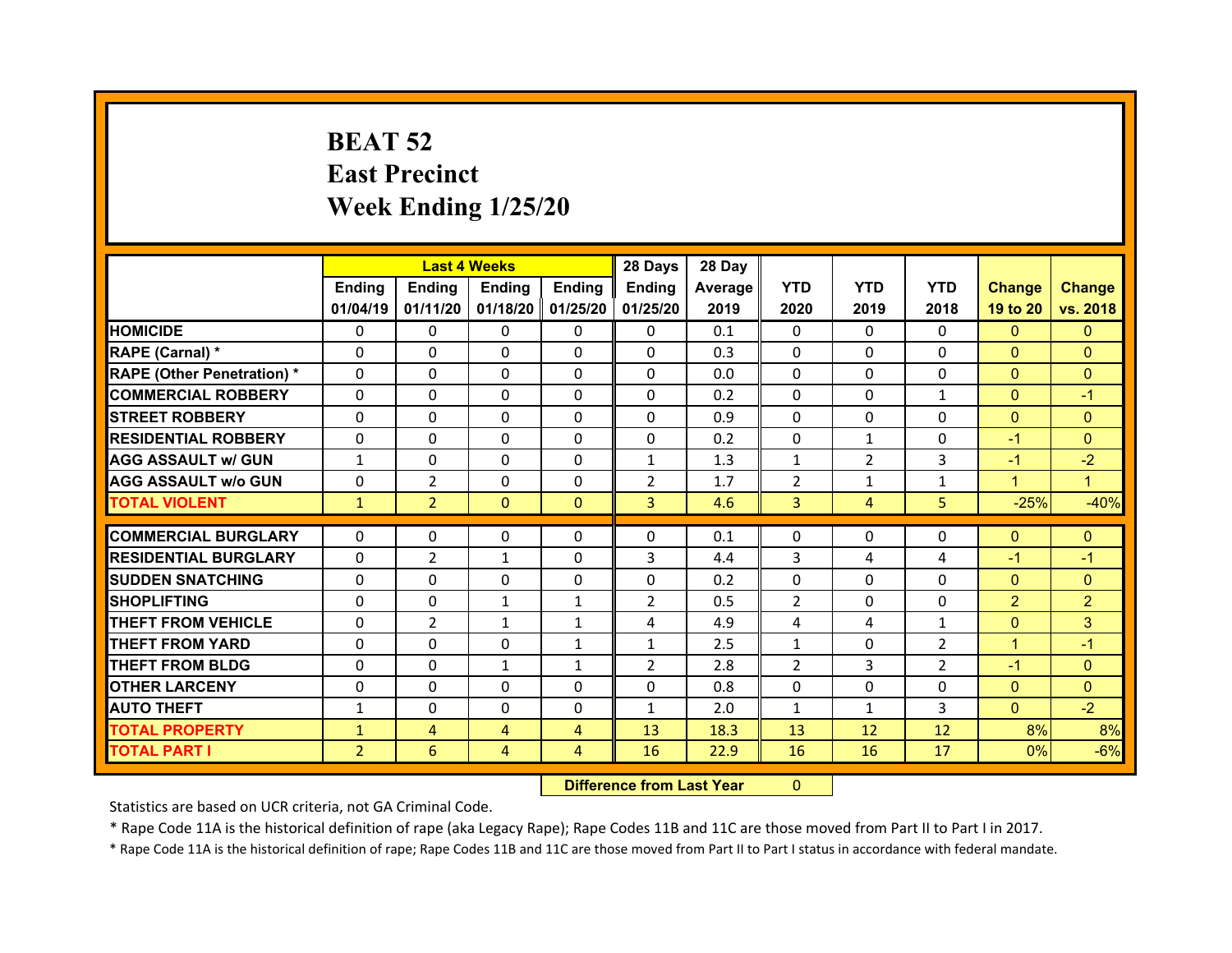## **BEAT 53 East Precinct Week Ending 1/25/20**

|                                  |                | <b>Last 4 Weeks</b> |               |                   | 28 Days        | 28 Day  |                |                |                |                |                |
|----------------------------------|----------------|---------------------|---------------|-------------------|----------------|---------|----------------|----------------|----------------|----------------|----------------|
|                                  | Ending         | Ending              | <b>Ending</b> | <b>Ending</b>     | Ending         | Average | <b>YTD</b>     | <b>YTD</b>     | <b>YTD</b>     | <b>Change</b>  | <b>Change</b>  |
|                                  | 01/04/19       | 01/11/20            |               | 01/18/20 01/11/19 | 01/11/19       | 2019    | 2020           | 2019           | 2018           | 19 to 20       | vs. 2018       |
| <b>HOMICIDE</b>                  | $\Omega$       | 0                   | $\Omega$      | $\Omega$          | 0              | 0.0     | $\Omega$       | $\Omega$       | $\Omega$       | $\mathbf{0}$   | $\mathbf{0}$   |
| RAPE (Carnal) *                  | 0              | $\Omega$            | $\Omega$      | $\Omega$          | 0              | 0.0     | $\Omega$       | $\Omega$       | $\Omega$       | $\mathbf{0}$   | $\Omega$       |
| <b>RAPE (Other Penetration)*</b> | 0              | $\Omega$            | $\Omega$      | $\Omega$          | $\Omega$       | 0.1     | $\Omega$       | $\Omega$       | $\Omega$       | $\overline{0}$ | $\Omega$       |
| <b>COMMERCIAL ROBBERY</b>        | $\Omega$       | 0                   | $\Omega$      | $\Omega$          | 0              | 0.0     | $\Omega$       | $\Omega$       | $\Omega$       | $\mathbf{0}$   | $\Omega$       |
| <b>STREET ROBBERY</b>            | $\mathbf{1}$   | $\Omega$            | $\mathbf{0}$  | $\Omega$          | $\mathbf{1}$   | 0.8     | $\Omega$       | $\mathbf{1}$   | $\mathbf{1}$   | $-1$           | $-1$           |
| <b>RESIDENTIAL ROBBERY</b>       | $\Omega$       | $\Omega$            | $\Omega$      | $\Omega$          | $\Omega$       | 0.0     | $\Omega$       | $\Omega$       | $\Omega$       | $\overline{0}$ | $\Omega$       |
| <b>AGG ASSAULT w/ GUN</b>        | $\mathbf{1}$   | 0                   | $\Omega$      | $\overline{2}$    | 3              | 1.5     | 2              | $\mathbf{1}$   | $\Omega$       | $\mathbf{1}$   | $\overline{2}$ |
| <b>AGG ASSAULT w/o GUN</b>       | $\overline{2}$ | $\Omega$            | $\mathbf{1}$  | $\Omega$          | 3              | 2.4     | $\overline{2}$ | $\Omega$       | $\overline{2}$ | $\overline{2}$ | $\Omega$       |
| <b>TOTAL VIOLENT</b>             | $\overline{4}$ | $\mathbf{0}$        | $\mathbf{1}$  | $\overline{2}$    | $\overline{7}$ | 4.8     | $\overline{4}$ | 2 <sup>1</sup> | 3 <sup>1</sup> | 100%           | 33%            |
|                                  |                |                     |               |                   |                |         |                |                |                |                |                |
| <b>COMMERCIAL BURGLARY</b>       | 0              | 0                   | 0             | 0                 | 0              | 0.2     | 0              | $\Omega$       | 0              | $\mathbf{0}$   | $\mathbf{0}$   |
| <b>RESIDENTIAL BURGLARY</b>      | $\overline{2}$ | 0                   | $\mathbf{1}$  | $\Omega$          | 3              | 3.8     | 2              | 4              | 3              | $-2$           | $-1$           |
| <b>SUDDEN SNATCHING</b>          | 0              | $\Omega$            | $\mathbf{0}$  | $\Omega$          | 0              | 0.2     | $\Omega$       | $\Omega$       | $\mathbf{1}$   | $\mathbf{0}$   | $-1$           |
| <b>SHOPLIFTING</b>               | 0              | $\Omega$            | 0             | $\Omega$          | 0              | 0.3     | 0              | $\Omega$       | $\mathbf{1}$   | $\overline{0}$ | $-1$           |
| <b>THEFT FROM VEHICLE</b>        | $\mathbf{1}$   | $\mathbf{1}$        | $\mathbf{1}$  | $\Omega$          | 3              | 3.7     | 3              | 5.             | 3              | $-2$           | $\Omega$       |
| <b>THEFT FROM YARD</b>           | $\mathbf{1}$   | $\Omega$            | 0             | $\mathbf{1}$      | $\overline{2}$ | 1.4     | $\mathbf{1}$   | $\Omega$       | 4              | $\mathbf{1}$   | $-3$           |
| <b>THEFT FROM BLDG</b>           | $\mathbf{1}$   | 0                   | $\mathbf{0}$  | $\Omega$          | $\mathbf{1}$   | 2.7     | 0              | $\overline{7}$ | $\mathbf{1}$   | $-7$           | $-1$           |
| <b>OTHER LARCENY</b>             | 0              | $\mathbf{1}$        | $\Omega$      | $\Omega$          | $\mathbf{1}$   | 1.1     | $\mathbf{1}$   | $\Omega$       | $\Omega$       | $\mathbf{1}$   | $\mathbf{1}$   |
| <b>AUTO THEFT</b>                | 0              | $\mathbf{1}$        | $\mathbf{1}$  | $\Omega$          | $\overline{2}$ | 1.3     | 2              | 5.             | 3              | $-3$           | $-1$           |
| <b>TOTAL PROPERTY</b>            | 5              | $\overline{3}$      | 3             | $\mathbf{1}$      | 12             | 14.6    | 9              | 21             | 16             | $-57%$         | $-44%$         |
| <b>TOTAL PART I</b>              | 9              | 3                   | 4             | 3                 | 19             | 19.3    | 13             | 23             | 19             | $-43%$         | $-32%$         |
|                                  |                |                     |               |                   |                |         |                |                |                |                |                |

 **Difference from Last Year**r -10

Statistics are based on UCR criteria, not GA Criminal Code.

\* Rape Code 11A is the historical definition of rape (aka Legacy Rape); Rape Codes 11B and 11C are those moved from Part II to Part I in 2017.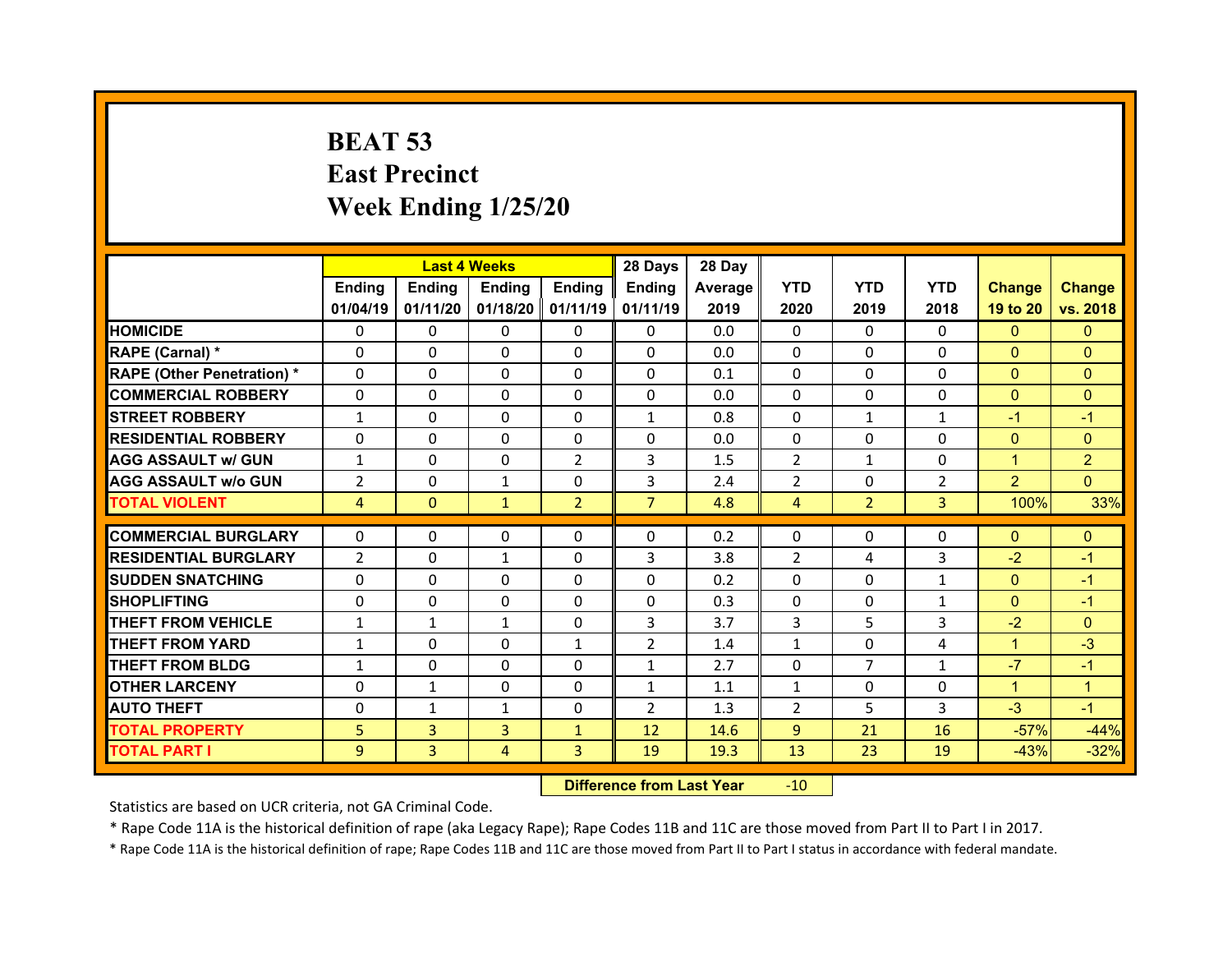## **BEAT 54 East Precinct Week Ending 1/25/20**

|                                  |                | <b>Last 4 Weeks</b> |                |                   | 28 Days        | 28 Day  |                |                |                |                |               |
|----------------------------------|----------------|---------------------|----------------|-------------------|----------------|---------|----------------|----------------|----------------|----------------|---------------|
|                                  | <b>Ending</b>  | <b>Endina</b>       | <b>Ending</b>  | <b>Ending</b>     | <b>Ending</b>  | Average | <b>YTD</b>     | <b>YTD</b>     | <b>YTD</b>     | <b>Change</b>  | <b>Change</b> |
|                                  | 01/04/19       | 01/11/20            |                | 01/18/20 01/25/20 | 01/25/20       | 2019    | 2020           | 2019           | 2018           | 19 to 20       | vs. 2018      |
| <b>HOMICIDE</b>                  | 0              | 0                   | 0              | 0                 | 0              | 0.0     | $\Omega$       | $\Omega$       | $\Omega$       | $\mathbf{0}$   | $\mathbf{0}$  |
| RAPE (Carnal) *                  | 0              | 0                   | 0              | $\Omega$          | 0              | 0.2     | $\Omega$       | $\Omega$       | $\Omega$       | $\mathbf{0}$   | $\Omega$      |
| <b>RAPE (Other Penetration)*</b> | 0              | $\Omega$            | $\Omega$       | $\Omega$          | 0              | 0.0     | 0              | $\Omega$       | $\Omega$       | $\overline{0}$ | $\Omega$      |
| <b>COMMERCIAL ROBBERY</b>        | $\overline{2}$ | 0                   | $\mathbf{0}$   | $\mathbf{1}$      | 3              | 0.3     | 3              | $\mathbf{1}$   | $\Omega$       | $\overline{2}$ | 3             |
| <b>STREET ROBBERY</b>            | 0              | $\Omega$            | $\Omega$       | 1                 | $\mathbf{1}$   | 0.7     | $\mathbf{1}$   | $\mathbf{1}$   | $\Omega$       | $\mathbf{0}$   | 1             |
| <b>RESIDENTIAL ROBBERY</b>       | $\mathbf{0}$   | 0                   | $\mathbf{0}$   | $\Omega$          | 0              | 0.2     | $\Omega$       | $\Omega$       | $\Omega$       | $\mathbf{0}$   | $\Omega$      |
| <b>AGG ASSAULT w/ GUN</b>        | $\mathbf{1}$   | $\Omega$            | $\Omega$       | $\Omega$          | $\mathbf{1}$   | 1.8     | $\Omega$       | 4              | 3              | $-4$           | $-3$          |
| <b>AGG ASSAULT w/o GUN</b>       | $\mathbf{0}$   | 0                   | $\mathbf{0}$   | $\mathbf{0}$      | 0              | 1.9     | 0              | $\mathbf{1}$   | $\Omega$       | $-1$           | $\Omega$      |
| <b>TOTAL VIOLENT</b>             | 3              | $\mathbf{0}$        | $\mathbf{0}$   | $\overline{2}$    | 5              | 5.1     | $\overline{4}$ | $\overline{7}$ | $\overline{3}$ | $-43%$         | 33%           |
|                                  |                |                     |                |                   |                |         |                |                |                |                |               |
| <b>COMMERCIAL BURGLARY</b>       | 0              | 0                   | 0              | 0                 | 0              | 0.5     | 0              | $\mathbf{0}$   | 0              | $\mathbf{0}$   | $\mathbf{0}$  |
| <b>RESIDENTIAL BURGLARY</b>      | $\mathbf{1}$   | 0                   | 1              | 0                 | 2              | 2.9     | $\mathbf{1}$   | $\overline{2}$ | 8              | -1             | $-7$          |
| <b>SUDDEN SNATCHING</b>          | 0              | $\Omega$            | $\Omega$       | $\Omega$          | 0              | 0.3     | 0              | $\mathbf{1}$   | $\Omega$       | $-1$           | $\Omega$      |
| <b>SHOPLIFTING</b>               | 0              | 0                   | $\overline{2}$ | $\overline{2}$    | 4              | 3.1     | 4              | $\mathbf{1}$   | $\overline{7}$ | 3              | $-3$          |
| <b>THEFT FROM VEHICLE</b>        | 0              | $\overline{2}$      | $\Omega$       | 1                 | 3              | 6.4     | $\overline{3}$ | 15             | 3              | $-12$          | $\Omega$      |
| <b>THEFT FROM YARD</b>           | 0              | $\Omega$            | $\Omega$       | $\mathbf{1}$      | $\mathbf{1}$   | 2.1     | $\mathbf{1}$   | $\Omega$       | $\Omega$       | $\mathbf{1}$   | 1             |
| <b>THEFT FROM BLDG</b>           | 0              | $\mathbf{1}$        | $\mathbf{0}$   | 1                 | $\overline{2}$ | 2.2     | 2              | $\Omega$       | 3              | $\overline{2}$ | $-1$          |
| <b>OTHER LARCENY</b>             | $\mathbf{1}$   | $\Omega$            | $\Omega$       | $\Omega$          | $\mathbf{1}$   | 0.5     | $\Omega$       | $\Omega$       | $\Omega$       | $\overline{0}$ | $\Omega$      |
| <b>AUTO THEFT</b>                | $\mathbf{1}$   | $\mathbf{1}$        | $\mathbf{0}$   | $\mathbf{0}$      | $\overline{2}$ | 2.4     | $\mathbf{1}$   | $\mathcal{P}$  | 3              | $-1$           | $-2$          |
| <b>TOTAL PROPERTY</b>            | 3              | $\overline{4}$      | 3              | 5                 | 15             | 20.6    | 12             | 21             | 24             | $-43%$         | $-50%$        |
| <b>TOTAL PART I</b>              | 6              | $\overline{4}$      | 3              | $\overline{7}$    | 20             | 25.7    | 16             | 28             | 27             | $-43%$         | $-41%$        |
|                                  |                |                     |                |                   |                |         |                |                |                |                |               |

 **Difference from Last Year**r -12

Statistics are based on UCR criteria, not GA Criminal Code.

\* Rape Code 11A is the historical definition of rape (aka Legacy Rape); Rape Codes 11B and 11C are those moved from Part II to Part I in 2017.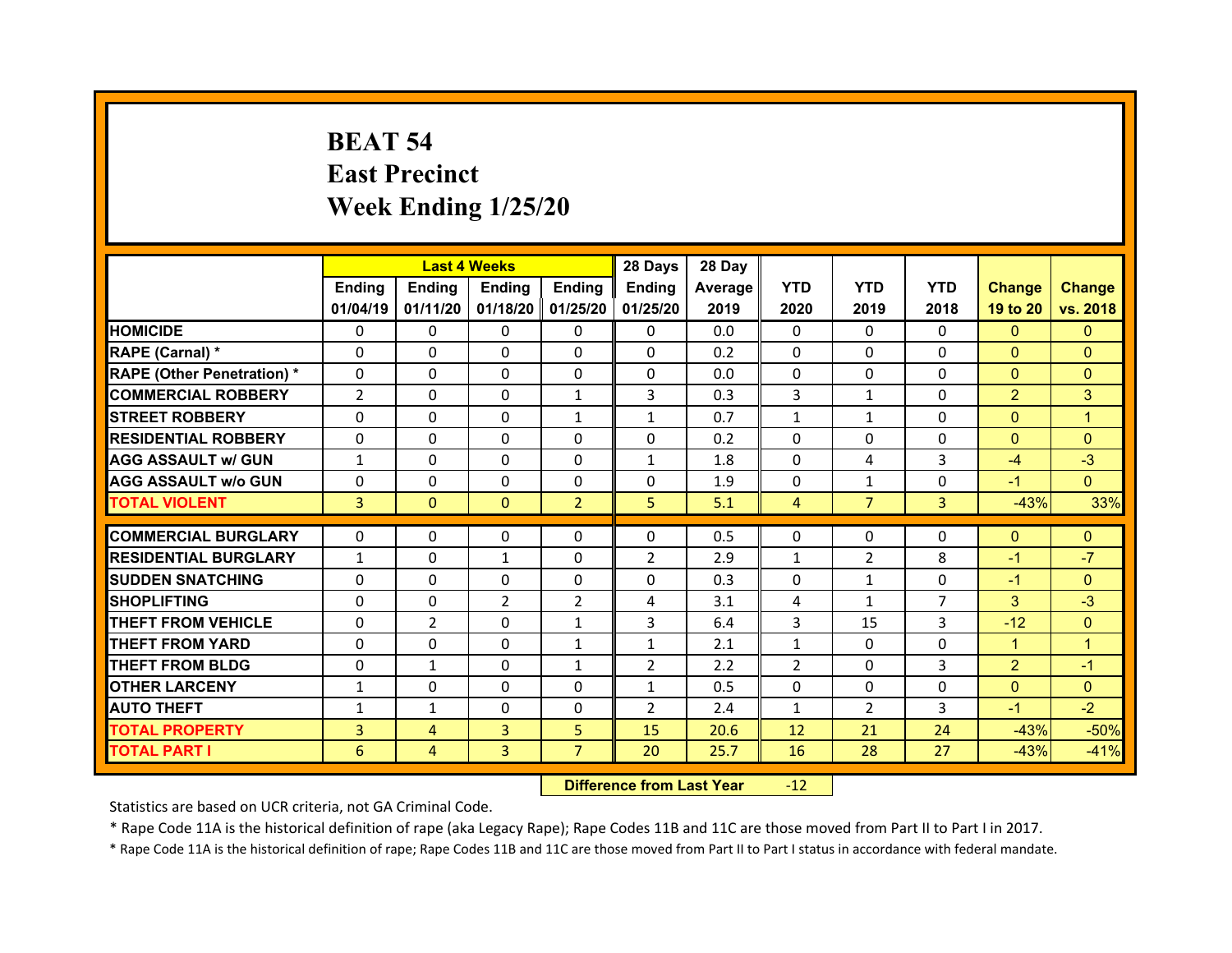## **BEAT 55 East Precinct Week Ending 1/25/20**

|                                   |                | <b>Last 4 Weeks</b> |                |                   | 28 Days        | 28 Day  |              |              |                |                |                |
|-----------------------------------|----------------|---------------------|----------------|-------------------|----------------|---------|--------------|--------------|----------------|----------------|----------------|
|                                   | Ending         | Ending              | Ending         | <b>Ending</b>     | Ending         | Average | <b>YTD</b>   | <b>YTD</b>   | <b>YTD</b>     | <b>Change</b>  | <b>Change</b>  |
|                                   | 01/04/19       | 01/11/20            |                | 01/18/20 01/25/20 | 01/25/20       | 2019    | 2020         | 2019         | 2018           | 19 to 20       | vs. 2018       |
| <b>HOMICIDE</b>                   | $\Omega$       | 0                   | $\Omega$       | $\Omega$          | 0              | 0.0     | $\Omega$     | $\Omega$     | $\Omega$       | $\mathbf{0}$   | $\mathbf{0}$   |
| RAPE (Carnal) *                   | $\Omega$       | $\Omega$            | $\mathbf{0}$   | $\Omega$          | 0              | 0.2     | $\Omega$     | $\mathbf{1}$ | $\Omega$       | $-1$           | $\Omega$       |
| <b>RAPE (Other Penetration) *</b> | $\Omega$       | $\Omega$            | $\Omega$       | $\Omega$          | $\Omega$       | 0.0     | $\Omega$     | $\Omega$     | $\Omega$       | $\Omega$       | $\Omega$       |
| <b>COMMERCIAL ROBBERY</b>         | $\Omega$       | $\Omega$            | $\mathbf{0}$   | $\Omega$          | $\Omega$       | 0.1     | $\Omega$     | $\Omega$     | $\Omega$       | $\overline{0}$ | $\Omega$       |
| <b>STREET ROBBERY</b>             | $\Omega$       | $\Omega$            | $\Omega$       | $\Omega$          | $\Omega$       | 0.3     | $\Omega$     | $\Omega$     | $\Omega$       | $\Omega$       | $\Omega$       |
| <b>RESIDENTIAL ROBBERY</b>        | $\Omega$       | $\Omega$            | $\mathbf{0}$   | $\Omega$          | $\Omega$       | 0.1     | $\Omega$     | $\Omega$     | $\Omega$       | $\mathbf{0}$   | $\Omega$       |
| <b>AGG ASSAULT w/ GUN</b>         | $\Omega$       | $\Omega$            | $\Omega$       | $\Omega$          | $\Omega$       | 0.5     | $\Omega$     | $\Omega$     | $\mathbf{1}$   | $\Omega$       | $-1$           |
| <b>AGG ASSAULT w/o GUN</b>        | 0              | 0                   | $\mathbf{0}$   | $\Omega$          | $\Omega$       | 0.7     | $\Omega$     | $\Omega$     | $\Omega$       | $\overline{0}$ | $\Omega$       |
| <b>TOTAL VIOLENT</b>              | $\mathbf{0}$   | $\mathbf{0}$        | $\mathbf{0}$   | $\mathbf{0}$      | $\Omega$       | 1.9     | $\Omega$     | $\mathbf{1}$ | $\mathbf{1}$   | $-100%$        | $-100%$        |
|                                   |                |                     |                |                   |                |         |              |              |                |                |                |
|                                   |                |                     |                |                   |                |         |              |              |                |                |                |
| <b>COMMERCIAL BURGLARY</b>        | 0              | $\mathbf{1}$        | 0              | $\Omega$          | $\mathbf{1}$   | 0.5     | $\mathbf{1}$ | $\Omega$     | $\Omega$       | $\mathbf{1}$   | 1              |
| <b>RESIDENTIAL BURGLARY</b>       | 0              | $\Omega$            | $\mathbf{1}$   | $\Omega$          | $\mathbf{1}$   | 1.8     | $\mathbf{1}$ | 2            | $\overline{2}$ | $-1$           | $-1$           |
| <b>SUDDEN SNATCHING</b>           | 0              | 0                   | 0              | $\Omega$          | 0              | 0.2     | $\Omega$     | $\mathbf{1}$ | $\Omega$       | $-1$           | $\Omega$       |
| <b>SHOPLIFTING</b>                | $\overline{2}$ | 6                   | 5              | 8                 | 21             | 16.0    | 20           | 6            | 10             | 14             | 10             |
| <b>THEFT FROM VEHICLE</b>         | $\mathbf{1}$   | $\Omega$            | 0              | $\Omega$          | $\mathbf{1}$   | 3.6     | $\mathbf{1}$ | 3            | 5              | $-2$           | $-4$           |
| <b>THEFT FROM YARD</b>            | 0              | $\overline{2}$      | $\Omega$       | $\Omega$          | $\overline{2}$ | 1.3     | 2            | $\mathbf{1}$ | $\mathbf{1}$   | $\mathbf{1}$   | $\overline{1}$ |
| <b>THEFT FROM BLDG</b>            | $\mathbf{0}$   | 0                   | $\mathbf{0}$   | $\Omega$          | 0              | 1.8     | 0            | $\Omega$     | $\mathbf{1}$   | $\mathbf{0}$   | $-1$           |
| <b>OTHER LARCENY</b>              | $\Omega$       | $\Omega$            | $\mathbf{1}$   | $\Omega$          | $\mathbf{1}$   | 0.3     | $\mathbf{1}$ | $\Omega$     | $\mathbf{1}$   | $\mathbf{1}$   | $\Omega$       |
| <b>AUTO THEFT</b>                 | $\mathbf{0}$   | 2                   | $\mathbf{0}$   | $\Omega$          | $\overline{2}$ | 0.8     | 2            | $\mathbf{1}$ | $\Omega$       | $\mathbf{1}$   | $\overline{2}$ |
| <b>TOTAL PROPERTY</b>             | 3              | 11                  | $\overline{7}$ | 8                 | 29             | 26.2    | 28           | 14           | 20             | 100%           | 40%            |
| TOTAL PART I                      | 3              | 11                  | $\overline{7}$ | 8                 | 29             | 28.1    | 28           | 15           | 21             | 87%            | 33%            |

 **Difference from Last Year**r 13

Statistics are based on UCR criteria, not GA Criminal Code.

\* Rape Code 11A is the historical definition of rape (aka Legacy Rape); Rape Codes 11B and 11C are those moved from Part II to Part I in 2017.